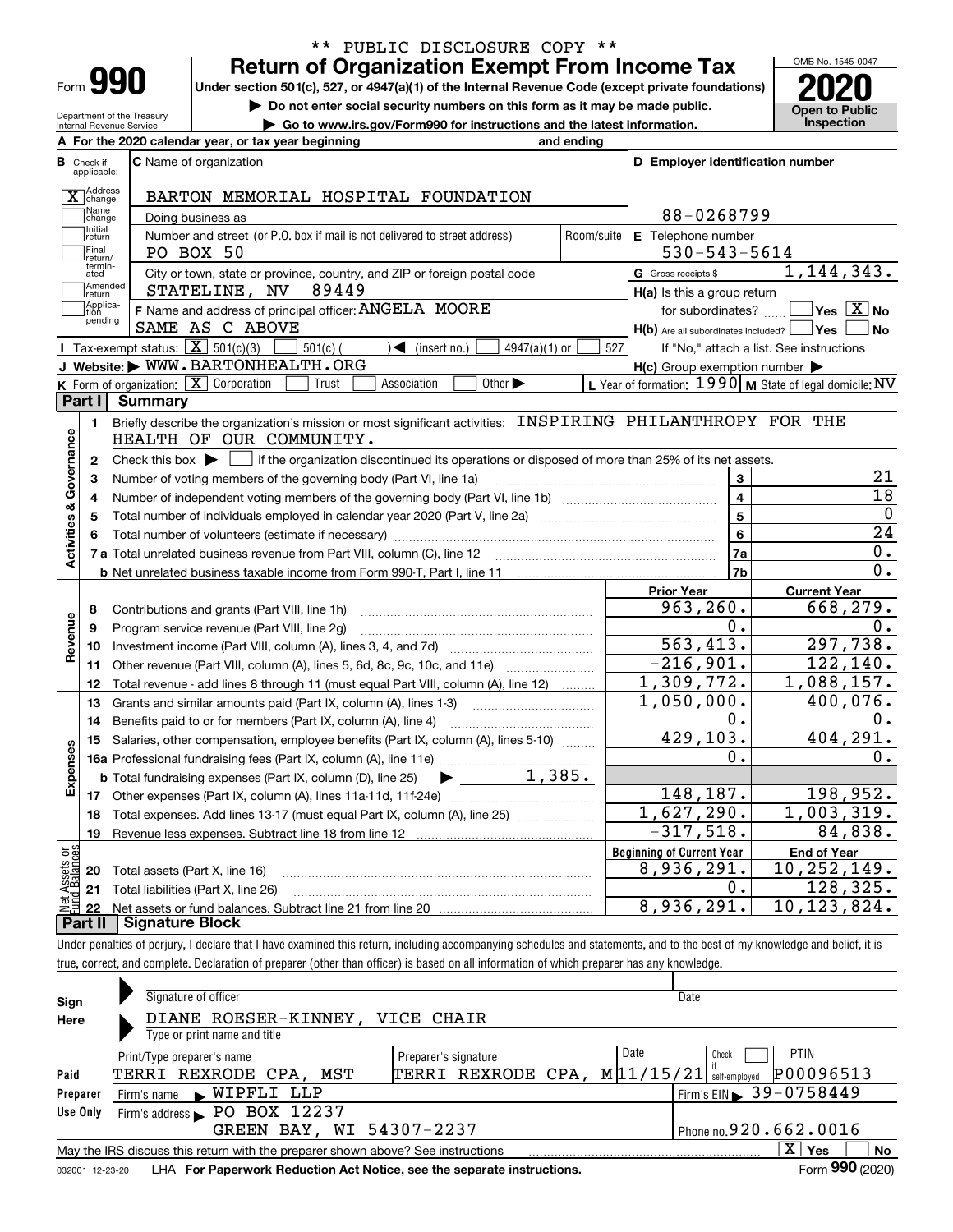|              | BARTON MEMORIAL HOSPITAL FOUNDATION<br>Form 990 (2020)                                                                                       | 88-0268799    | Page 2                                  |
|--------------|----------------------------------------------------------------------------------------------------------------------------------------------|---------------|-----------------------------------------|
|              | <b>Statement of Program Service Accomplishments</b><br>Part III                                                                              |               |                                         |
|              |                                                                                                                                              |               |                                         |
| 1            | Briefly describe the organization's mission:                                                                                                 |               |                                         |
|              | INSPIRING PHILANTHROPY FOR THE HEALTH OF OUR COMMUNITY.<br>OUR MISSION:                                                                      |               |                                         |
|              | TO POSITIVELY IMPACT THE HEALTH OF EVERYONE IN OUR<br>OUR VISION:                                                                            |               |                                         |
|              | COMMUNITY BY PROVIDING THE FINANCIAL RESOURCES NECESSARY TO FULFILL                                                                          |               |                                         |
|              | BARTON HEALTH'S MISSION.                                                                                                                     |               |                                         |
| $\mathbf{2}$ | Did the organization undertake any significant program services during the year which were not listed on the                                 |               |                                         |
|              | prior Form 990 or 990-EZ?                                                                                                                    |               | $\Box$ Yes $[\overline{\mathrm{X}}]$ No |
|              | If "Yes," describe these new services on Schedule O.                                                                                         |               |                                         |
| 3            | Did the organization cease conducting, or make significant changes in how it conducts, any program services?                                 |               | $\sqrt{}$ Yes $\sqrt{}$ X $\sqrt{}$ No  |
|              | If "Yes," describe these changes on Schedule O.                                                                                              |               |                                         |
| 4            | Describe the organization's program service accomplishments for each of its three largest program services, as measured by expenses.         |               |                                         |
|              | Section 501(c)(3) and 501(c)(4) organizations are required to report the amount of grants and allocations to others, the total expenses, and |               |                                         |
|              | revenue, if any, for each program service reported.                                                                                          |               |                                         |
| 4a           | 476, 537. including grants of \$400, 076. ) (Revenue \$<br>) (Expenses \$<br>(Code:                                                          |               | $0 \cdot$ <sub>-</sub> )                |
|              | THE ORGANIZATION DISBURSES FUNDS AS NEEDED TO BARTON HEALTHCARE SYSTEM                                                                       |               |                                         |
|              | SUPPORTED ORGANIZATION) TO PURCHASE MEDICAL EQUIPMENT, ASSIST WITH                                                                           |               |                                         |
|              | HOSPITAL IMPROVEMENTS, FUND PUBLIC HEALTH EDUCATION RESOURCES, AND                                                                           |               |                                         |
|              | OTHER HEALTH CARE NEEDS.                                                                                                                     |               |                                         |
|              |                                                                                                                                              |               |                                         |
|              |                                                                                                                                              |               |                                         |
|              |                                                                                                                                              |               |                                         |
|              |                                                                                                                                              |               |                                         |
|              |                                                                                                                                              |               |                                         |
|              |                                                                                                                                              |               |                                         |
|              |                                                                                                                                              |               |                                         |
|              |                                                                                                                                              |               |                                         |
|              |                                                                                                                                              |               |                                         |
| 4b           |                                                                                                                                              |               |                                         |
|              |                                                                                                                                              |               |                                         |
|              |                                                                                                                                              |               |                                         |
|              |                                                                                                                                              |               |                                         |
|              |                                                                                                                                              |               |                                         |
|              |                                                                                                                                              |               |                                         |
|              |                                                                                                                                              |               |                                         |
|              |                                                                                                                                              |               |                                         |
|              |                                                                                                                                              |               |                                         |
|              |                                                                                                                                              |               |                                         |
|              |                                                                                                                                              |               |                                         |
|              |                                                                                                                                              |               |                                         |
|              |                                                                                                                                              |               |                                         |
|              |                                                                                                                                              |               |                                         |
| 4с           | $\left(\text{Code:}\right)$ $\left(\text{Expenses $}\right)$<br>including grants of \$                                                       | ) (Revenue \$ |                                         |
|              |                                                                                                                                              |               |                                         |
|              |                                                                                                                                              |               |                                         |
|              |                                                                                                                                              |               |                                         |
|              |                                                                                                                                              |               |                                         |
|              |                                                                                                                                              |               |                                         |
|              |                                                                                                                                              |               |                                         |
|              |                                                                                                                                              |               |                                         |
|              |                                                                                                                                              |               |                                         |
|              |                                                                                                                                              |               |                                         |
|              |                                                                                                                                              |               |                                         |
|              |                                                                                                                                              |               |                                         |
|              |                                                                                                                                              |               |                                         |
| 4d           | Other program services (Describe on Schedule O.)                                                                                             |               |                                         |
|              | (Expenses \$<br>(Revenue \$<br>including grants of \$                                                                                        |               |                                         |
|              | 476,537.<br>4e Total program service expenses $\blacktriangleright$                                                                          |               |                                         |
|              |                                                                                                                                              |               | Form 990 (2020)                         |
|              | 032002 12-23-20                                                                                                                              |               |                                         |
|              |                                                                                                                                              |               |                                         |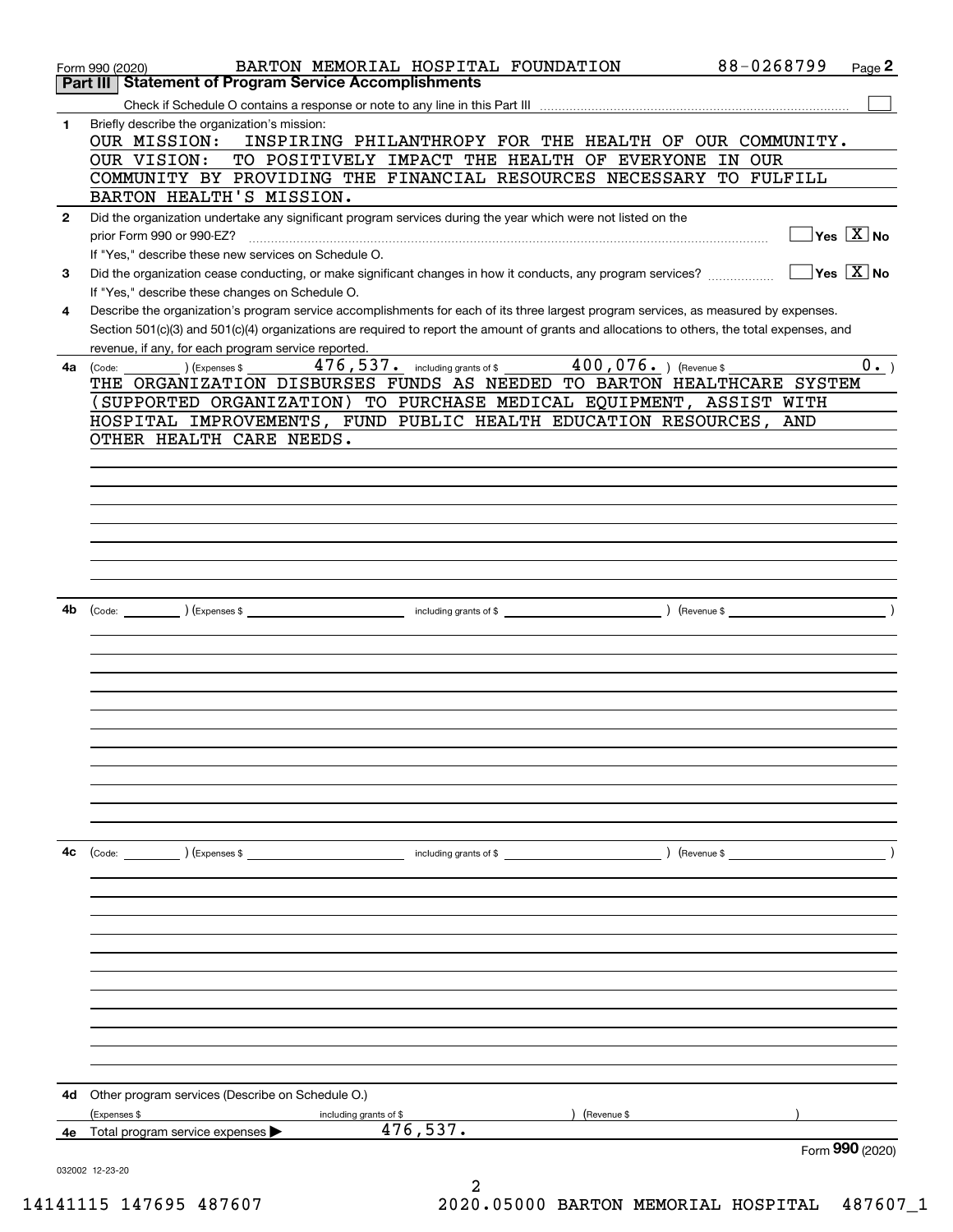|  | Form 990 (2020) |
|--|-----------------|

|     |                                                                                                                                  |                 | Yes                     | No              |
|-----|----------------------------------------------------------------------------------------------------------------------------------|-----------------|-------------------------|-----------------|
| 1   | Is the organization described in section $501(c)(3)$ or $4947(a)(1)$ (other than a private foundation)?                          |                 |                         |                 |
|     |                                                                                                                                  | 1               | X                       |                 |
| 2   |                                                                                                                                  | $\overline{2}$  | $\overline{\mathbf{x}}$ |                 |
| 3   | Did the organization engage in direct or indirect political campaign activities on behalf of or in opposition to candidates for  |                 |                         |                 |
|     |                                                                                                                                  | 3               |                         | x               |
| 4   | Section 501(c)(3) organizations. Did the organization engage in lobbying activities, or have a section 501(h) election in effect |                 |                         | x               |
|     |                                                                                                                                  | 4               |                         |                 |
| 5   | Is the organization a section 501(c)(4), 501(c)(5), or 501(c)(6) organization that receives membership dues, assessments, or     | 5               |                         | x               |
| 6   | Did the organization maintain any donor advised funds or any similar funds or accounts for which donors have the right to        |                 |                         |                 |
|     | provide advice on the distribution or investment of amounts in such funds or accounts? If "Yes," complete Schedule D, Part I     | 6               |                         | x               |
| 7   | Did the organization receive or hold a conservation easement, including easements to preserve open space,                        |                 |                         |                 |
|     |                                                                                                                                  | $\overline{7}$  |                         | x               |
| 8   | Did the organization maintain collections of works of art, historical treasures, or other similar assets? If "Yes," complete     |                 |                         |                 |
|     |                                                                                                                                  | 8               |                         | x               |
| 9   | Did the organization report an amount in Part X, line 21, for escrow or custodial account liability, serve as a custodian for    |                 |                         |                 |
|     | amounts not listed in Part X; or provide credit counseling, debt management, credit repair, or debt negotiation services?        |                 |                         |                 |
|     |                                                                                                                                  | 9               |                         | X               |
| 10  | Did the organization, directly or through a related organization, hold assets in donor-restricted endowments                     |                 |                         |                 |
|     |                                                                                                                                  | 10              | X                       |                 |
| 11  | If the organization's answer to any of the following questions is "Yes," then complete Schedule D, Parts VI, VII, VIII, IX, or X |                 |                         |                 |
|     | as applicable.                                                                                                                   |                 |                         |                 |
| a   | Did the organization report an amount for land, buildings, and equipment in Part X, line 10? If "Yes," complete Schedule D,      |                 |                         |                 |
|     |                                                                                                                                  | 11a             |                         | x               |
|     | Did the organization report an amount for investments - other securities in Part X, line 12, that is 5% or more of its total     |                 |                         |                 |
|     |                                                                                                                                  | 11 <sub>b</sub> |                         | x               |
|     | Did the organization report an amount for investments - program related in Part X, line 13, that is 5% or more of its total      |                 |                         |                 |
|     |                                                                                                                                  | 11c             |                         | x               |
| d   | Did the organization report an amount for other assets in Part X, line 15, that is 5% or more of its total assets reported in    |                 |                         |                 |
|     |                                                                                                                                  | 11d             |                         | x               |
|     |                                                                                                                                  | 11e             |                         | $\mathbf{x}$    |
|     | Did the organization's separate or consolidated financial statements for the tax year include a footnote that addresses          |                 |                         |                 |
|     | the organization's liability for uncertain tax positions under FIN 48 (ASC 740)? If "Yes," complete Schedule D, Part X           | 11f             |                         | x               |
|     | 12a Did the organization obtain separate, independent audited financial statements for the tax year? If "Yes," complete          |                 |                         |                 |
|     |                                                                                                                                  | 12a             |                         | x               |
|     | <b>b</b> Was the organization included in consolidated, independent audited financial statements for the tax year?               |                 | v                       |                 |
|     | If "Yes," and if the organization answered "No" to line 12a, then completing Schedule D, Parts XI and XII is optional            | 12b             | Δ.                      |                 |
| 13  |                                                                                                                                  | 13              |                         | X<br>X          |
| 14a | Did the organization maintain an office, employees, or agents outside of the United States?                                      | 14a             |                         |                 |
| b   | Did the organization have aggregate revenues or expenses of more than \$10,000 from grantmaking, fundraising, business,          |                 |                         |                 |
|     | investment, and program service activities outside the United States, or aggregate foreign investments valued at \$100,000       |                 |                         | x               |
| 15  | Did the organization report on Part IX, column (A), line 3, more than \$5,000 of grants or other assistance to or for any        | 14b             |                         |                 |
|     |                                                                                                                                  | 15              |                         | x               |
| 16  | Did the organization report on Part IX, column (A), line 3, more than \$5,000 of aggregate grants or other assistance to         |                 |                         |                 |
|     |                                                                                                                                  | 16              |                         | X               |
| 17  | Did the organization report a total of more than \$15,000 of expenses for professional fundraising services on Part IX,          |                 |                         |                 |
|     |                                                                                                                                  | 17              |                         | X               |
| 18  | Did the organization report more than \$15,000 total of fundraising event gross income and contributions on Part VIII, lines     |                 |                         |                 |
|     |                                                                                                                                  | 18              | х                       |                 |
| 19  | Did the organization report more than \$15,000 of gross income from gaming activities on Part VIII, line 9a? If "Yes."           |                 |                         |                 |
|     |                                                                                                                                  | 19              |                         | X               |
| 20a |                                                                                                                                  | <b>20a</b>      |                         | X               |
| b   | If "Yes" to line 20a, did the organization attach a copy of its audited financial statements to this return?                     | 20 <sub>b</sub> |                         |                 |
| 21  | Did the organization report more than \$5,000 of grants or other assistance to any domestic organization or                      |                 |                         |                 |
|     |                                                                                                                                  | 21              | х                       |                 |
|     | 032003 12-23-20                                                                                                                  |                 |                         | Form 990 (2020) |

3

032003 12-23-20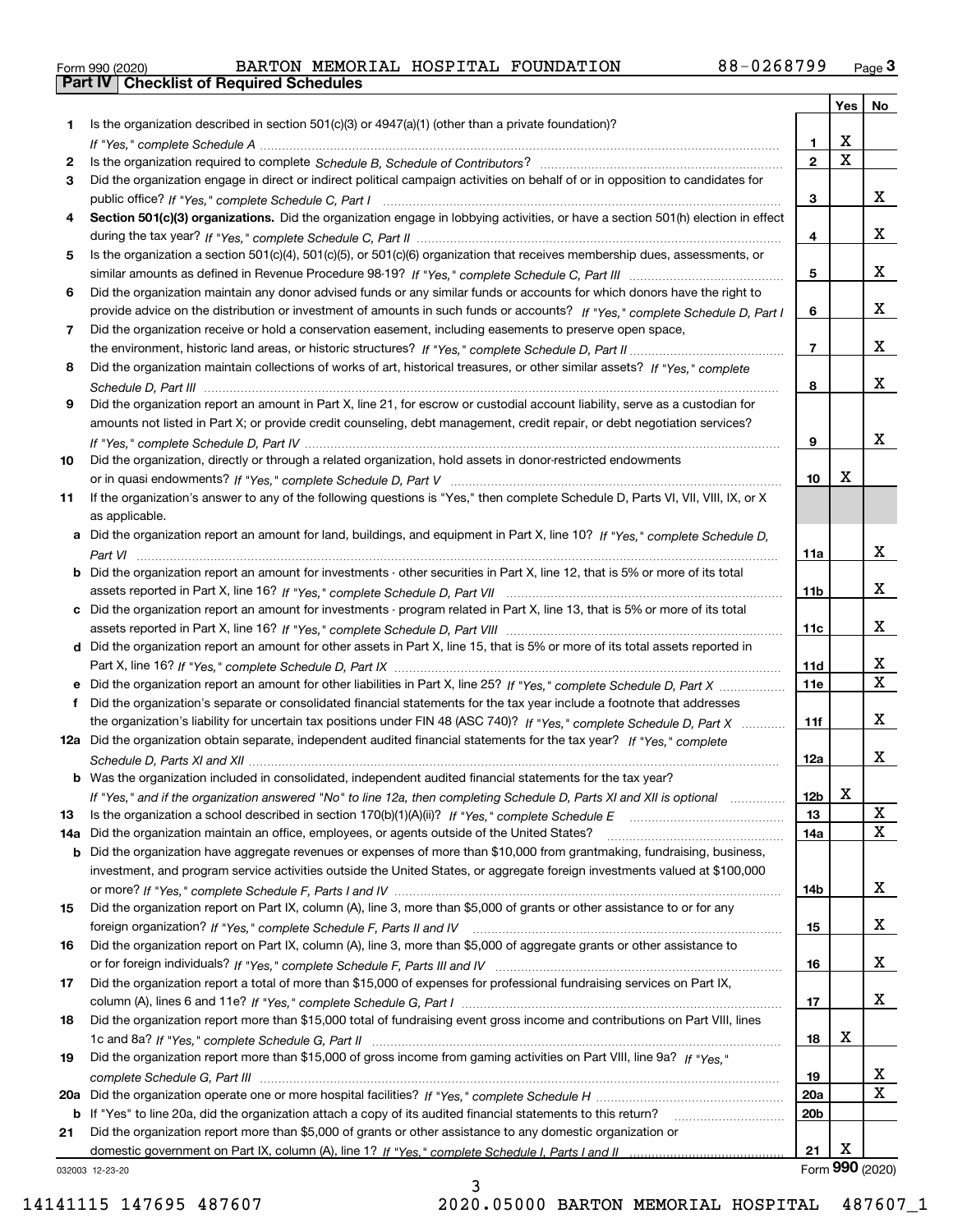|  | Form 990 (2020) |
|--|-----------------|
|  |                 |

*(continued)*

|               |                                                                                                                                    |            | Yes | No              |
|---------------|------------------------------------------------------------------------------------------------------------------------------------|------------|-----|-----------------|
| 22            | Did the organization report more than \$5,000 of grants or other assistance to or for domestic individuals on                      |            |     |                 |
|               |                                                                                                                                    | 22         |     | х               |
| 23            | Did the organization answer "Yes" to Part VII, Section A, line 3, 4, or 5 about compensation of the organization's current         |            |     |                 |
|               | and former officers, directors, trustees, key employees, and highest compensated employees? If "Yes," complete                     |            |     |                 |
|               |                                                                                                                                    | 23         | x   |                 |
|               | 24a Did the organization have a tax-exempt bond issue with an outstanding principal amount of more than \$100,000 as of the        |            |     |                 |
|               | last day of the year, that was issued after December 31, 2002? If "Yes," answer lines 24b through 24d and complete                 |            |     |                 |
|               |                                                                                                                                    | 24a        |     | x               |
|               | <b>b</b> Did the organization invest any proceeds of tax-exempt bonds beyond a temporary period exception?                         | 24b        |     |                 |
|               | c Did the organization maintain an escrow account other than a refunding escrow at any time during the year to defease             |            |     |                 |
|               |                                                                                                                                    | 24c        |     |                 |
|               |                                                                                                                                    | 24d        |     |                 |
|               | 25a Section 501(c)(3), 501(c)(4), and 501(c)(29) organizations. Did the organization engage in an excess benefit                   |            |     |                 |
|               |                                                                                                                                    | 25a        |     | х               |
|               | b Is the organization aware that it engaged in an excess benefit transaction with a disqualified person in a prior year, and       |            |     |                 |
|               | that the transaction has not been reported on any of the organization's prior Forms 990 or 990-EZ? If "Yes," complete              |            |     |                 |
|               | Schedule L, Part I                                                                                                                 | 25b        |     | х               |
| 26            | Did the organization report any amount on Part X, line 5 or 22, for receivables from or payables to any current                    |            |     |                 |
|               | or former officer, director, trustee, key employee, creator or founder, substantial contributor, or 35%                            |            |     |                 |
|               |                                                                                                                                    | 26         |     | х               |
| 27            | Did the organization provide a grant or other assistance to any current or former officer, director, trustee, key employee,        |            |     |                 |
|               | creator or founder, substantial contributor or employee thereof, a grant selection committee member, or to a 35% controlled        |            |     |                 |
|               | entity (including an employee thereof) or family member of any of these persons? If "Yes," complete Schedule L, Part III           | 27         |     | x               |
| 28            | Was the organization a party to a business transaction with one of the following parties (see Schedule L, Part IV                  |            |     |                 |
|               | instructions, for applicable filing thresholds, conditions, and exceptions):                                                       |            |     |                 |
|               | a A current or former officer, director, trustee, key employee, creator or founder, or substantial contributor? If                 |            |     |                 |
|               |                                                                                                                                    | 28a        |     | x               |
|               |                                                                                                                                    | 28b        |     | $\mathbf X$     |
|               | c A 35% controlled entity of one or more individuals and/or organizations described in lines 28a or 28b? If                        |            |     |                 |
|               |                                                                                                                                    | 28c        |     | x               |
| 29            |                                                                                                                                    | 29         |     | X               |
| 30            | Did the organization receive contributions of art, historical treasures, or other similar assets, or qualified conservation        |            |     |                 |
|               |                                                                                                                                    | 30         |     | х               |
|               |                                                                                                                                    | 31         |     | $\mathbf X$     |
| 31            | Did the organization liquidate, terminate, or dissolve and cease operations? If "Yes," complete Schedule N, Part I                 |            |     |                 |
| 32            | Did the organization sell, exchange, dispose of, or transfer more than 25% of its net assets? If "Yes," complete                   |            |     | х               |
|               | Schedule N, Part II                                                                                                                | 32         |     |                 |
| 33            | Did the organization own 100% of an entity disregarded as separate from the organization under Regulations                         |            |     | х               |
|               |                                                                                                                                    | 33         |     |                 |
| 34            | Was the organization related to any tax-exempt or taxable entity? If "Yes," complete Schedule R, Part II, III, or IV, and          |            | X   |                 |
|               |                                                                                                                                    | 34         |     | X               |
|               | 35a Did the organization have a controlled entity within the meaning of section 512(b)(13)?                                        | <b>35a</b> |     |                 |
|               | <b>b</b> If "Yes" to line 35a, did the organization receive any payment from or engage in any transaction with a controlled entity |            |     |                 |
|               |                                                                                                                                    | 35b        |     |                 |
| 36            | Section 501(c)(3) organizations. Did the organization make any transfers to an exempt non-charitable related organization?         |            |     |                 |
|               |                                                                                                                                    | 36         |     | x               |
| 37            | Did the organization conduct more than 5% of its activities through an entity that is not a related organization                   |            |     | х               |
|               | and that is treated as a partnership for federal income tax purposes? If "Yes," complete Schedule R, Part VI                       | 37         |     |                 |
| 38            | Did the organization complete Schedule O and provide explanations in Schedule O for Part VI, lines 11b and 19?                     |            | х   |                 |
| <b>Part V</b> | Note: All Form 990 filers are required to complete Schedule O<br><b>Statements Regarding Other IRS Filings and Tax Compliance</b>  | 38         |     |                 |
|               | Check if Schedule O contains a response or note to any line in this Part V                                                         |            |     |                 |
|               |                                                                                                                                    |            |     |                 |
|               |                                                                                                                                    |            | Yes | No              |
|               | 6<br>1a<br>0                                                                                                                       |            |     |                 |
|               | <b>b</b> Enter the number of Forms W-2G included in line 1a. Enter -0- if not applicable<br>1b                                     |            |     |                 |
|               | c Did the organization comply with backup withholding rules for reportable payments to vendors and reportable gaming               |            |     |                 |
|               | (gambling) winnings to prize winners?                                                                                              | 1c         |     | Form 990 (2020) |
|               | 032004 12-23-20<br>4                                                                                                               |            |     |                 |
|               |                                                                                                                                    |            |     |                 |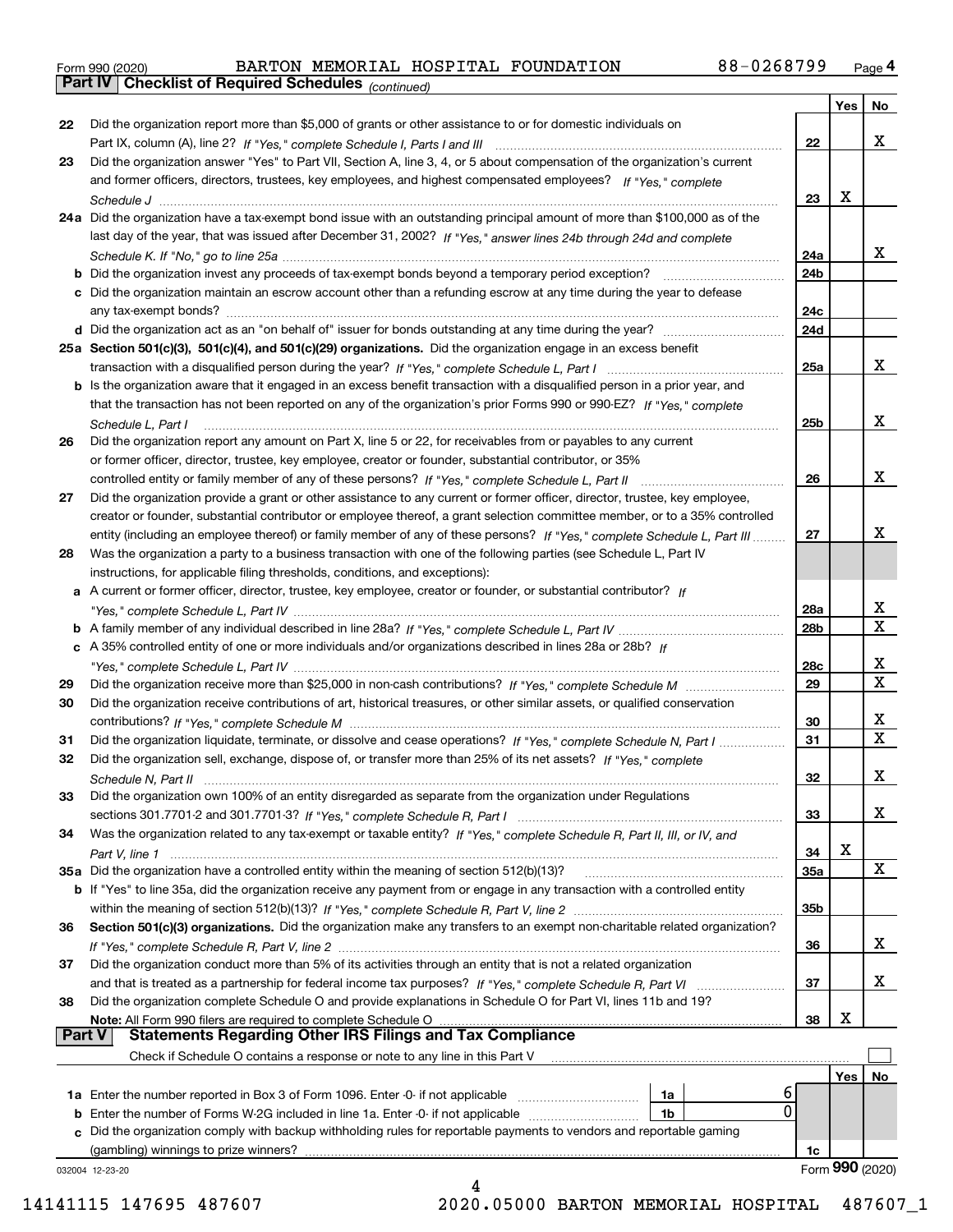|               | 88-0268799<br>BARTON MEMORIAL HOSPITAL FOUNDATION<br>Form 990 (2020)                                                                            |          |     | $_{\text{Page}}$ 5 |  |
|---------------|-------------------------------------------------------------------------------------------------------------------------------------------------|----------|-----|--------------------|--|
| <b>Part V</b> | Statements Regarding Other IRS Filings and Tax Compliance (continued)                                                                           |          |     |                    |  |
|               |                                                                                                                                                 |          | Yes | No                 |  |
|               | 2a Enter the number of employees reported on Form W-3, Transmittal of Wage and Tax Statements,                                                  |          |     |                    |  |
|               | $\mathbf 0$<br>filed for the calendar year ending with or within the year covered by this return<br>2a                                          |          |     |                    |  |
|               |                                                                                                                                                 | 2b       |     |                    |  |
|               |                                                                                                                                                 |          |     |                    |  |
|               | 3a Did the organization have unrelated business gross income of \$1,000 or more during the year?                                                | 3a       |     | х                  |  |
|               |                                                                                                                                                 | 3b       |     |                    |  |
|               | 4a At any time during the calendar year, did the organization have an interest in, or a signature or other authority over, a                    |          |     |                    |  |
|               |                                                                                                                                                 | 4a       |     | x                  |  |
|               | <b>b</b> If "Yes," enter the name of the foreign country $\blacktriangleright$                                                                  |          |     |                    |  |
|               | See instructions for filing requirements for FinCEN Form 114, Report of Foreign Bank and Financial Accounts (FBAR).                             |          |     |                    |  |
|               |                                                                                                                                                 | 5a       |     | х                  |  |
| b             |                                                                                                                                                 | 5b       |     | X                  |  |
| c             |                                                                                                                                                 | 5c       |     |                    |  |
|               | 6a Does the organization have annual gross receipts that are normally greater than \$100,000, and did the organization solicit                  |          |     |                    |  |
|               |                                                                                                                                                 | 6a       |     | х                  |  |
|               | <b>b</b> If "Yes," did the organization include with every solicitation an express statement that such contributions or gifts                   |          |     |                    |  |
|               | were not tax deductible?                                                                                                                        | 6b       |     |                    |  |
| 7             | Organizations that may receive deductible contributions under section 170(c).                                                                   |          |     |                    |  |
| а             | Did the organization receive a payment in excess of \$75 made partly as a contribution and partly for goods and services provided to the payor? | 7a       |     | х                  |  |
| b             | If "Yes," did the organization notify the donor of the value of the goods or services provided?                                                 | 7b       |     |                    |  |
|               | c Did the organization sell, exchange, or otherwise dispose of tangible personal property for which it was required                             |          |     |                    |  |
|               |                                                                                                                                                 | 7c       |     | х                  |  |
|               | 7d                                                                                                                                              |          |     |                    |  |
| е             | Did the organization receive any funds, directly or indirectly, to pay premiums on a personal benefit contract?                                 | 7е       |     | х                  |  |
| f             | Did the organization, during the year, pay premiums, directly or indirectly, on a personal benefit contract?                                    | 7f       |     | х                  |  |
| g             | If the organization received a contribution of qualified intellectual property, did the organization file Form 8899 as required?                | 7g<br>7h |     |                    |  |
|               | If the organization received a contribution of cars, boats, airplanes, or other vehicles, did the organization file a Form 1098-C?<br>h.        |          |     |                    |  |
| 8             | Sponsoring organizations maintaining donor advised funds. Did a donor advised fund maintained by the                                            |          |     |                    |  |
|               | sponsoring organization have excess business holdings at any time during the year?                                                              | 8        |     |                    |  |
| 9             | Sponsoring organizations maintaining donor advised funds.<br>Did the sponsoring organization make any taxable distributions under section 4966? | 9а       |     |                    |  |
| а<br>b        | Did the sponsoring organization make a distribution to a donor, donor advisor, or related person?                                               | 9b       |     |                    |  |
| 10            | Section 501(c)(7) organizations. Enter:                                                                                                         |          |     |                    |  |
|               | 10a<br>a Initiation fees and capital contributions included on Part VIII, line 12 [111] [11] [11] [11] [11] [11] [11]                           |          |     |                    |  |
|               | 10 <sub>b</sub>  <br>Gross receipts, included on Form 990, Part VIII, line 12, for public use of club facilities                                |          |     |                    |  |
| 11            | Section 501(c)(12) organizations. Enter:                                                                                                        |          |     |                    |  |
| a             | 11a                                                                                                                                             |          |     |                    |  |
|               | b Gross income from other sources (Do not net amounts due or paid to other sources against                                                      |          |     |                    |  |
|               | <b>11b</b>                                                                                                                                      |          |     |                    |  |
|               | 12a Section 4947(a)(1) non-exempt charitable trusts. Is the organization filing Form 990 in lieu of Form 1041?                                  | 12a      |     |                    |  |
|               | 12b<br><b>b</b> If "Yes," enter the amount of tax-exempt interest received or accrued during the year <i>manument</i>                           |          |     |                    |  |
| 13            | Section 501(c)(29) qualified nonprofit health insurance issuers.                                                                                |          |     |                    |  |
|               | a Is the organization licensed to issue qualified health plans in more than one state?                                                          | 13a      |     |                    |  |
|               | Note: See the instructions for additional information the organization must report on Schedule O.                                               |          |     |                    |  |
|               | <b>b</b> Enter the amount of reserves the organization is required to maintain by the states in which the                                       |          |     |                    |  |
|               | 13b                                                                                                                                             |          |     |                    |  |
|               | 13с                                                                                                                                             |          |     |                    |  |
| 14a           | Did the organization receive any payments for indoor tanning services during the tax year?                                                      | 14a      |     | х                  |  |
|               | <b>b</b> If "Yes," has it filed a Form 720 to report these payments? If "No," provide an explanation on Schedule O                              | 14b      |     |                    |  |
| 15            | Is the organization subject to the section 4960 tax on payment(s) of more than \$1,000,000 in remuneration or                                   |          |     |                    |  |
|               |                                                                                                                                                 | 15       |     | x                  |  |
|               | If "Yes," see instructions and file Form 4720, Schedule N.                                                                                      |          |     |                    |  |
| 16            | Is the organization an educational institution subject to the section 4968 excise tax on net investment income?                                 | 16       |     | х                  |  |
|               | If "Yes," complete Form 4720, Schedule O.                                                                                                       |          |     |                    |  |

Form (2020) **990**

032005 12-23-20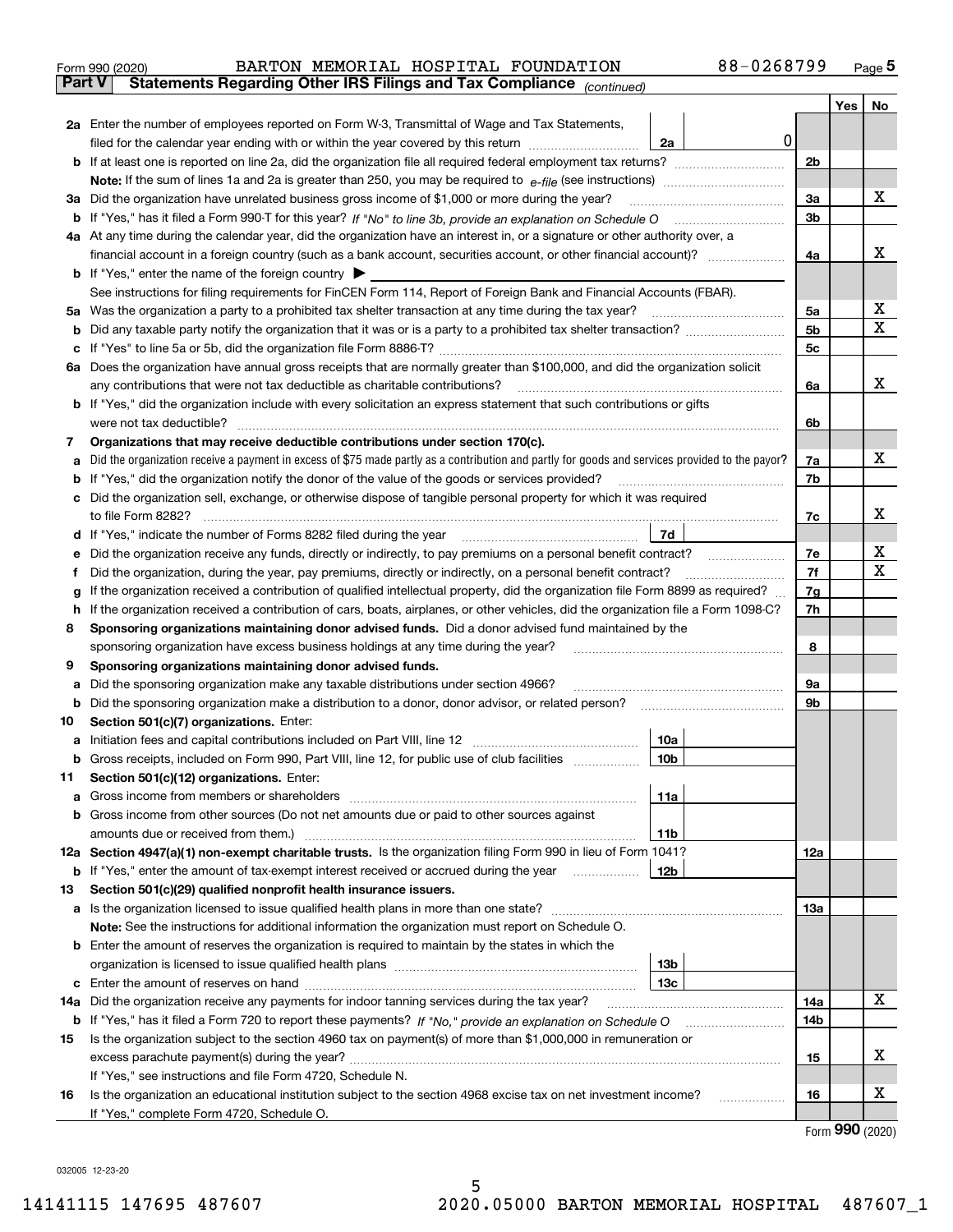|  | Form 990 (2020) |
|--|-----------------|
|  |                 |

## BARTON MEMORIAL HOSPITAL FOUNDATION 88-0268799

*For each "Yes" response to lines 2 through 7b below, and for a "No" response to line 8a, 8b, or 10b below, describe the circumstances, processes, or changes on Schedule O. See instructions.* Form 990 (2020) **CONNICTED BARTON MEMORIAL HOSPITAL FOUNDATION** 88 - 0268799 Page 6<br>**Part VI Governance, Management, and Disclosure** For each "Yes" response to lines 2 through 7b below, and for a "No" response

|    |                                                                                                                                                                            |    | 21 |                         | Yes             | No                      |
|----|----------------------------------------------------------------------------------------------------------------------------------------------------------------------------|----|----|-------------------------|-----------------|-------------------------|
|    | <b>1a</b> Enter the number of voting members of the governing body at the end of the tax year <i>manumum</i>                                                               | 1a |    |                         |                 |                         |
|    | If there are material differences in voting rights among members of the governing body, or if the governing                                                                |    |    |                         |                 |                         |
|    | body delegated broad authority to an executive committee or similar committee, explain on Schedule O.                                                                      |    |    |                         |                 |                         |
|    | <b>b</b> Enter the number of voting members included on line 1a, above, who are independent <i>manumum</i>                                                                 | 1b | 18 |                         |                 |                         |
| 2  | Did any officer, director, trustee, or key employee have a family relationship or a business relationship with any other                                                   |    |    |                         |                 |                         |
|    | officer, director, trustee, or key employee?                                                                                                                               |    |    | $\mathbf{2}$            | X               |                         |
| 3  | Did the organization delegate control over management duties customarily performed by or under the direct supervision                                                      |    |    |                         |                 |                         |
|    | of officers, directors, trustees, or key employees to a management company or other person?                                                                                |    |    | 3                       |                 | X                       |
| 4  | Did the organization make any significant changes to its governing documents since the prior Form 990 was filed?                                                           |    |    | $\overline{\mathbf{4}}$ |                 | $\overline{\mathtt{x}}$ |
| 5  |                                                                                                                                                                            |    |    | 5                       |                 | $\mathbf X$             |
| 6  | Did the organization have members or stockholders?                                                                                                                         |    |    | 6                       |                 | X                       |
| 7a | Did the organization have members, stockholders, or other persons who had the power to elect or appoint one or                                                             |    |    |                         |                 |                         |
|    |                                                                                                                                                                            |    |    | 7a                      |                 | х                       |
|    | <b>b</b> Are any governance decisions of the organization reserved to (or subject to approval by) members, stockholders, or                                                |    |    |                         |                 |                         |
|    | persons other than the governing body?                                                                                                                                     |    |    | 7b                      |                 | х                       |
| 8  | Did the organization contemporaneously document the meetings held or written actions undertaken during the year by the following:                                          |    |    |                         |                 |                         |
| a  |                                                                                                                                                                            |    |    | 8a                      | X               |                         |
|    |                                                                                                                                                                            |    |    | 8b                      |                 | X                       |
| 9  | Is there any officer, director, trustee, or key employee listed in Part VII, Section A, who cannot be reached at the                                                       |    |    |                         |                 |                         |
|    |                                                                                                                                                                            |    |    | 9                       |                 | X                       |
|    | <b>Section B. Policies</b> (This Section B requests information about policies not required by the Internal Revenue Code.)                                                 |    |    |                         |                 |                         |
|    |                                                                                                                                                                            |    |    |                         | Yes             | No                      |
|    |                                                                                                                                                                            |    |    | 10a                     |                 | X                       |
|    | <b>b</b> If "Yes," did the organization have written policies and procedures governing the activities of such chapters, affiliates,                                        |    |    |                         |                 |                         |
|    |                                                                                                                                                                            |    |    | 10 <sub>b</sub>         |                 |                         |
|    | 11a Has the organization provided a complete copy of this Form 990 to all members of its governing body before filing the form?                                            |    |    | 11a                     | X               |                         |
|    | <b>b</b> Describe in Schedule O the process, if any, used by the organization to review this Form 990.                                                                     |    |    |                         |                 |                         |
|    |                                                                                                                                                                            |    |    | 12a                     | X               |                         |
| b  | Were officers, directors, or trustees, and key employees required to disclose annually interests that could give rise to conflicts?                                        |    |    | 12 <sub>b</sub>         | X               |                         |
|    | c Did the organization regularly and consistently monitor and enforce compliance with the policy? If "Yes." describe                                                       |    |    |                         |                 |                         |
|    | in Schedule O how this was done manufactured and continuum control of the Schedule O how this was done manufactured and the state of the Schedule O how this was done      |    |    | 12c                     | Х               |                         |
| 13 |                                                                                                                                                                            |    |    | 13                      | X               |                         |
| 14 | Did the organization have a written document retention and destruction policy? manufactured and the organization have a written document retention and destruction policy? |    |    | 14                      | X               |                         |
| 15 | Did the process for determining compensation of the following persons include a review and approval by independent                                                         |    |    |                         |                 |                         |
|    | persons, comparability data, and contemporaneous substantiation of the deliberation and decision?                                                                          |    |    |                         |                 |                         |
|    |                                                                                                                                                                            |    |    | 15a                     | X               |                         |
|    |                                                                                                                                                                            |    |    | 15b                     |                 | X                       |
|    | If "Yes" to line 15a or 15b, describe the process in Schedule O (see instructions).                                                                                        |    |    |                         |                 |                         |
|    | 16a Did the organization invest in, contribute assets to, or participate in a joint venture or similar arrangement with a                                                  |    |    |                         |                 |                         |
|    | taxable entity during the year?                                                                                                                                            |    |    | 16a                     |                 | х                       |
|    | b If "Yes," did the organization follow a written policy or procedure requiring the organization to evaluate its participation                                             |    |    |                         |                 |                         |
|    | in joint venture arrangements under applicable federal tax law, and take steps to safeguard the organization's                                                             |    |    |                         |                 |                         |
|    | exempt status with respect to such arrangements?                                                                                                                           |    |    | 16b                     |                 |                         |
|    | <b>Section C. Disclosure</b>                                                                                                                                               |    |    |                         |                 |                         |
| 17 | List the states with which a copy of this Form 990 is required to be filed $\blacktriangleright$ CA                                                                        |    |    |                         |                 |                         |
| 18 | Section 6104 requires an organization to make its Forms 1023 (1024 or 1024-A, if applicable), 990, and 990-T (Section 501(c)(3)s only) available                           |    |    |                         |                 |                         |
|    | for public inspection. Indicate how you made these available. Check all that apply.                                                                                        |    |    |                         |                 |                         |
|    | $\vert X \vert$ Own website<br>$X$ Upon request<br>  Another's website<br>Other (explain on Schedule O)                                                                    |    |    |                         |                 |                         |
| 19 | Describe on Schedule O whether (and if so, how) the organization made its governing documents, conflict of interest policy, and financial                                  |    |    |                         |                 |                         |
|    | statements available to the public during the tax year.                                                                                                                    |    |    |                         |                 |                         |
| 20 | State the name, address, and telephone number of the person who possesses the organization's books and records                                                             |    |    |                         |                 |                         |
|    | CHRIS KISER - 530-543-5612                                                                                                                                                 |    |    |                         |                 |                         |
|    | 89449<br>165 HWY 50, STATELINE, NV                                                                                                                                         |    |    |                         |                 |                         |
|    |                                                                                                                                                                            |    |    |                         | Form 990 (2020) |                         |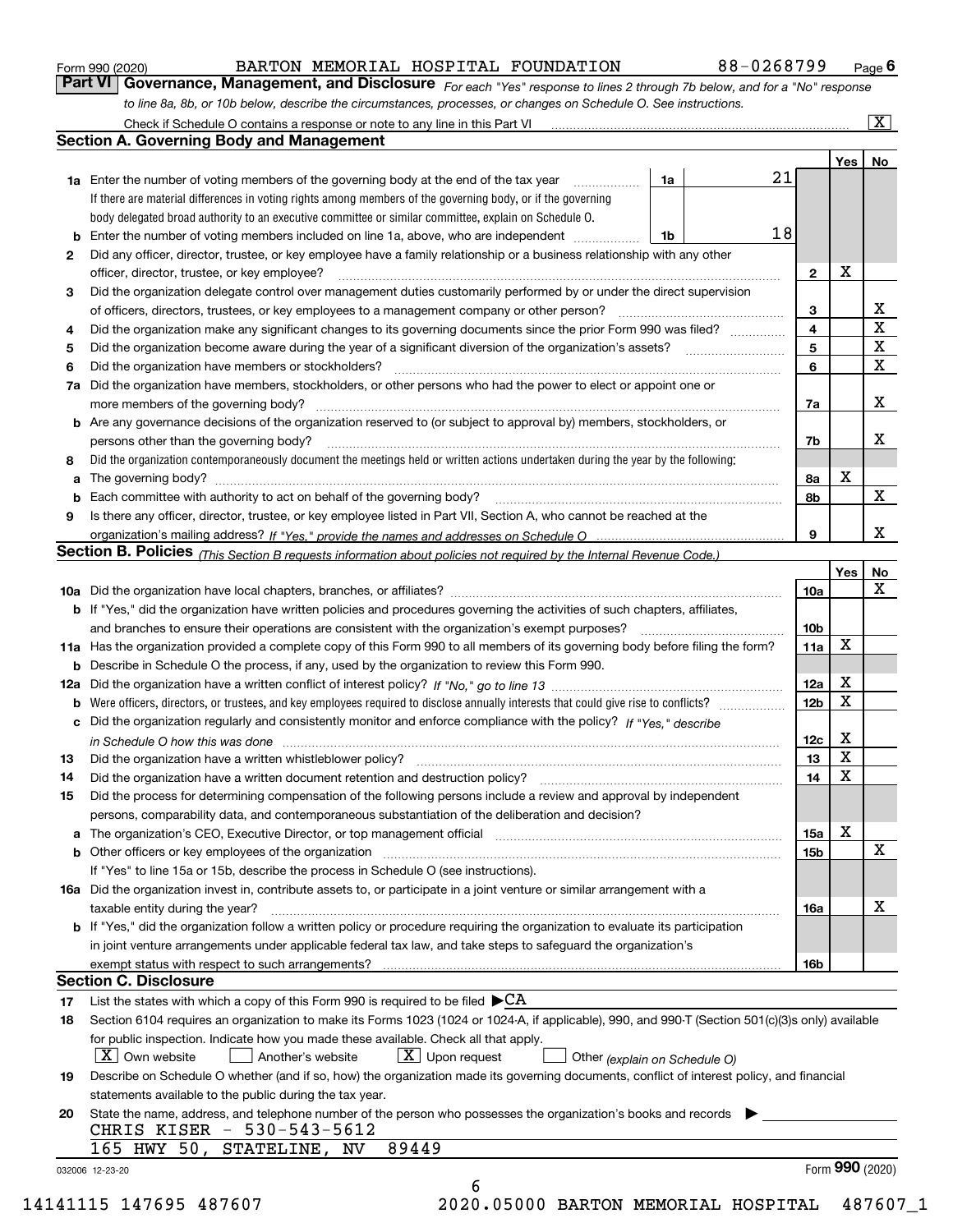$\mathcal{L}^{\text{max}}$ 

| Form 990 (2020) |                                                                                            |  | BARTON MEMORIAL HOSPITAL FOUNDATION | 88-0268799 | Page 7 |
|-----------------|--------------------------------------------------------------------------------------------|--|-------------------------------------|------------|--------|
|                 | Part VII Compensation of Officers, Directors, Trustees, Key Employees, Highest Compensated |  |                                     |            |        |
|                 | <b>Employees, and Independent Contractors</b>                                              |  |                                     |            |        |

Check if Schedule O contains a response or note to any line in this Part VII

**Section A. Officers, Directors, Trustees, Key Employees, and Highest Compensated Employees**

**1a**  Complete this table for all persons required to be listed. Report compensation for the calendar year ending with or within the organization's tax year. **•** List all of the organization's current officers, directors, trustees (whether individuals or organizations), regardless of amount of compensation.

Enter -0- in columns (D), (E), and (F) if no compensation was paid.

 $\bullet$  List all of the organization's  $\,$ current key employees, if any. See instructions for definition of "key employee."

**•** List the organization's five current highest compensated employees (other than an officer, director, trustee, or key employee) who received reportable compensation (Box 5 of Form W-2 and/or Box 7 of Form 1099-MISC) of more than \$100,000 from the organization and any related organizations.

**•** List all of the organization's former officers, key employees, and highest compensated employees who received more than \$100,000 of reportable compensation from the organization and any related organizations.

**former directors or trustees**  ¥ List all of the organization's that received, in the capacity as a former director or trustee of the organization, more than \$10,000 of reportable compensation from the organization and any related organizations.

See instructions for the order in which to list the persons above.

Check this box if neither the organization nor any related organization compensated any current officer, director, or trustee.  $\mathcal{L}^{\text{max}}$ 

| (A)                            | (B)                    | (C)                            |                                                                  |         |              | (D)                              | (E)       | (F)             |                 |                |
|--------------------------------|------------------------|--------------------------------|------------------------------------------------------------------|---------|--------------|----------------------------------|-----------|-----------------|-----------------|----------------|
| Name and title                 | Average                |                                | Position<br>(do not check more than one                          |         | Reportable   | Reportable                       | Estimated |                 |                 |                |
|                                | hours per              |                                | box, unless person is both an<br>officer and a director/trustee) |         |              |                                  |           | compensation    | compensation    | amount of      |
|                                | week                   |                                |                                                                  |         |              |                                  |           | from            | from related    | other          |
|                                | (list any              |                                |                                                                  |         |              |                                  |           | the             | organizations   | compensation   |
|                                | hours for              |                                |                                                                  |         |              |                                  |           | organization    | (W-2/1099-MISC) | from the       |
|                                | related                |                                |                                                                  |         |              |                                  |           | (W-2/1099-MISC) |                 | organization   |
|                                | organizations<br>below |                                |                                                                  |         |              |                                  |           |                 |                 | and related    |
|                                | line)                  | Individual trustee or director | Institutional trustee                                            | Officer | Key employee | Highest compensated<br> employee | Former    |                 |                 | organizations  |
| (1)<br>CHRIS PROCTOR           | 0.50                   |                                |                                                                  |         |              |                                  |           |                 |                 |                |
| TRUSTEE                        | 39.50                  | $\mathbf X$                    |                                                                  |         |              |                                  |           | 0.              | 193,895.        | $41,046$ .     |
| (2)<br>CHRISTOPHER KISER       | 40.00                  |                                |                                                                  |         |              |                                  |           |                 |                 |                |
| DIRECTOR OF FOUNDATION         |                        |                                |                                                                  | х       |              |                                  |           | 0.              | 186,820.        | 28,060.        |
| DIANE ROESER KINNEY<br>(3)     | 0.50                   |                                |                                                                  |         |              |                                  |           |                 |                 |                |
| VICE CHAIR                     | 39.50                  | $\mathbf X$                    |                                                                  | X       |              |                                  |           | $\mathbf{0}$ .  | 103,506.        | 26, 164.       |
| SHANNON BIRKHOLM<br>(4)        | 0.50                   |                                |                                                                  |         |              |                                  |           |                 |                 |                |
| SECRETARY                      |                        | X                              |                                                                  | X       |              |                                  |           | 0.              | 93,776.         | 33,470.        |
| ANGELA MOORE<br>(5)            | 0.50                   |                                |                                                                  |         |              |                                  |           |                 |                 |                |
| CHAIR                          |                        | $\overline{\textbf{X}}$        |                                                                  | X       |              |                                  |           | 0.              | 0.              | 0.             |
| CATHY VOGELGESANG<br>(6)       | 0.50                   |                                |                                                                  |         |              |                                  |           |                 |                 |                |
| DEVELOPMENT CHAIR              |                        | X                              |                                                                  | X       |              |                                  |           | 0.              | 0.              | $\mathbf 0$ .  |
| <b>MELANIE TURNER</b><br>(7)   | 0.50                   |                                |                                                                  |         |              |                                  |           |                 |                 |                |
| SPECIAL EVENTS CHAIR           |                        | X                              |                                                                  | X       |              |                                  |           | 0.              | 0.              | $\mathbf 0$ .  |
| SAUL CAPRIO<br>(8)             | 0.50                   |                                |                                                                  |         |              |                                  |           |                 |                 |                |
| INVESTMENT CHAIR               |                        | $\mathbf X$                    |                                                                  | X       |              |                                  |           | 0.              | 0.              | $0_{.}$        |
| WENDY ATKINS PATTENSON<br>(9)  | 0.50                   |                                |                                                                  |         |              |                                  |           |                 |                 |                |
| TRUSTEE                        |                        | Χ                              |                                                                  |         |              |                                  |           | 0.              | 0.              | $\mathbf 0$ .  |
| (10) ERIC BICKENBACH           | 0.50                   |                                |                                                                  |         |              |                                  |           |                 |                 |                |
| TRUSTEE                        |                        | X                              |                                                                  |         |              |                                  |           | 0.              | 0.              | $\mathbf 0$ .  |
| (11) JULEE DELACOUR            | 0.50                   |                                |                                                                  |         |              |                                  |           |                 |                 |                |
| TRUSTEE                        |                        | X                              |                                                                  |         |              |                                  |           | 0.              | 0.              | $\mathbf 0$ .  |
| (12) KIM EVANS, MD             | 0.50                   |                                |                                                                  |         |              |                                  |           |                 |                 |                |
| TRUSTEE                        |                        | X                              |                                                                  |         |              |                                  |           | 0.              | 0.              | $0_{.}$        |
| (13) KATIE FICETO              | 0.50                   |                                |                                                                  |         |              |                                  |           |                 |                 |                |
| TRUSTEE                        |                        | X                              |                                                                  |         |              |                                  |           | 0.              | 0.              | $\mathbf 0$ .  |
| (14) LUCA GENASCI              | 0.50                   |                                |                                                                  |         |              |                                  |           |                 |                 |                |
| TRUSTEE                        |                        | X                              |                                                                  |         |              |                                  |           | 0.              | 0.              | 0.             |
| (15) MELISSA JESTER            | 0.50                   |                                |                                                                  |         |              |                                  |           |                 |                 |                |
| TRUSTEE<br>(16) MICHAEL KELLER | 0.50                   | X                              |                                                                  |         |              |                                  |           | 0.              | 0.              | $\mathbf 0$ .  |
| <b>TRUSTEE</b>                 |                        | X                              |                                                                  |         |              |                                  |           | 0.              | 0.              | 0.             |
| (17) KATIE LONG                | 0.50                   |                                |                                                                  |         |              |                                  |           |                 |                 |                |
| TRUSTEE                        |                        | $\overline{\textbf{X}}$        |                                                                  |         |              |                                  |           | 0.              | 0.              | 0.             |
|                                |                        |                                |                                                                  |         |              |                                  |           |                 |                 | $\overline{2}$ |

032007 12-23-20

Form (2020) **990**

7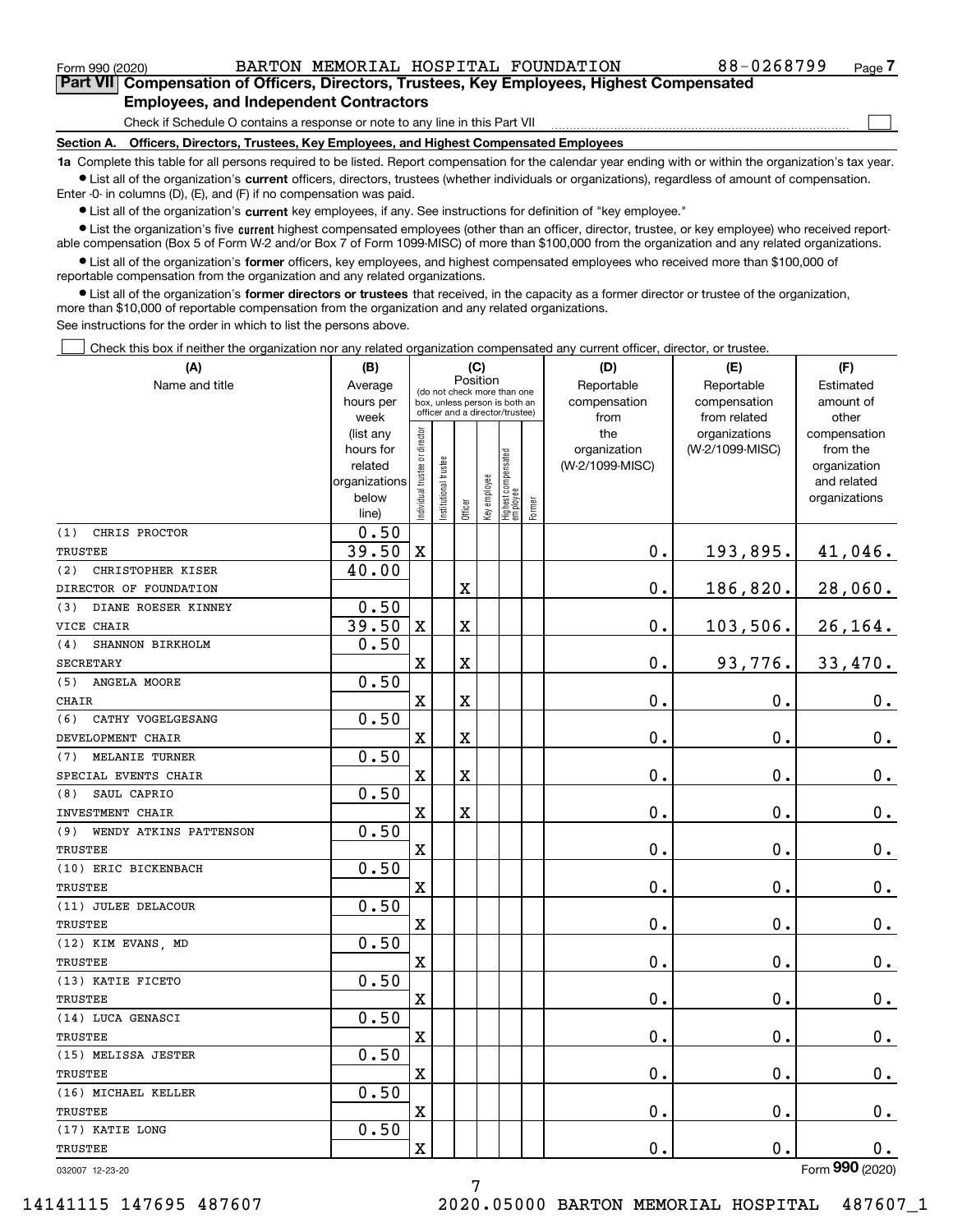| BARTON MEMORIAL HOSPITAL FOUNDATION<br>Form 990 (2020)                                                                                                                                                                                                                           |                                                                      |                                                                                                                    |                      |         |              |                                  |        |                                           | 88-0268799                                        |                  |                                        |                                                                          | Page 8   |
|----------------------------------------------------------------------------------------------------------------------------------------------------------------------------------------------------------------------------------------------------------------------------------|----------------------------------------------------------------------|--------------------------------------------------------------------------------------------------------------------|----------------------|---------|--------------|----------------------------------|--------|-------------------------------------------|---------------------------------------------------|------------------|----------------------------------------|--------------------------------------------------------------------------|----------|
| <b>Part VII</b><br>Section A. Officers, Directors, Trustees, Key Employees, and Highest Compensated Employees (continued)                                                                                                                                                        |                                                                      |                                                                                                                    |                      |         |              |                                  |        |                                           |                                                   |                  |                                        |                                                                          |          |
| (A)<br>Name and title                                                                                                                                                                                                                                                            | (B)<br>Average<br>hours per<br>week                                  | (C)<br>Position<br>(do not check more than one<br>box, unless person is both an<br>officer and a director/trustee) |                      |         |              |                                  |        | (D)<br>Reportable<br>compensation<br>from | (E)<br>Reportable<br>compensation<br>from related |                  | (F)<br>Estimated<br>amount of<br>other |                                                                          |          |
|                                                                                                                                                                                                                                                                                  | (list any<br>hours for<br>related<br>organizations<br>below<br>line) | ndividual trustee or director                                                                                      | nstitutional trustee | Officer | key employee | Highest compensated<br> employee | Former | the<br>organization<br>(W-2/1099-MISC)    | organizations<br>(W-2/1099-MISC)                  |                  |                                        | compensation<br>from the<br>organization<br>and related<br>organizations |          |
| (18) DANIEL NORMAN, MD<br>TRUSTEE                                                                                                                                                                                                                                                | 0.50                                                                 | X                                                                                                                  |                      |         |              |                                  |        | 0.                                        |                                                   | 0.               |                                        |                                                                          | 0.       |
| (19) CORINNA OSBORNE<br>TRUSTEE                                                                                                                                                                                                                                                  | 0.50                                                                 | $\mathbf X$                                                                                                        |                      |         |              |                                  |        | 0.                                        |                                                   | 0.               |                                        |                                                                          | 0.       |
| (20) MARSHA TICAS<br>TRUSTEE                                                                                                                                                                                                                                                     | 0.50                                                                 |                                                                                                                    |                      |         |              |                                  |        |                                           |                                                   |                  |                                        |                                                                          |          |
| (21) RUBY TURNER                                                                                                                                                                                                                                                                 | 0.50                                                                 | $\mathbf X$                                                                                                        |                      |         |              |                                  |        | 0.                                        |                                                   | 0.               |                                        |                                                                          | 0.       |
| TRUSTEE<br>(22) VICTOR REID                                                                                                                                                                                                                                                      | 0.50                                                                 | $\mathbf X$                                                                                                        |                      |         |              |                                  |        | 0.                                        |                                                   | 0.               |                                        |                                                                          | 0.       |
| TRUSTEE                                                                                                                                                                                                                                                                          |                                                                      | X                                                                                                                  |                      |         |              |                                  |        | 0.                                        |                                                   | 0.               |                                        |                                                                          | 0.       |
|                                                                                                                                                                                                                                                                                  |                                                                      |                                                                                                                    |                      |         |              |                                  |        |                                           |                                                   |                  |                                        |                                                                          |          |
|                                                                                                                                                                                                                                                                                  |                                                                      |                                                                                                                    |                      |         |              |                                  |        |                                           |                                                   |                  |                                        |                                                                          |          |
|                                                                                                                                                                                                                                                                                  |                                                                      |                                                                                                                    |                      |         |              |                                  |        |                                           |                                                   |                  |                                        |                                                                          |          |
|                                                                                                                                                                                                                                                                                  |                                                                      |                                                                                                                    |                      |         |              |                                  |        |                                           |                                                   |                  |                                        |                                                                          |          |
| c Total from continuation sheets to Part VII, Section A                                                                                                                                                                                                                          |                                                                      |                                                                                                                    |                      |         |              |                                  |        | 0.<br>$\overline{0}$ .                    | 577,997.                                          | $\overline{0}$ . | 128,740.<br>0.                         |                                                                          |          |
| Total number of individuals (including but not limited to those listed above) who received more than \$100,000 of reportable<br>2                                                                                                                                                |                                                                      |                                                                                                                    |                      |         |              |                                  |        | 0.                                        | 577,997.                                          |                  |                                        |                                                                          | 128,740. |
| compensation from the organization $\blacktriangleright$                                                                                                                                                                                                                         |                                                                      |                                                                                                                    |                      |         |              |                                  |        |                                           |                                                   |                  |                                        | Yes                                                                      | 0<br>No  |
| Did the organization list any former officer, director, trustee, key employee, or highest compensated employee on<br>3                                                                                                                                                           |                                                                      |                                                                                                                    |                      |         |              |                                  |        |                                           |                                                   |                  |                                        |                                                                          | х        |
| line 1a? If "Yes," complete Schedule J for such individual manufactured contained and the line 1a? If "Yes," complete Schedule J for such individual<br>For any individual listed on line 1a, is the sum of reportable compensation and other compensation from the organization |                                                                      |                                                                                                                    |                      |         |              |                                  |        |                                           |                                                   |                  | 3                                      |                                                                          |          |
| Did any person listed on line 1a receive or accrue compensation from any unrelated organization or individual for services<br>5                                                                                                                                                  |                                                                      |                                                                                                                    |                      |         |              |                                  |        |                                           |                                                   |                  | 4                                      | X                                                                        |          |
| <b>Section B. Independent Contractors</b>                                                                                                                                                                                                                                        |                                                                      |                                                                                                                    |                      |         |              |                                  |        |                                           |                                                   |                  | 5                                      |                                                                          | х        |
| Complete this table for your five highest compensated independent contractors that received more than \$100,000 of compensation from<br>1                                                                                                                                        |                                                                      |                                                                                                                    |                      |         |              |                                  |        |                                           |                                                   |                  |                                        |                                                                          |          |
| the organization. Report compensation for the calendar year ending with or within the organization's tax year.<br>(A)<br>Name and business address                                                                                                                               |                                                                      |                                                                                                                    |                      |         |              |                                  |        | (B)<br>Description of services            |                                                   |                  | (C)<br>Compensation                    |                                                                          |          |
|                                                                                                                                                                                                                                                                                  |                                                                      |                                                                                                                    | <b>NONE</b>          |         |              |                                  |        |                                           |                                                   |                  |                                        |                                                                          |          |
|                                                                                                                                                                                                                                                                                  |                                                                      |                                                                                                                    |                      |         |              |                                  |        |                                           |                                                   |                  |                                        |                                                                          |          |
|                                                                                                                                                                                                                                                                                  |                                                                      |                                                                                                                    |                      |         |              |                                  |        |                                           |                                                   |                  |                                        |                                                                          |          |
|                                                                                                                                                                                                                                                                                  |                                                                      |                                                                                                                    |                      |         |              |                                  |        |                                           |                                                   |                  |                                        |                                                                          |          |
|                                                                                                                                                                                                                                                                                  |                                                                      |                                                                                                                    |                      |         |              |                                  |        |                                           |                                                   |                  |                                        |                                                                          |          |
|                                                                                                                                                                                                                                                                                  |                                                                      |                                                                                                                    |                      |         |              |                                  |        |                                           |                                                   |                  |                                        |                                                                          |          |
| Total number of independent contractors (including but not limited to those listed above) who received more than<br>2<br>\$100,000 of compensation from the organization                                                                                                         |                                                                      |                                                                                                                    |                      |         | 0            |                                  |        |                                           |                                                   |                  |                                        |                                                                          |          |

Form (2020) **990**

032008 12-23-20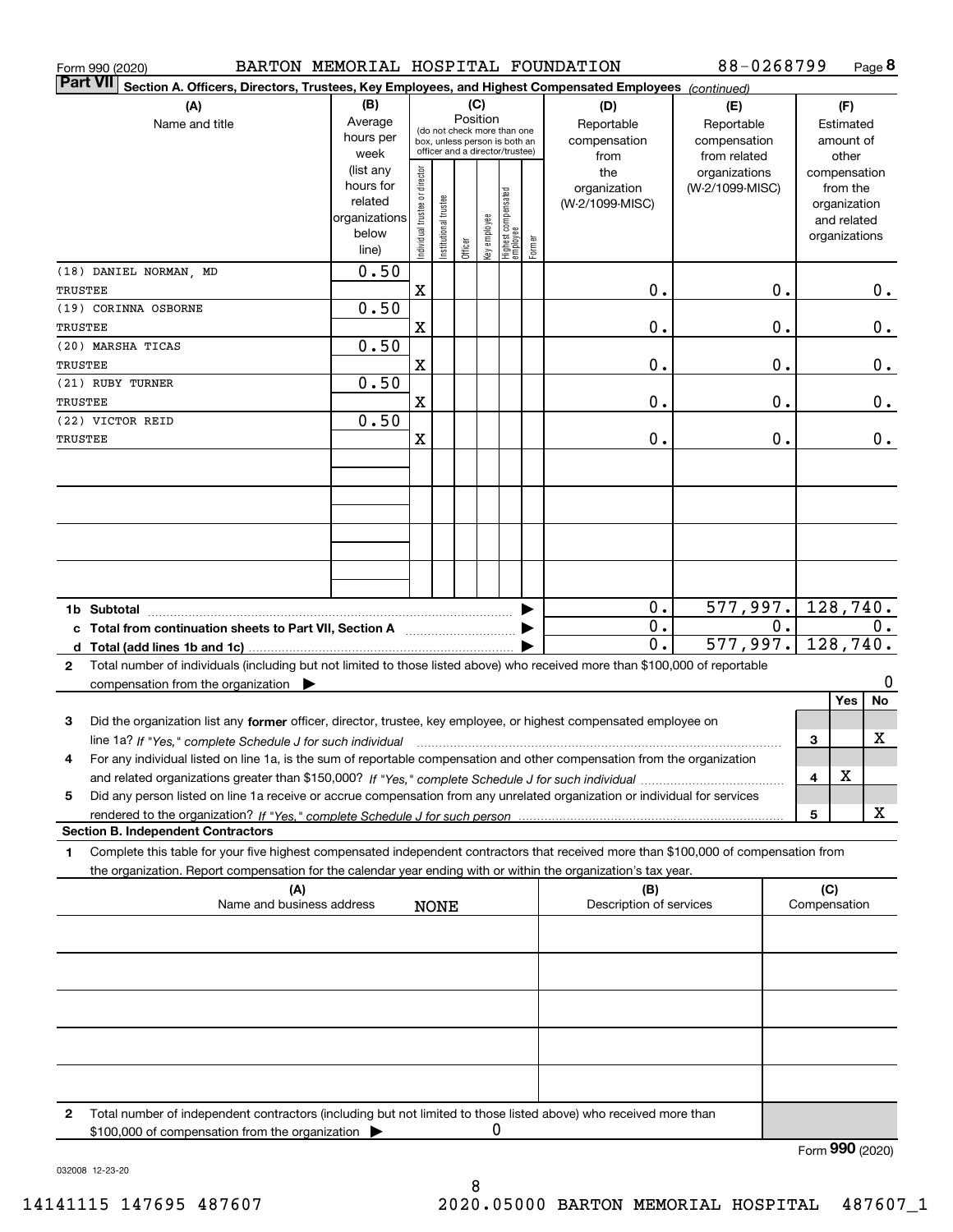| <b>Part VIII</b><br>Check if Schedule O contains a response or note to any line in this Part VIII<br>$\overbrace{ }$ (B) (C) $\overbrace{ }$<br>(D)<br>(A)<br>Related or exempt<br>Unrelated<br>Total revenue<br>function revenue<br>business revenue<br>1a<br>Contributions, Gifts, Grants<br>and Other Similar Amounts<br>1 a Federated campaigns<br>1 <sub>b</sub><br>Membership dues<br>b<br>$\ldots \ldots \ldots \ldots \ldots$<br>1 <sub>c</sub><br>Fundraising events<br>с<br>458,848.<br>1 <sub>d</sub><br>d Related organizations<br>Government grants (contributions)<br>1e<br>е<br>f All other contributions, gifts, grants, and<br>209,431.<br>1f<br>similar amounts not included above<br>$1g$ \$<br>Noncash contributions included in lines 1a-1f<br>g<br>668,279.<br><b>Business Code</b><br>Program Service<br>Revenue<br>2a<br><u> 1989 - Johann Harry Harry Harry Harry Harry Harry Harry Harry Harry Harry Harry Harry Harry Harry Harry Harry</u><br>b<br><u> 1980 - John Stone, amerikansk politiker (</u><br>с<br><u> Alexandria de la contrada de la contrada de la contrada de la contrada de la contrada de la contrada de la c</u><br>d<br><u> 1989 - Johann Barn, mars ann an t-Amhair ann an t-Amhair ann an t-Amhair ann an t-Amhair ann an t-Amhair ann an </u><br>е<br>f<br>g<br>3<br>Investment income (including dividends, interest, and<br>250,830.<br>250,830.<br>Income from investment of tax-exempt bond proceeds<br>4<br>5<br>(i) Real<br>(ii) Personal<br>6a<br>Gross rents<br>6а<br>6b<br>Less: rental expenses<br>b<br>Rental income or (loss)<br>6c<br>c<br>d Net rental income or (loss)<br>(i) Securities<br>(ii) Other<br>7 a Gross amount from sales of<br>$7a$ 99, 234.<br>assets other than inventory<br><b>b</b> Less: cost or other basis<br>$ 7b $ 52,326.<br>evenue<br>and sales expenses<br>$7c \mid 46,908.$<br>c Gain or (loss)<br>46,908.<br>46,908.<br>œ<br>Other<br>8 a Gross income from fundraising events (not<br>contributions reported on line 1c). See<br>$ a_{a} 126,000$ .<br>$ 8b $ 3,860.<br>122,140.<br>122, 140.<br>9 a Gross income from gaming activities. See<br> 9a<br>9 <sub>b</sub><br>c Net income or (loss) from gaming activities<br>.<br>10 a Gross sales of inventory, less returns<br>10 <sub>b</sub><br><b>b</b> Less: cost of goods sold<br>c Net income or (loss) from sales of inventory<br><b>Business Code</b><br>Miscellaneous<br>11 a<br><u> 1989 - John Harry Harry Harry Harry Harry Harry Harry Harry Harry Harry Harry Harry Harry Harry Harry Harry H</u><br>evenue<br>b<br><u> 1989 - Johann Stoff, amerikansk politiker (</u><br>c<br>$\blacktriangleright$ 1,088,157.<br>419,878.<br>0.1<br>0.<br>12<br>032009 12-23-20 |  | BARTON MEMORIAL HOSPITAL FOUNDATION<br>Form 990 (2020) |  | 88-0268799 | Page 9                                                   |
|------------------------------------------------------------------------------------------------------------------------------------------------------------------------------------------------------------------------------------------------------------------------------------------------------------------------------------------------------------------------------------------------------------------------------------------------------------------------------------------------------------------------------------------------------------------------------------------------------------------------------------------------------------------------------------------------------------------------------------------------------------------------------------------------------------------------------------------------------------------------------------------------------------------------------------------------------------------------------------------------------------------------------------------------------------------------------------------------------------------------------------------------------------------------------------------------------------------------------------------------------------------------------------------------------------------------------------------------------------------------------------------------------------------------------------------------------------------------------------------------------------------------------------------------------------------------------------------------------------------------------------------------------------------------------------------------------------------------------------------------------------------------------------------------------------------------------------------------------------------------------------------------------------------------------------------------------------------------------------------------------------------------------------------------------------------------------------------------------------------------------------------------------------------------------------------------------------------------------------------------------------------------------------------------------------------------------------------------------------------------------------------------------------------------------------------------------------------------------------------------------------------------------------------------------------------------------------------------------------------------------------------------------------------------------------------------------------------------------|--|--------------------------------------------------------|--|------------|----------------------------------------------------------|
|                                                                                                                                                                                                                                                                                                                                                                                                                                                                                                                                                                                                                                                                                                                                                                                                                                                                                                                                                                                                                                                                                                                                                                                                                                                                                                                                                                                                                                                                                                                                                                                                                                                                                                                                                                                                                                                                                                                                                                                                                                                                                                                                                                                                                                                                                                                                                                                                                                                                                                                                                                                                                                                                                                                              |  | <b>Statement of Revenue</b>                            |  |            |                                                          |
|                                                                                                                                                                                                                                                                                                                                                                                                                                                                                                                                                                                                                                                                                                                                                                                                                                                                                                                                                                                                                                                                                                                                                                                                                                                                                                                                                                                                                                                                                                                                                                                                                                                                                                                                                                                                                                                                                                                                                                                                                                                                                                                                                                                                                                                                                                                                                                                                                                                                                                                                                                                                                                                                                                                              |  |                                                        |  |            |                                                          |
|                                                                                                                                                                                                                                                                                                                                                                                                                                                                                                                                                                                                                                                                                                                                                                                                                                                                                                                                                                                                                                                                                                                                                                                                                                                                                                                                                                                                                                                                                                                                                                                                                                                                                                                                                                                                                                                                                                                                                                                                                                                                                                                                                                                                                                                                                                                                                                                                                                                                                                                                                                                                                                                                                                                              |  |                                                        |  |            | Revenue excluded<br>from tax under<br>sections 512 - 514 |
|                                                                                                                                                                                                                                                                                                                                                                                                                                                                                                                                                                                                                                                                                                                                                                                                                                                                                                                                                                                                                                                                                                                                                                                                                                                                                                                                                                                                                                                                                                                                                                                                                                                                                                                                                                                                                                                                                                                                                                                                                                                                                                                                                                                                                                                                                                                                                                                                                                                                                                                                                                                                                                                                                                                              |  |                                                        |  |            |                                                          |
|                                                                                                                                                                                                                                                                                                                                                                                                                                                                                                                                                                                                                                                                                                                                                                                                                                                                                                                                                                                                                                                                                                                                                                                                                                                                                                                                                                                                                                                                                                                                                                                                                                                                                                                                                                                                                                                                                                                                                                                                                                                                                                                                                                                                                                                                                                                                                                                                                                                                                                                                                                                                                                                                                                                              |  |                                                        |  |            |                                                          |
|                                                                                                                                                                                                                                                                                                                                                                                                                                                                                                                                                                                                                                                                                                                                                                                                                                                                                                                                                                                                                                                                                                                                                                                                                                                                                                                                                                                                                                                                                                                                                                                                                                                                                                                                                                                                                                                                                                                                                                                                                                                                                                                                                                                                                                                                                                                                                                                                                                                                                                                                                                                                                                                                                                                              |  |                                                        |  |            |                                                          |
|                                                                                                                                                                                                                                                                                                                                                                                                                                                                                                                                                                                                                                                                                                                                                                                                                                                                                                                                                                                                                                                                                                                                                                                                                                                                                                                                                                                                                                                                                                                                                                                                                                                                                                                                                                                                                                                                                                                                                                                                                                                                                                                                                                                                                                                                                                                                                                                                                                                                                                                                                                                                                                                                                                                              |  |                                                        |  |            |                                                          |
|                                                                                                                                                                                                                                                                                                                                                                                                                                                                                                                                                                                                                                                                                                                                                                                                                                                                                                                                                                                                                                                                                                                                                                                                                                                                                                                                                                                                                                                                                                                                                                                                                                                                                                                                                                                                                                                                                                                                                                                                                                                                                                                                                                                                                                                                                                                                                                                                                                                                                                                                                                                                                                                                                                                              |  |                                                        |  |            |                                                          |
|                                                                                                                                                                                                                                                                                                                                                                                                                                                                                                                                                                                                                                                                                                                                                                                                                                                                                                                                                                                                                                                                                                                                                                                                                                                                                                                                                                                                                                                                                                                                                                                                                                                                                                                                                                                                                                                                                                                                                                                                                                                                                                                                                                                                                                                                                                                                                                                                                                                                                                                                                                                                                                                                                                                              |  |                                                        |  |            |                                                          |
|                                                                                                                                                                                                                                                                                                                                                                                                                                                                                                                                                                                                                                                                                                                                                                                                                                                                                                                                                                                                                                                                                                                                                                                                                                                                                                                                                                                                                                                                                                                                                                                                                                                                                                                                                                                                                                                                                                                                                                                                                                                                                                                                                                                                                                                                                                                                                                                                                                                                                                                                                                                                                                                                                                                              |  |                                                        |  |            |                                                          |
|                                                                                                                                                                                                                                                                                                                                                                                                                                                                                                                                                                                                                                                                                                                                                                                                                                                                                                                                                                                                                                                                                                                                                                                                                                                                                                                                                                                                                                                                                                                                                                                                                                                                                                                                                                                                                                                                                                                                                                                                                                                                                                                                                                                                                                                                                                                                                                                                                                                                                                                                                                                                                                                                                                                              |  |                                                        |  |            |                                                          |
|                                                                                                                                                                                                                                                                                                                                                                                                                                                                                                                                                                                                                                                                                                                                                                                                                                                                                                                                                                                                                                                                                                                                                                                                                                                                                                                                                                                                                                                                                                                                                                                                                                                                                                                                                                                                                                                                                                                                                                                                                                                                                                                                                                                                                                                                                                                                                                                                                                                                                                                                                                                                                                                                                                                              |  |                                                        |  |            |                                                          |
|                                                                                                                                                                                                                                                                                                                                                                                                                                                                                                                                                                                                                                                                                                                                                                                                                                                                                                                                                                                                                                                                                                                                                                                                                                                                                                                                                                                                                                                                                                                                                                                                                                                                                                                                                                                                                                                                                                                                                                                                                                                                                                                                                                                                                                                                                                                                                                                                                                                                                                                                                                                                                                                                                                                              |  |                                                        |  |            |                                                          |
|                                                                                                                                                                                                                                                                                                                                                                                                                                                                                                                                                                                                                                                                                                                                                                                                                                                                                                                                                                                                                                                                                                                                                                                                                                                                                                                                                                                                                                                                                                                                                                                                                                                                                                                                                                                                                                                                                                                                                                                                                                                                                                                                                                                                                                                                                                                                                                                                                                                                                                                                                                                                                                                                                                                              |  |                                                        |  |            |                                                          |
|                                                                                                                                                                                                                                                                                                                                                                                                                                                                                                                                                                                                                                                                                                                                                                                                                                                                                                                                                                                                                                                                                                                                                                                                                                                                                                                                                                                                                                                                                                                                                                                                                                                                                                                                                                                                                                                                                                                                                                                                                                                                                                                                                                                                                                                                                                                                                                                                                                                                                                                                                                                                                                                                                                                              |  |                                                        |  |            |                                                          |
|                                                                                                                                                                                                                                                                                                                                                                                                                                                                                                                                                                                                                                                                                                                                                                                                                                                                                                                                                                                                                                                                                                                                                                                                                                                                                                                                                                                                                                                                                                                                                                                                                                                                                                                                                                                                                                                                                                                                                                                                                                                                                                                                                                                                                                                                                                                                                                                                                                                                                                                                                                                                                                                                                                                              |  |                                                        |  |            |                                                          |
|                                                                                                                                                                                                                                                                                                                                                                                                                                                                                                                                                                                                                                                                                                                                                                                                                                                                                                                                                                                                                                                                                                                                                                                                                                                                                                                                                                                                                                                                                                                                                                                                                                                                                                                                                                                                                                                                                                                                                                                                                                                                                                                                                                                                                                                                                                                                                                                                                                                                                                                                                                                                                                                                                                                              |  |                                                        |  |            |                                                          |
|                                                                                                                                                                                                                                                                                                                                                                                                                                                                                                                                                                                                                                                                                                                                                                                                                                                                                                                                                                                                                                                                                                                                                                                                                                                                                                                                                                                                                                                                                                                                                                                                                                                                                                                                                                                                                                                                                                                                                                                                                                                                                                                                                                                                                                                                                                                                                                                                                                                                                                                                                                                                                                                                                                                              |  |                                                        |  |            |                                                          |
|                                                                                                                                                                                                                                                                                                                                                                                                                                                                                                                                                                                                                                                                                                                                                                                                                                                                                                                                                                                                                                                                                                                                                                                                                                                                                                                                                                                                                                                                                                                                                                                                                                                                                                                                                                                                                                                                                                                                                                                                                                                                                                                                                                                                                                                                                                                                                                                                                                                                                                                                                                                                                                                                                                                              |  |                                                        |  |            |                                                          |
|                                                                                                                                                                                                                                                                                                                                                                                                                                                                                                                                                                                                                                                                                                                                                                                                                                                                                                                                                                                                                                                                                                                                                                                                                                                                                                                                                                                                                                                                                                                                                                                                                                                                                                                                                                                                                                                                                                                                                                                                                                                                                                                                                                                                                                                                                                                                                                                                                                                                                                                                                                                                                                                                                                                              |  |                                                        |  |            |                                                          |
|                                                                                                                                                                                                                                                                                                                                                                                                                                                                                                                                                                                                                                                                                                                                                                                                                                                                                                                                                                                                                                                                                                                                                                                                                                                                                                                                                                                                                                                                                                                                                                                                                                                                                                                                                                                                                                                                                                                                                                                                                                                                                                                                                                                                                                                                                                                                                                                                                                                                                                                                                                                                                                                                                                                              |  |                                                        |  |            |                                                          |
|                                                                                                                                                                                                                                                                                                                                                                                                                                                                                                                                                                                                                                                                                                                                                                                                                                                                                                                                                                                                                                                                                                                                                                                                                                                                                                                                                                                                                                                                                                                                                                                                                                                                                                                                                                                                                                                                                                                                                                                                                                                                                                                                                                                                                                                                                                                                                                                                                                                                                                                                                                                                                                                                                                                              |  |                                                        |  |            |                                                          |
|                                                                                                                                                                                                                                                                                                                                                                                                                                                                                                                                                                                                                                                                                                                                                                                                                                                                                                                                                                                                                                                                                                                                                                                                                                                                                                                                                                                                                                                                                                                                                                                                                                                                                                                                                                                                                                                                                                                                                                                                                                                                                                                                                                                                                                                                                                                                                                                                                                                                                                                                                                                                                                                                                                                              |  |                                                        |  |            |                                                          |
|                                                                                                                                                                                                                                                                                                                                                                                                                                                                                                                                                                                                                                                                                                                                                                                                                                                                                                                                                                                                                                                                                                                                                                                                                                                                                                                                                                                                                                                                                                                                                                                                                                                                                                                                                                                                                                                                                                                                                                                                                                                                                                                                                                                                                                                                                                                                                                                                                                                                                                                                                                                                                                                                                                                              |  |                                                        |  |            |                                                          |
|                                                                                                                                                                                                                                                                                                                                                                                                                                                                                                                                                                                                                                                                                                                                                                                                                                                                                                                                                                                                                                                                                                                                                                                                                                                                                                                                                                                                                                                                                                                                                                                                                                                                                                                                                                                                                                                                                                                                                                                                                                                                                                                                                                                                                                                                                                                                                                                                                                                                                                                                                                                                                                                                                                                              |  |                                                        |  |            |                                                          |
|                                                                                                                                                                                                                                                                                                                                                                                                                                                                                                                                                                                                                                                                                                                                                                                                                                                                                                                                                                                                                                                                                                                                                                                                                                                                                                                                                                                                                                                                                                                                                                                                                                                                                                                                                                                                                                                                                                                                                                                                                                                                                                                                                                                                                                                                                                                                                                                                                                                                                                                                                                                                                                                                                                                              |  |                                                        |  |            |                                                          |
|                                                                                                                                                                                                                                                                                                                                                                                                                                                                                                                                                                                                                                                                                                                                                                                                                                                                                                                                                                                                                                                                                                                                                                                                                                                                                                                                                                                                                                                                                                                                                                                                                                                                                                                                                                                                                                                                                                                                                                                                                                                                                                                                                                                                                                                                                                                                                                                                                                                                                                                                                                                                                                                                                                                              |  |                                                        |  |            |                                                          |
|                                                                                                                                                                                                                                                                                                                                                                                                                                                                                                                                                                                                                                                                                                                                                                                                                                                                                                                                                                                                                                                                                                                                                                                                                                                                                                                                                                                                                                                                                                                                                                                                                                                                                                                                                                                                                                                                                                                                                                                                                                                                                                                                                                                                                                                                                                                                                                                                                                                                                                                                                                                                                                                                                                                              |  |                                                        |  |            |                                                          |
|                                                                                                                                                                                                                                                                                                                                                                                                                                                                                                                                                                                                                                                                                                                                                                                                                                                                                                                                                                                                                                                                                                                                                                                                                                                                                                                                                                                                                                                                                                                                                                                                                                                                                                                                                                                                                                                                                                                                                                                                                                                                                                                                                                                                                                                                                                                                                                                                                                                                                                                                                                                                                                                                                                                              |  |                                                        |  |            |                                                          |
|                                                                                                                                                                                                                                                                                                                                                                                                                                                                                                                                                                                                                                                                                                                                                                                                                                                                                                                                                                                                                                                                                                                                                                                                                                                                                                                                                                                                                                                                                                                                                                                                                                                                                                                                                                                                                                                                                                                                                                                                                                                                                                                                                                                                                                                                                                                                                                                                                                                                                                                                                                                                                                                                                                                              |  |                                                        |  |            |                                                          |
|                                                                                                                                                                                                                                                                                                                                                                                                                                                                                                                                                                                                                                                                                                                                                                                                                                                                                                                                                                                                                                                                                                                                                                                                                                                                                                                                                                                                                                                                                                                                                                                                                                                                                                                                                                                                                                                                                                                                                                                                                                                                                                                                                                                                                                                                                                                                                                                                                                                                                                                                                                                                                                                                                                                              |  |                                                        |  |            |                                                          |
|                                                                                                                                                                                                                                                                                                                                                                                                                                                                                                                                                                                                                                                                                                                                                                                                                                                                                                                                                                                                                                                                                                                                                                                                                                                                                                                                                                                                                                                                                                                                                                                                                                                                                                                                                                                                                                                                                                                                                                                                                                                                                                                                                                                                                                                                                                                                                                                                                                                                                                                                                                                                                                                                                                                              |  |                                                        |  |            |                                                          |
|                                                                                                                                                                                                                                                                                                                                                                                                                                                                                                                                                                                                                                                                                                                                                                                                                                                                                                                                                                                                                                                                                                                                                                                                                                                                                                                                                                                                                                                                                                                                                                                                                                                                                                                                                                                                                                                                                                                                                                                                                                                                                                                                                                                                                                                                                                                                                                                                                                                                                                                                                                                                                                                                                                                              |  |                                                        |  |            |                                                          |
|                                                                                                                                                                                                                                                                                                                                                                                                                                                                                                                                                                                                                                                                                                                                                                                                                                                                                                                                                                                                                                                                                                                                                                                                                                                                                                                                                                                                                                                                                                                                                                                                                                                                                                                                                                                                                                                                                                                                                                                                                                                                                                                                                                                                                                                                                                                                                                                                                                                                                                                                                                                                                                                                                                                              |  |                                                        |  |            |                                                          |
|                                                                                                                                                                                                                                                                                                                                                                                                                                                                                                                                                                                                                                                                                                                                                                                                                                                                                                                                                                                                                                                                                                                                                                                                                                                                                                                                                                                                                                                                                                                                                                                                                                                                                                                                                                                                                                                                                                                                                                                                                                                                                                                                                                                                                                                                                                                                                                                                                                                                                                                                                                                                                                                                                                                              |  |                                                        |  |            |                                                          |
|                                                                                                                                                                                                                                                                                                                                                                                                                                                                                                                                                                                                                                                                                                                                                                                                                                                                                                                                                                                                                                                                                                                                                                                                                                                                                                                                                                                                                                                                                                                                                                                                                                                                                                                                                                                                                                                                                                                                                                                                                                                                                                                                                                                                                                                                                                                                                                                                                                                                                                                                                                                                                                                                                                                              |  |                                                        |  |            |                                                          |
|                                                                                                                                                                                                                                                                                                                                                                                                                                                                                                                                                                                                                                                                                                                                                                                                                                                                                                                                                                                                                                                                                                                                                                                                                                                                                                                                                                                                                                                                                                                                                                                                                                                                                                                                                                                                                                                                                                                                                                                                                                                                                                                                                                                                                                                                                                                                                                                                                                                                                                                                                                                                                                                                                                                              |  |                                                        |  |            |                                                          |
|                                                                                                                                                                                                                                                                                                                                                                                                                                                                                                                                                                                                                                                                                                                                                                                                                                                                                                                                                                                                                                                                                                                                                                                                                                                                                                                                                                                                                                                                                                                                                                                                                                                                                                                                                                                                                                                                                                                                                                                                                                                                                                                                                                                                                                                                                                                                                                                                                                                                                                                                                                                                                                                                                                                              |  |                                                        |  |            |                                                          |
|                                                                                                                                                                                                                                                                                                                                                                                                                                                                                                                                                                                                                                                                                                                                                                                                                                                                                                                                                                                                                                                                                                                                                                                                                                                                                                                                                                                                                                                                                                                                                                                                                                                                                                                                                                                                                                                                                                                                                                                                                                                                                                                                                                                                                                                                                                                                                                                                                                                                                                                                                                                                                                                                                                                              |  |                                                        |  |            |                                                          |
|                                                                                                                                                                                                                                                                                                                                                                                                                                                                                                                                                                                                                                                                                                                                                                                                                                                                                                                                                                                                                                                                                                                                                                                                                                                                                                                                                                                                                                                                                                                                                                                                                                                                                                                                                                                                                                                                                                                                                                                                                                                                                                                                                                                                                                                                                                                                                                                                                                                                                                                                                                                                                                                                                                                              |  |                                                        |  |            |                                                          |
|                                                                                                                                                                                                                                                                                                                                                                                                                                                                                                                                                                                                                                                                                                                                                                                                                                                                                                                                                                                                                                                                                                                                                                                                                                                                                                                                                                                                                                                                                                                                                                                                                                                                                                                                                                                                                                                                                                                                                                                                                                                                                                                                                                                                                                                                                                                                                                                                                                                                                                                                                                                                                                                                                                                              |  |                                                        |  |            |                                                          |
|                                                                                                                                                                                                                                                                                                                                                                                                                                                                                                                                                                                                                                                                                                                                                                                                                                                                                                                                                                                                                                                                                                                                                                                                                                                                                                                                                                                                                                                                                                                                                                                                                                                                                                                                                                                                                                                                                                                                                                                                                                                                                                                                                                                                                                                                                                                                                                                                                                                                                                                                                                                                                                                                                                                              |  |                                                        |  |            |                                                          |
|                                                                                                                                                                                                                                                                                                                                                                                                                                                                                                                                                                                                                                                                                                                                                                                                                                                                                                                                                                                                                                                                                                                                                                                                                                                                                                                                                                                                                                                                                                                                                                                                                                                                                                                                                                                                                                                                                                                                                                                                                                                                                                                                                                                                                                                                                                                                                                                                                                                                                                                                                                                                                                                                                                                              |  |                                                        |  |            |                                                          |
|                                                                                                                                                                                                                                                                                                                                                                                                                                                                                                                                                                                                                                                                                                                                                                                                                                                                                                                                                                                                                                                                                                                                                                                                                                                                                                                                                                                                                                                                                                                                                                                                                                                                                                                                                                                                                                                                                                                                                                                                                                                                                                                                                                                                                                                                                                                                                                                                                                                                                                                                                                                                                                                                                                                              |  |                                                        |  |            |                                                          |
|                                                                                                                                                                                                                                                                                                                                                                                                                                                                                                                                                                                                                                                                                                                                                                                                                                                                                                                                                                                                                                                                                                                                                                                                                                                                                                                                                                                                                                                                                                                                                                                                                                                                                                                                                                                                                                                                                                                                                                                                                                                                                                                                                                                                                                                                                                                                                                                                                                                                                                                                                                                                                                                                                                                              |  |                                                        |  |            |                                                          |
|                                                                                                                                                                                                                                                                                                                                                                                                                                                                                                                                                                                                                                                                                                                                                                                                                                                                                                                                                                                                                                                                                                                                                                                                                                                                                                                                                                                                                                                                                                                                                                                                                                                                                                                                                                                                                                                                                                                                                                                                                                                                                                                                                                                                                                                                                                                                                                                                                                                                                                                                                                                                                                                                                                                              |  |                                                        |  |            |                                                          |
|                                                                                                                                                                                                                                                                                                                                                                                                                                                                                                                                                                                                                                                                                                                                                                                                                                                                                                                                                                                                                                                                                                                                                                                                                                                                                                                                                                                                                                                                                                                                                                                                                                                                                                                                                                                                                                                                                                                                                                                                                                                                                                                                                                                                                                                                                                                                                                                                                                                                                                                                                                                                                                                                                                                              |  |                                                        |  |            |                                                          |
|                                                                                                                                                                                                                                                                                                                                                                                                                                                                                                                                                                                                                                                                                                                                                                                                                                                                                                                                                                                                                                                                                                                                                                                                                                                                                                                                                                                                                                                                                                                                                                                                                                                                                                                                                                                                                                                                                                                                                                                                                                                                                                                                                                                                                                                                                                                                                                                                                                                                                                                                                                                                                                                                                                                              |  |                                                        |  |            |                                                          |
|                                                                                                                                                                                                                                                                                                                                                                                                                                                                                                                                                                                                                                                                                                                                                                                                                                                                                                                                                                                                                                                                                                                                                                                                                                                                                                                                                                                                                                                                                                                                                                                                                                                                                                                                                                                                                                                                                                                                                                                                                                                                                                                                                                                                                                                                                                                                                                                                                                                                                                                                                                                                                                                                                                                              |  |                                                        |  |            |                                                          |
|                                                                                                                                                                                                                                                                                                                                                                                                                                                                                                                                                                                                                                                                                                                                                                                                                                                                                                                                                                                                                                                                                                                                                                                                                                                                                                                                                                                                                                                                                                                                                                                                                                                                                                                                                                                                                                                                                                                                                                                                                                                                                                                                                                                                                                                                                                                                                                                                                                                                                                                                                                                                                                                                                                                              |  |                                                        |  |            |                                                          |
|                                                                                                                                                                                                                                                                                                                                                                                                                                                                                                                                                                                                                                                                                                                                                                                                                                                                                                                                                                                                                                                                                                                                                                                                                                                                                                                                                                                                                                                                                                                                                                                                                                                                                                                                                                                                                                                                                                                                                                                                                                                                                                                                                                                                                                                                                                                                                                                                                                                                                                                                                                                                                                                                                                                              |  |                                                        |  |            |                                                          |
|                                                                                                                                                                                                                                                                                                                                                                                                                                                                                                                                                                                                                                                                                                                                                                                                                                                                                                                                                                                                                                                                                                                                                                                                                                                                                                                                                                                                                                                                                                                                                                                                                                                                                                                                                                                                                                                                                                                                                                                                                                                                                                                                                                                                                                                                                                                                                                                                                                                                                                                                                                                                                                                                                                                              |  |                                                        |  |            | Form 990 (2020)                                          |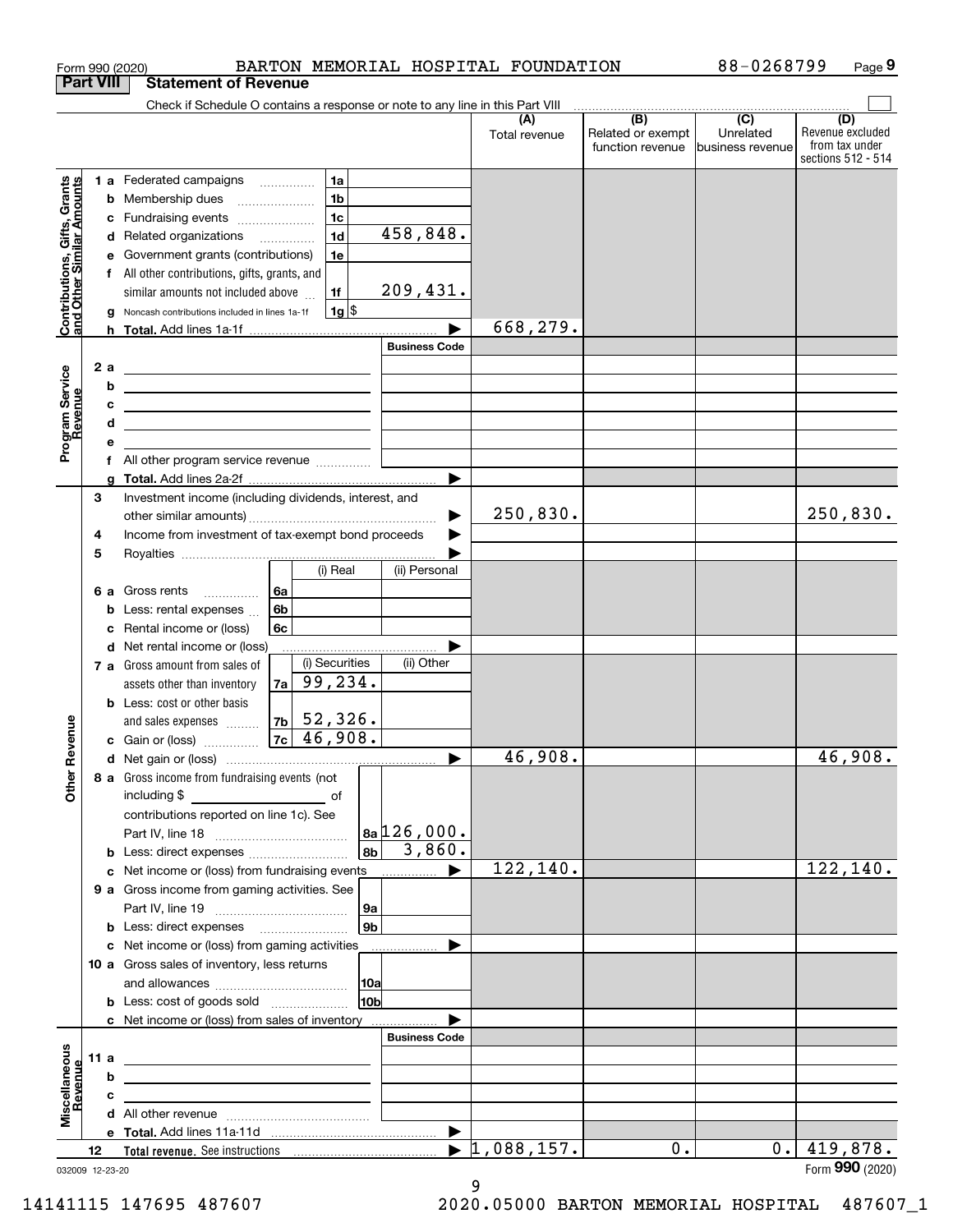**Part IX Statement of Functional Expenses**

*Section 501(c)(3) and 501(c)(4) organizations must complete all columns. All other organizations must complete column (A).*

 $\overline{\Box}$ 

|              | Do not include amounts reported on lines 6b,<br>7b, 8b, 9b, and 10b of Part VIII.                                     | (A)<br>Total expenses | (B)<br>Program service<br>expenses | $\overline{C}$<br>Management and<br>general expenses | (D)<br>Fundraising<br>expenses |  |  |  |  |  |  |
|--------------|-----------------------------------------------------------------------------------------------------------------------|-----------------------|------------------------------------|------------------------------------------------------|--------------------------------|--|--|--|--|--|--|
| 1.           | Grants and other assistance to domestic organizations                                                                 |                       |                                    |                                                      |                                |  |  |  |  |  |  |
|              | and domestic governments. See Part IV, line 21                                                                        | 400,076.              | 400,076.                           |                                                      |                                |  |  |  |  |  |  |
| $\mathbf{2}$ | Grants and other assistance to domestic                                                                               |                       |                                    |                                                      |                                |  |  |  |  |  |  |
|              | individuals. See Part IV, line 22                                                                                     |                       |                                    |                                                      |                                |  |  |  |  |  |  |
| 3            | Grants and other assistance to foreign                                                                                |                       |                                    |                                                      |                                |  |  |  |  |  |  |
|              | organizations, foreign governments, and foreign                                                                       |                       |                                    |                                                      |                                |  |  |  |  |  |  |
|              | individuals. See Part IV, lines 15 and 16                                                                             |                       |                                    |                                                      |                                |  |  |  |  |  |  |
| 4            | Benefits paid to or for members                                                                                       |                       |                                    |                                                      |                                |  |  |  |  |  |  |
| 5            | Compensation of current officers, directors,                                                                          |                       |                                    |                                                      |                                |  |  |  |  |  |  |
|              | trustees, and key employees                                                                                           | 214,880.              |                                    | 214,880.                                             |                                |  |  |  |  |  |  |
| 6            | Compensation not included above to disqualified                                                                       |                       |                                    |                                                      |                                |  |  |  |  |  |  |
|              | persons (as defined under section 4958(f)(1)) and                                                                     |                       |                                    |                                                      |                                |  |  |  |  |  |  |
|              | persons described in section 4958(c)(3)(B)                                                                            |                       |                                    |                                                      |                                |  |  |  |  |  |  |
| 7            | Other salaries and wages                                                                                              | 131,843.              |                                    | 131,843.                                             |                                |  |  |  |  |  |  |
| 8            | Pension plan accruals and contributions (include                                                                      |                       |                                    |                                                      |                                |  |  |  |  |  |  |
|              | section 401(k) and 403(b) employer contributions)                                                                     | 5,983.                |                                    | $\frac{5,983}{32,223}$                               |                                |  |  |  |  |  |  |
| 9            |                                                                                                                       | 32, 223.              |                                    |                                                      |                                |  |  |  |  |  |  |
| 10           |                                                                                                                       | 19,362.               |                                    | 19,362.                                              |                                |  |  |  |  |  |  |
| 11           | Fees for services (nonemployees):                                                                                     |                       |                                    |                                                      |                                |  |  |  |  |  |  |
| а            |                                                                                                                       |                       |                                    |                                                      |                                |  |  |  |  |  |  |
| b            |                                                                                                                       |                       |                                    |                                                      |                                |  |  |  |  |  |  |
| c            |                                                                                                                       |                       |                                    |                                                      |                                |  |  |  |  |  |  |
| d            |                                                                                                                       |                       |                                    |                                                      |                                |  |  |  |  |  |  |
| е            | Professional fundraising services. See Part IV, line 17                                                               | 64, 234.              |                                    |                                                      |                                |  |  |  |  |  |  |
| f            | Investment management fees                                                                                            |                       |                                    | 64,234.                                              |                                |  |  |  |  |  |  |
| g            | Other. (If line 11g amount exceeds 10% of line 25,                                                                    |                       |                                    |                                                      |                                |  |  |  |  |  |  |
|              | column (A) amount, list line 11g expenses on Sch O.)                                                                  | 10,779.               | 1,022.                             | 9,757.                                               |                                |  |  |  |  |  |  |
| 12           |                                                                                                                       | 16,759.               | 9,728.                             | 7,031.                                               |                                |  |  |  |  |  |  |
| 13           |                                                                                                                       | 98,408.               | 61,997.                            | 36,411.                                              |                                |  |  |  |  |  |  |
| 14           |                                                                                                                       |                       |                                    |                                                      |                                |  |  |  |  |  |  |
| 15<br>16     |                                                                                                                       | $\overline{2,945}$ .  | 1,855.                             | 1,090.                                               |                                |  |  |  |  |  |  |
| 17           | Travel                                                                                                                | 326.                  |                                    | $\overline{326}$ .                                   |                                |  |  |  |  |  |  |
| 18           | Payments of travel or entertainment expenses                                                                          |                       |                                    |                                                      |                                |  |  |  |  |  |  |
|              | for any federal, state, or local public officials                                                                     |                       |                                    |                                                      |                                |  |  |  |  |  |  |
| 19           | Conferences, conventions, and meetings                                                                                |                       |                                    |                                                      |                                |  |  |  |  |  |  |
| 20           | Interest                                                                                                              |                       |                                    |                                                      |                                |  |  |  |  |  |  |
| 21           |                                                                                                                       |                       |                                    |                                                      |                                |  |  |  |  |  |  |
| 22           | Depreciation, depletion, and amortization                                                                             |                       |                                    |                                                      |                                |  |  |  |  |  |  |
| 23           | Insurance                                                                                                             | 1,068.                |                                    | 1,068.                                               |                                |  |  |  |  |  |  |
| 24           | Other expenses. Itemize expenses not covered<br>above (List miscellaneous expenses on line 24e. If                    |                       |                                    |                                                      |                                |  |  |  |  |  |  |
|              | line 24e amount exceeds 10% of line 25, column (A)                                                                    |                       |                                    |                                                      |                                |  |  |  |  |  |  |
|              | amount, list line 24e expenses on Schedule O.)                                                                        |                       |                                    |                                                      |                                |  |  |  |  |  |  |
| a            | REPAIRS AND MAINTENANCE                                                                                               | 1,817.                | 1,145.                             | 672.                                                 |                                |  |  |  |  |  |  |
| b            | DUES AND SUBSCRIPTIONS                                                                                                | 517.                  |                                    | $\overline{517}$ .                                   |                                |  |  |  |  |  |  |
| c            | <b>BAD DEBT EXPENSE</b>                                                                                               | 78.                   |                                    |                                                      | $\overline{78.}$               |  |  |  |  |  |  |
| d            |                                                                                                                       |                       | 714.                               |                                                      |                                |  |  |  |  |  |  |
| е            | All other expenses                                                                                                    | 2,021.<br>1,003,319.  | 476,537.                           | 525, 397.                                            | 1,307.<br>1,385.               |  |  |  |  |  |  |
| 25           | Total functional expenses. Add lines 1 through 24e<br><b>Joint costs.</b> Complete this line only if the organization |                       |                                    |                                                      |                                |  |  |  |  |  |  |
| 26           | reported in column (B) joint costs from a combined                                                                    |                       |                                    |                                                      |                                |  |  |  |  |  |  |
|              | educational campaign and fundraising solicitation.                                                                    |                       |                                    |                                                      |                                |  |  |  |  |  |  |
|              | Check here $\blacktriangleright$<br>if following SOP 98-2 (ASC 958-720)                                               |                       |                                    |                                                      |                                |  |  |  |  |  |  |

10

032010 12-23-20

Form (2020) **990**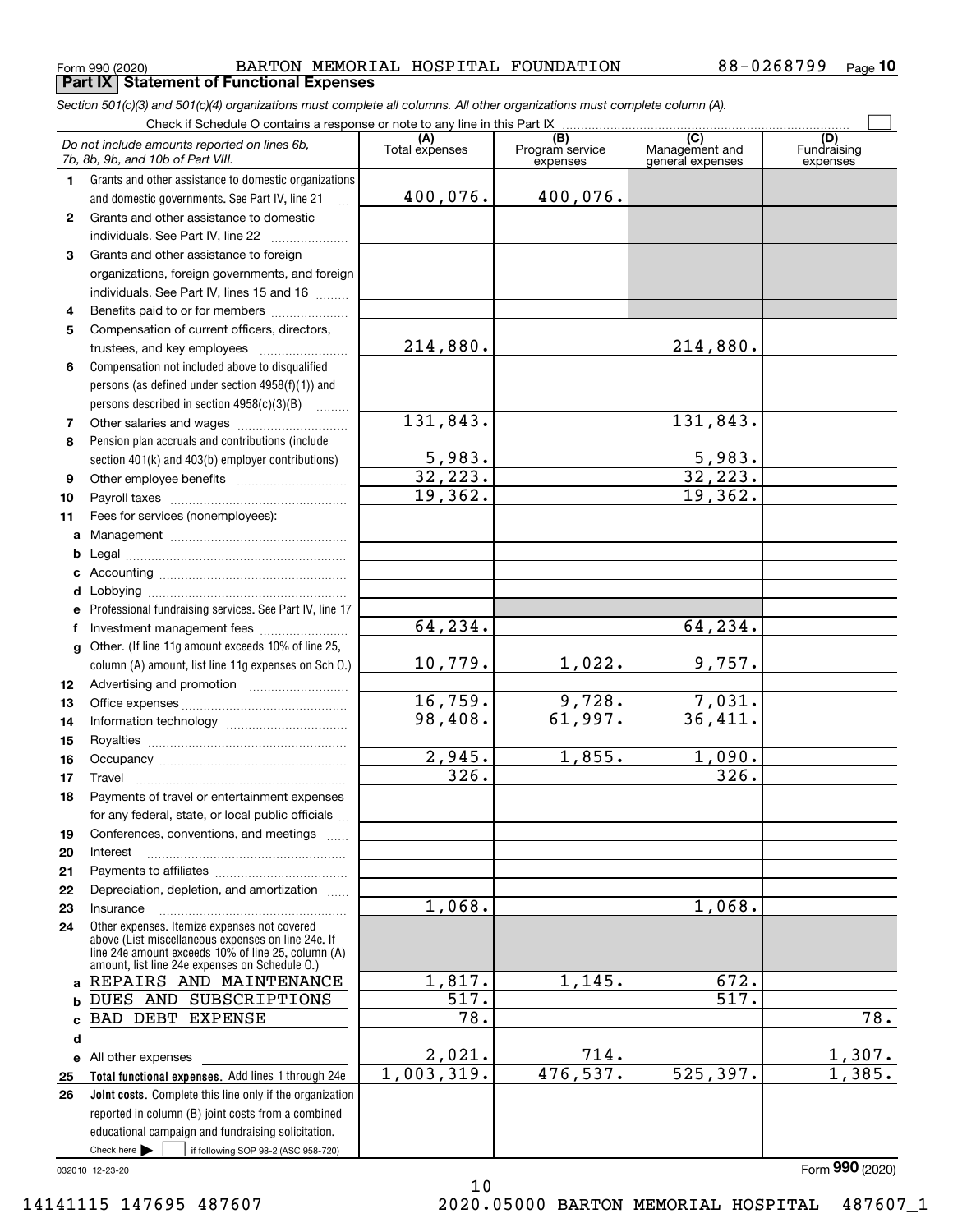**Part X Balance Sheet**

## $_{\rm Form}$   $_{990}$  (2020) BARTON MEMORIAL HOSPITAL FOUNDATION 88-0268799  $_{\rm Page}$

**11**

|                             |    |                                                                                                                                                                                                                                | (A)<br>Beginning of year          |                 | (B)<br>End of year                           |
|-----------------------------|----|--------------------------------------------------------------------------------------------------------------------------------------------------------------------------------------------------------------------------------|-----------------------------------|-----------------|----------------------------------------------|
|                             | 1  |                                                                                                                                                                                                                                | 322,722.                          | $\mathbf{1}$    | 256, 140.                                    |
|                             | 2  | Savings and temporary cash investments [111] [11] continuum material contracts and temporary cash investments                                                                                                                  |                                   | $\mathbf{2}$    |                                              |
|                             | 3  |                                                                                                                                                                                                                                | 3,010.                            | $\mathbf 3$     | 0.                                           |
|                             | 4  |                                                                                                                                                                                                                                | $\overline{73}, \overline{773}$ . | 4               | 0.                                           |
|                             | 5  | Loans and other receivables from any current or former officer, director,                                                                                                                                                      |                                   |                 |                                              |
|                             |    | trustee, key employee, creator or founder, substantial contributor, or 35%                                                                                                                                                     |                                   |                 |                                              |
|                             |    | controlled entity or family member of any of these persons                                                                                                                                                                     |                                   | 5               |                                              |
|                             | 6  | Loans and other receivables from other disqualified persons (as defined                                                                                                                                                        |                                   |                 |                                              |
|                             |    | under section $4958(f)(1)$ , and persons described in section $4958(c)(3)(B)$<br>$\ldots$                                                                                                                                      |                                   | 6               |                                              |
|                             | 7  |                                                                                                                                                                                                                                |                                   | $\overline{7}$  |                                              |
| Assets                      | 8  |                                                                                                                                                                                                                                |                                   | 8               |                                              |
|                             | 9  | Prepaid expenses and deferred charges                                                                                                                                                                                          |                                   | 9               |                                              |
|                             |    | <b>10a</b> Land, buildings, and equipment: cost or other                                                                                                                                                                       |                                   |                 |                                              |
|                             |    | basis. Complete Part VI of Schedule D<br>10a                                                                                                                                                                                   |                                   |                 |                                              |
|                             |    | 10b<br><b>b</b> Less: accumulated depreciation                                                                                                                                                                                 |                                   | 10 <sub>c</sub> |                                              |
|                             | 11 |                                                                                                                                                                                                                                | 8,536,786.                        | 11              | 9,996,009.                                   |
|                             | 12 |                                                                                                                                                                                                                                |                                   | 12              |                                              |
|                             | 13 |                                                                                                                                                                                                                                |                                   | 13              |                                              |
|                             | 14 |                                                                                                                                                                                                                                |                                   | 14              |                                              |
|                             | 15 |                                                                                                                                                                                                                                |                                   | 15              |                                              |
|                             | 16 |                                                                                                                                                                                                                                | 8,936,291.                        | 16              | 10, 252, 149.                                |
|                             | 17 |                                                                                                                                                                                                                                | 0.                                | 17              | 128, 325.                                    |
|                             | 18 |                                                                                                                                                                                                                                |                                   | 18              |                                              |
|                             | 19 | Deferred revenue manual contracts and contracts are contracted and contract and contract are contracted and contract are contracted and contract are contracted and contract are contracted and contract are contracted and co |                                   | 19              |                                              |
|                             | 20 |                                                                                                                                                                                                                                |                                   | 20              |                                              |
|                             | 21 | Escrow or custodial account liability. Complete Part IV of Schedule D                                                                                                                                                          |                                   | 21              |                                              |
|                             | 22 | Loans and other payables to any current or former officer, director,                                                                                                                                                           |                                   |                 |                                              |
| Liabilities                 |    | trustee, key employee, creator or founder, substantial contributor, or 35%                                                                                                                                                     |                                   |                 |                                              |
|                             |    | controlled entity or family member of any of these persons                                                                                                                                                                     |                                   | 22              |                                              |
|                             | 23 | Secured mortgages and notes payable to unrelated third parties                                                                                                                                                                 |                                   | 23              |                                              |
|                             | 24 |                                                                                                                                                                                                                                |                                   | 24              |                                              |
|                             | 25 | Other liabilities (including federal income tax, payables to related third                                                                                                                                                     |                                   |                 |                                              |
|                             |    | parties, and other liabilities not included on lines 17-24). Complete Part X                                                                                                                                                   |                                   |                 |                                              |
|                             |    |                                                                                                                                                                                                                                |                                   | 25              |                                              |
|                             | 26 |                                                                                                                                                                                                                                | 0.1                               | 26              | $\overline{128}$ , 325.                      |
|                             |    | Organizations that follow FASB ASC 958, check here $\blacktriangleright \lfloor X \rfloor$                                                                                                                                     |                                   |                 |                                              |
|                             |    | and complete lines 27, 28, 32, and 33.                                                                                                                                                                                         |                                   |                 |                                              |
|                             | 27 |                                                                                                                                                                                                                                | 3,912,761.                        | 27              | 5,015,019.                                   |
|                             | 28 |                                                                                                                                                                                                                                | 5,023,530.                        | 28              | 5,108,805.                                   |
|                             |    | Organizations that do not follow FASB ASC 958, check here ▶ □                                                                                                                                                                  |                                   |                 |                                              |
|                             |    | and complete lines 29 through 33.                                                                                                                                                                                              |                                   |                 |                                              |
|                             | 29 |                                                                                                                                                                                                                                |                                   | 29              |                                              |
|                             | 30 | Paid-in or capital surplus, or land, building, or equipment fund                                                                                                                                                               |                                   | 30              |                                              |
| Net Assets or Fund Balances | 31 | Retained earnings, endowment, accumulated income, or other funds                                                                                                                                                               |                                   | 31              |                                              |
|                             | 32 |                                                                                                                                                                                                                                | 8,936,291.<br>8,936,291.          | 32              | 10, 123, 824.<br>$\overline{10}$ , 252, 149. |
|                             | 33 |                                                                                                                                                                                                                                |                                   | 33              | $000 \times 22$                              |

Form (2020) **990**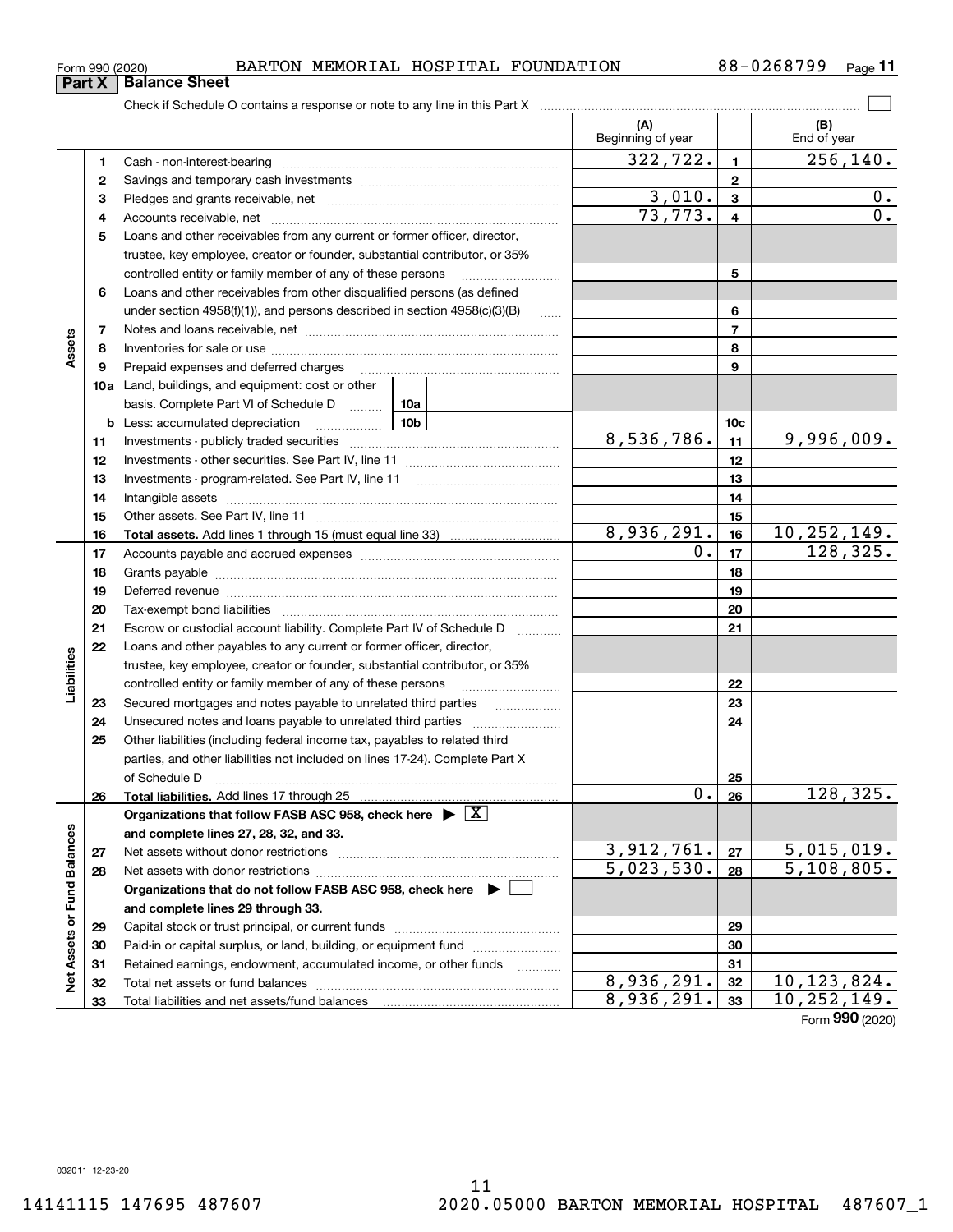|    | BARTON MEMORIAL HOSPITAL FOUNDATION<br>Form 990 (2020)                                                                          |                         | 88-0268799     |            | Page 12 |
|----|---------------------------------------------------------------------------------------------------------------------------------|-------------------------|----------------|------------|---------|
|    | Part XI<br><b>Reconciliation of Net Assets</b>                                                                                  |                         |                |            |         |
|    |                                                                                                                                 |                         |                |            |         |
|    |                                                                                                                                 |                         |                |            |         |
| 1  |                                                                                                                                 | 1                       | 1,088,157.     |            |         |
| 2  |                                                                                                                                 | $\overline{2}$          | 1,003,319.     |            |         |
| 3  | Revenue less expenses. Subtract line 2 from line 1                                                                              | 3                       |                |            | 84,838. |
| 4  |                                                                                                                                 | $\overline{\mathbf{4}}$ | 8,936,291.     |            |         |
| 5  |                                                                                                                                 | 5                       | 1,102,695.     |            |         |
| 6  |                                                                                                                                 | 6                       |                |            |         |
| 7  | Investment expenses                                                                                                             | $\overline{7}$          |                |            |         |
| 8  |                                                                                                                                 | 8                       |                |            |         |
| 9  | Other changes in net assets or fund balances (explain on Schedule O)                                                            | 9                       |                |            | 0.      |
| 10 | Net assets or fund balances at end of year. Combine lines 3 through 9 (must equal Part X, line 32,                              |                         |                |            |         |
|    |                                                                                                                                 | 10                      | 10, 123, 824.  |            |         |
|    | <b>Part XII</b> Financial Statements and Reporting                                                                              |                         |                |            |         |
|    |                                                                                                                                 |                         |                |            |         |
|    |                                                                                                                                 |                         |                | Yes        | No      |
| 1  | $\boxed{\text{X}}$ Accrual<br>Accounting method used to prepare the Form 990: <u>I</u> Cash<br>Other                            |                         |                |            |         |
|    | If the organization changed its method of accounting from a prior year or checked "Other," explain in Schedule O.               |                         |                |            |         |
|    | 2a Were the organization's financial statements compiled or reviewed by an independent accountant?                              |                         | 2a             |            | X       |
|    | If "Yes," check a box below to indicate whether the financial statements for the year were compiled or reviewed on a            |                         |                |            |         |
|    | separate basis, consolidated basis, or both:                                                                                    |                         |                |            |         |
|    | Both consolidated and separate basis<br>Separate basis<br>Consolidated basis                                                    |                         |                |            |         |
|    | <b>b</b> Were the organization's financial statements audited by an independent accountant?                                     |                         | 2 <sub>b</sub> | X          |         |
|    | If "Yes," check a box below to indicate whether the financial statements for the year were audited on a separate basis,         |                         |                |            |         |
|    | consolidated basis, or both:                                                                                                    |                         |                |            |         |
|    | $\boxed{\textbf{X}}$ Consolidated basis<br>Both consolidated and separate basis<br>Separate basis                               |                         |                |            |         |
|    | c If "Yes" to line 2a or 2b, does the organization have a committee that assumes responsibility for oversight of the audit,     |                         |                |            |         |
|    |                                                                                                                                 |                         | 2c             | X          |         |
|    | If the organization changed either its oversight process or selection process during the tax year, explain on Schedule O.       |                         |                |            |         |
|    | 3a As a result of a federal award, was the organization required to undergo an audit or audits as set forth in the Single Audit |                         |                |            |         |
|    |                                                                                                                                 |                         | За             |            | x       |
|    | b If "Yes," did the organization undergo the required audit or audits? If the organization did not undergo the required audit   |                         |                |            |         |
|    | or audits, explain why on Schedule O and describe any steps taken to undergo such audits [11] content to under                  |                         | 3b             | <b>nnn</b> |         |

Form (2020) **990**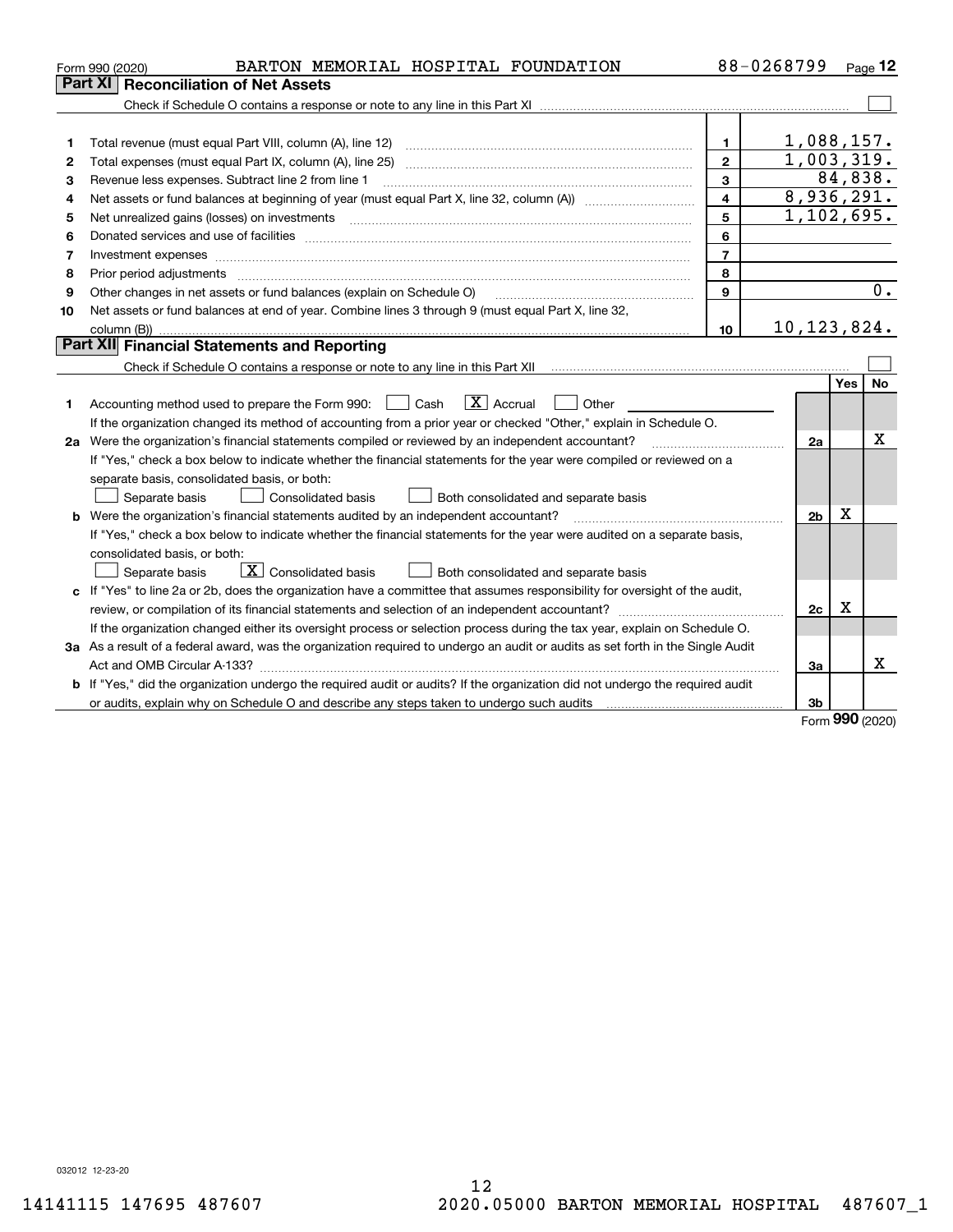| <b>SCHEDULE A</b> |  |
|-------------------|--|
|-------------------|--|

Department of the Treasury

**(Form 990 or 990-EZ)**

## **Public Charity Status and Public Support**

**Complete if the organization is a section 501(c)(3) organization or a section 4947(a)(1) nonexempt charitable trust. | Attach to Form 990 or Form 990-EZ.** 

| OMB No 1545-0047                    |
|-------------------------------------|
| 2020                                |
| <b>Open to Public</b><br>Inspection |

|                      |                     | Internal Revenue Service                                                                                                                                                                                                                                                              |                                               |                                                                        | Go to www.irs.gov/Form990 for instructions and the latest information.                                                                     |     |                                   |                            |          | Inspection                            |  |  |
|----------------------|---------------------|---------------------------------------------------------------------------------------------------------------------------------------------------------------------------------------------------------------------------------------------------------------------------------------|-----------------------------------------------|------------------------------------------------------------------------|--------------------------------------------------------------------------------------------------------------------------------------------|-----|-----------------------------------|----------------------------|----------|---------------------------------------|--|--|
|                      |                     | Name of the organization                                                                                                                                                                                                                                                              |                                               |                                                                        |                                                                                                                                            |     |                                   |                            |          | <b>Employer identification number</b> |  |  |
|                      |                     |                                                                                                                                                                                                                                                                                       |                                               |                                                                        | BARTON MEMORIAL HOSPITAL FOUNDATION                                                                                                        |     |                                   |                            |          | 88-0268799                            |  |  |
| Part I               |                     |                                                                                                                                                                                                                                                                                       |                                               |                                                                        | Reason for Public Charity Status. (All organizations must complete this part.) See instructions.                                           |     |                                   |                            |          |                                       |  |  |
|                      |                     |                                                                                                                                                                                                                                                                                       |                                               |                                                                        | The organization is not a private foundation because it is: (For lines 1 through 12, check only one box.)                                  |     |                                   |                            |          |                                       |  |  |
| 1                    |                     |                                                                                                                                                                                                                                                                                       |                                               |                                                                        | A church, convention of churches, or association of churches described in section 170(b)(1)(A)(i).                                         |     |                                   |                            |          |                                       |  |  |
| 2                    |                     |                                                                                                                                                                                                                                                                                       |                                               |                                                                        | A school described in section 170(b)(1)(A)(ii). (Attach Schedule E (Form 990 or 990-EZ).)                                                  |     |                                   |                            |          |                                       |  |  |
| з                    |                     |                                                                                                                                                                                                                                                                                       |                                               |                                                                        | A hospital or a cooperative hospital service organization described in section 170(b)(1)(A)(iii).                                          |     |                                   |                            |          |                                       |  |  |
|                      |                     |                                                                                                                                                                                                                                                                                       |                                               |                                                                        | A medical research organization operated in conjunction with a hospital described in section 170(b)(1)(A)(iii). Enter the hospital's name, |     |                                   |                            |          |                                       |  |  |
|                      |                     | city, and state:                                                                                                                                                                                                                                                                      |                                               |                                                                        |                                                                                                                                            |     |                                   |                            |          |                                       |  |  |
| 5                    |                     |                                                                                                                                                                                                                                                                                       |                                               |                                                                        | An organization operated for the benefit of a college or university owned or operated by a governmental unit described in                  |     |                                   |                            |          |                                       |  |  |
|                      |                     |                                                                                                                                                                                                                                                                                       |                                               | section 170(b)(1)(A)(iv). (Complete Part II.)                          |                                                                                                                                            |     |                                   |                            |          |                                       |  |  |
|                      |                     |                                                                                                                                                                                                                                                                                       |                                               |                                                                        | A federal, state, or local government or governmental unit described in section 170(b)(1)(A)(v).                                           |     |                                   |                            |          |                                       |  |  |
| 7                    |                     |                                                                                                                                                                                                                                                                                       |                                               |                                                                        | An organization that normally receives a substantial part of its support from a governmental unit or from the general public described in  |     |                                   |                            |          |                                       |  |  |
|                      |                     |                                                                                                                                                                                                                                                                                       |                                               | section 170(b)(1)(A)(vi). (Complete Part II.)                          |                                                                                                                                            |     |                                   |                            |          |                                       |  |  |
| 8<br>9               |                     |                                                                                                                                                                                                                                                                                       |                                               |                                                                        | A community trust described in section 170(b)(1)(A)(vi). (Complete Part II.)                                                               |     |                                   |                            |          |                                       |  |  |
|                      |                     |                                                                                                                                                                                                                                                                                       |                                               |                                                                        | An agricultural research organization described in section 170(b)(1)(A)(ix) operated in conjunction with a land-grant college              |     |                                   |                            |          |                                       |  |  |
|                      |                     |                                                                                                                                                                                                                                                                                       |                                               |                                                                        | or university or a non-land-grant college of agriculture (see instructions). Enter the name, city, and state of the college or             |     |                                   |                            |          |                                       |  |  |
| 10                   |                     | university:                                                                                                                                                                                                                                                                           |                                               |                                                                        | An organization that normally receives (1) more than 33 1/3% of its support from contributions, membership fees, and gross receipts from   |     |                                   |                            |          |                                       |  |  |
|                      |                     |                                                                                                                                                                                                                                                                                       |                                               |                                                                        |                                                                                                                                            |     |                                   |                            |          |                                       |  |  |
|                      |                     | activities related to its exempt functions, subject to certain exceptions; and (2) no more than 33 1/3% of its support from gross investment<br>income and unrelated business taxable income (less section 511 tax) from businesses acquired by the organization after June 30, 1975. |                                               |                                                                        |                                                                                                                                            |     |                                   |                            |          |                                       |  |  |
|                      |                     |                                                                                                                                                                                                                                                                                       |                                               | See section 509(a)(2). (Complete Part III.)                            |                                                                                                                                            |     |                                   |                            |          |                                       |  |  |
| 11                   |                     |                                                                                                                                                                                                                                                                                       |                                               |                                                                        | An organization organized and operated exclusively to test for public safety. See section 509(a)(4).                                       |     |                                   |                            |          |                                       |  |  |
| $12 \quad \boxed{X}$ |                     |                                                                                                                                                                                                                                                                                       |                                               |                                                                        | An organization organized and operated exclusively for the benefit of, to perform the functions of, or to carry out the purposes of one or |     |                                   |                            |          |                                       |  |  |
|                      |                     |                                                                                                                                                                                                                                                                                       |                                               |                                                                        | more publicly supported organizations described in section 509(a)(1) or section 509(a)(2). See section 509(a)(3). Check the box in         |     |                                   |                            |          |                                       |  |  |
|                      |                     |                                                                                                                                                                                                                                                                                       |                                               |                                                                        | lines 12a through 12d that describes the type of supporting organization and complete lines 12e, 12f, and 12g.                             |     |                                   |                            |          |                                       |  |  |
| а                    | $\lfloor x \rfloor$ |                                                                                                                                                                                                                                                                                       |                                               |                                                                        | Type I. A supporting organization operated, supervised, or controlled by its supported organization(s), typically by giving                |     |                                   |                            |          |                                       |  |  |
|                      |                     |                                                                                                                                                                                                                                                                                       |                                               |                                                                        | the supported organization(s) the power to regularly appoint or elect a majority of the directors or trustees of the supporting            |     |                                   |                            |          |                                       |  |  |
|                      |                     |                                                                                                                                                                                                                                                                                       |                                               | organization. You must complete Part IV, Sections A and B.             |                                                                                                                                            |     |                                   |                            |          |                                       |  |  |
| b                    |                     |                                                                                                                                                                                                                                                                                       |                                               |                                                                        | Type II. A supporting organization supervised or controlled in connection with its supported organization(s), by having                    |     |                                   |                            |          |                                       |  |  |
|                      |                     |                                                                                                                                                                                                                                                                                       |                                               |                                                                        | control or management of the supporting organization vested in the same persons that control or manage the supported                       |     |                                   |                            |          |                                       |  |  |
|                      |                     |                                                                                                                                                                                                                                                                                       |                                               | organization(s). You must complete Part IV, Sections A and C.          |                                                                                                                                            |     |                                   |                            |          |                                       |  |  |
| c                    |                     |                                                                                                                                                                                                                                                                                       |                                               |                                                                        | Type III functionally integrated. A supporting organization operated in connection with, and functionally integrated with,                 |     |                                   |                            |          |                                       |  |  |
|                      |                     |                                                                                                                                                                                                                                                                                       |                                               |                                                                        | its supported organization(s) (see instructions). You must complete Part IV, Sections A, D, and E.                                         |     |                                   |                            |          |                                       |  |  |
| d                    |                     |                                                                                                                                                                                                                                                                                       |                                               |                                                                        | Type III non-functionally integrated. A supporting organization operated in connection with its supported organization(s)                  |     |                                   |                            |          |                                       |  |  |
|                      |                     |                                                                                                                                                                                                                                                                                       |                                               |                                                                        | that is not functionally integrated. The organization generally must satisfy a distribution requirement and an attentiveness               |     |                                   |                            |          |                                       |  |  |
|                      |                     |                                                                                                                                                                                                                                                                                       |                                               |                                                                        | requirement (see instructions). You must complete Part IV, Sections A and D, and Part V.                                                   |     |                                   |                            |          |                                       |  |  |
| е                    |                     |                                                                                                                                                                                                                                                                                       |                                               |                                                                        | Check this box if the organization received a written determination from the IRS that it is a Type I, Type II, Type III                    |     |                                   |                            |          |                                       |  |  |
|                      |                     |                                                                                                                                                                                                                                                                                       |                                               |                                                                        | functionally integrated, or Type III non-functionally integrated supporting organization.                                                  |     |                                   |                            |          | 1                                     |  |  |
|                      |                     |                                                                                                                                                                                                                                                                                       | f Enter the number of supported organizations | Provide the following information about the supported organization(s). |                                                                                                                                            |     |                                   |                            |          |                                       |  |  |
|                      |                     | (i) Name of supported                                                                                                                                                                                                                                                                 |                                               | (ii) EIN                                                               | (iii) Type of organization                                                                                                                 |     | (iv) Is the organization listed   | (v) Amount of monetary     |          | (vi) Amount of other                  |  |  |
|                      |                     | organization                                                                                                                                                                                                                                                                          |                                               |                                                                        | (described on lines 1-10<br>above (see instructions))                                                                                      | Yes | in your governing document?<br>No | support (see instructions) |          | support (see instructions)            |  |  |
|                      |                     | <b>BARTON HEALTHCARE</b>                                                                                                                                                                                                                                                              |                                               |                                                                        |                                                                                                                                            |     |                                   |                            |          |                                       |  |  |
|                      | SYSTEM              |                                                                                                                                                                                                                                                                                       |                                               | 94-6050274                                                             | 3                                                                                                                                          | х   |                                   |                            | 100,000. | $0_{.}$                               |  |  |
|                      |                     |                                                                                                                                                                                                                                                                                       |                                               |                                                                        |                                                                                                                                            |     |                                   |                            |          |                                       |  |  |
|                      |                     |                                                                                                                                                                                                                                                                                       |                                               |                                                                        |                                                                                                                                            |     |                                   |                            |          |                                       |  |  |
|                      |                     |                                                                                                                                                                                                                                                                                       |                                               |                                                                        |                                                                                                                                            |     |                                   |                            |          |                                       |  |  |
|                      |                     |                                                                                                                                                                                                                                                                                       |                                               |                                                                        |                                                                                                                                            |     |                                   |                            |          |                                       |  |  |
|                      |                     |                                                                                                                                                                                                                                                                                       |                                               |                                                                        |                                                                                                                                            |     |                                   |                            |          |                                       |  |  |
|                      |                     |                                                                                                                                                                                                                                                                                       |                                               |                                                                        |                                                                                                                                            |     |                                   |                            |          |                                       |  |  |
|                      |                     |                                                                                                                                                                                                                                                                                       |                                               |                                                                        |                                                                                                                                            |     |                                   |                            |          |                                       |  |  |
|                      |                     |                                                                                                                                                                                                                                                                                       |                                               |                                                                        |                                                                                                                                            |     |                                   |                            |          |                                       |  |  |
| Total                |                     |                                                                                                                                                                                                                                                                                       |                                               |                                                                        |                                                                                                                                            |     |                                   |                            | 100,000. | $\overline{0}$ .                      |  |  |

**Total**

LHA For Paperwork Reduction Act Notice, see the Instructions for Form 990 or 990-EZ. <sub>032021</sub> o1-25-21 Schedule A (Form 990 or 990-EZ) 2020

100,000.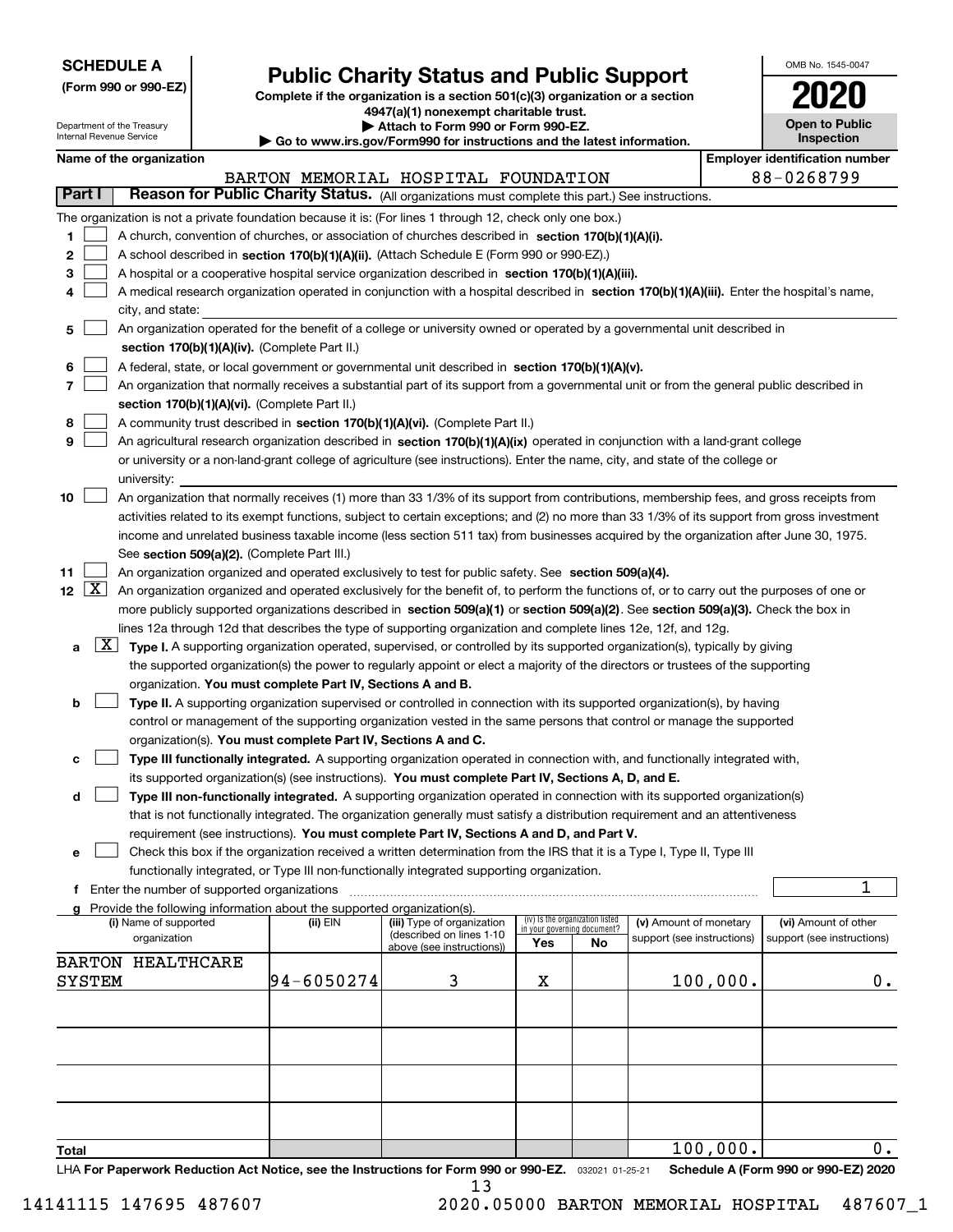## Schedule A (Form 990 or 990-EZ) 2020 Page BARTON MEMORIAL HOSPITAL FOUNDATION 88-0268799 **Part II Support Schedule for Organizations Described in Sections 170(b)(1)(A)(iv) and 170(b)(1)(A)(vi)**

(Complete only if you checked the box on line 5, 7, or 8 of Part I or if the organization failed to qualify under Part III. If the organization fails to qualify under the tests listed below, please complete Part III.)

|    | <b>Section A. Public Support</b>                                                                                                               |          |            |            |            |          |                                      |
|----|------------------------------------------------------------------------------------------------------------------------------------------------|----------|------------|------------|------------|----------|--------------------------------------|
|    | Calendar year (or fiscal year beginning in) $\blacktriangleright$                                                                              | (a) 2016 | $(b)$ 2017 | $(c)$ 2018 | $(d)$ 2019 | (e) 2020 | (f) Total                            |
|    | 1 Gifts, grants, contributions, and                                                                                                            |          |            |            |            |          |                                      |
|    | membership fees received. (Do not                                                                                                              |          |            |            |            |          |                                      |
|    | include any "unusual grants.")                                                                                                                 |          |            |            |            |          |                                      |
|    | 2 Tax revenues levied for the organ-                                                                                                           |          |            |            |            |          |                                      |
|    | ization's benefit and either paid to                                                                                                           |          |            |            |            |          |                                      |
|    | or expended on its behalf                                                                                                                      |          |            |            |            |          |                                      |
|    | 3 The value of services or facilities                                                                                                          |          |            |            |            |          |                                      |
|    | furnished by a governmental unit to                                                                                                            |          |            |            |            |          |                                      |
|    | the organization without charge                                                                                                                |          |            |            |            |          |                                      |
|    | 4 Total. Add lines 1 through 3                                                                                                                 |          |            |            |            |          |                                      |
| 5  | The portion of total contributions                                                                                                             |          |            |            |            |          |                                      |
|    | by each person (other than a                                                                                                                   |          |            |            |            |          |                                      |
|    | governmental unit or publicly                                                                                                                  |          |            |            |            |          |                                      |
|    | supported organization) included                                                                                                               |          |            |            |            |          |                                      |
|    | on line 1 that exceeds 2% of the                                                                                                               |          |            |            |            |          |                                      |
|    | amount shown on line 11,                                                                                                                       |          |            |            |            |          |                                      |
|    | column (f)                                                                                                                                     |          |            |            |            |          |                                      |
|    | 6 Public support. Subtract line 5 from line 4.                                                                                                 |          |            |            |            |          |                                      |
|    | <b>Section B. Total Support</b>                                                                                                                |          |            |            |            |          |                                      |
|    | Calendar year (or fiscal year beginning in) $\blacktriangleright$                                                                              | (a) 2016 | (b) 2017   | $(c)$ 2018 | $(d)$ 2019 | (e) 2020 | (f) Total                            |
|    | 7 Amounts from line 4                                                                                                                          |          |            |            |            |          |                                      |
| 8  | Gross income from interest,                                                                                                                    |          |            |            |            |          |                                      |
|    | dividends, payments received on                                                                                                                |          |            |            |            |          |                                      |
|    | securities loans, rents, royalties,                                                                                                            |          |            |            |            |          |                                      |
|    | and income from similar sources                                                                                                                |          |            |            |            |          |                                      |
|    | <b>9</b> Net income from unrelated business                                                                                                    |          |            |            |            |          |                                      |
|    | activities, whether or not the                                                                                                                 |          |            |            |            |          |                                      |
|    | business is regularly carried on                                                                                                               |          |            |            |            |          |                                      |
|    | <b>10</b> Other income. Do not include gain                                                                                                    |          |            |            |            |          |                                      |
|    | or loss from the sale of capital                                                                                                               |          |            |            |            |          |                                      |
|    | assets (Explain in Part VI.)                                                                                                                   |          |            |            |            |          |                                      |
|    | <b>11 Total support.</b> Add lines 7 through 10                                                                                                |          |            |            |            |          |                                      |
|    | <b>12</b> Gross receipts from related activities, etc. (see instructions)                                                                      |          |            |            |            | 12       |                                      |
|    | 13 First 5 years. If the Form 990 is for the organization's first, second, third, fourth, or fifth tax year as a section 501(c)(3)             |          |            |            |            |          |                                      |
|    |                                                                                                                                                |          |            |            |            |          |                                      |
|    | <b>Section C. Computation of Public Support Percentage</b>                                                                                     |          |            |            |            |          |                                      |
|    | 14 Public support percentage for 2020 (line 6, column (f), divided by line 11, column (f) <i>mummumumum</i>                                    |          |            |            |            | 14       | %                                    |
|    |                                                                                                                                                |          |            |            |            | 15       | %                                    |
|    | 16a 33 1/3% support test - 2020. If the organization did not check the box on line 13, and line 14 is 33 1/3% or more, check this box and      |          |            |            |            |          |                                      |
|    | stop here. The organization qualifies as a publicly supported organization                                                                     |          |            |            |            |          | ▔▁」                                  |
|    | b 33 1/3% support test - 2019. If the organization did not check a box on line 13 or 16a, and line 15 is 33 1/3% or more, check this box       |          |            |            |            |          |                                      |
|    | and stop here. The organization qualifies as a publicly supported organization                                                                 |          |            |            |            |          |                                      |
|    | 17a 10% -facts-and-circumstances test - 2020. If the organization did not check a box on line 13, 16a, or 16b, and line 14 is 10% or more,     |          |            |            |            |          |                                      |
|    | and if the organization meets the facts-and-circumstances test, check this box and stop here. Explain in Part VI how the organization          |          |            |            |            |          |                                      |
|    | meets the facts-and-circumstances test. The organization qualifies as a publicly supported organization                                        |          |            |            |            |          |                                      |
|    | <b>b 10% -facts-and-circumstances test - 2019.</b> If the organization did not check a box on line 13, 16a, 16b, or 17a, and line 15 is 10% or |          |            |            |            |          |                                      |
|    | more, and if the organization meets the facts-and-circumstances test, check this box and stop here. Explain in Part VI how the                 |          |            |            |            |          |                                      |
|    | organization meets the facts-and-circumstances test. The organization qualifies as a publicly supported organization                           |          |            |            |            |          |                                      |
| 18 | Private foundation. If the organization did not check a box on line 13, 16a, 16b, 17a, or 17b, check this box and see instructions             |          |            |            |            |          |                                      |
|    |                                                                                                                                                |          |            |            |            |          | Schedule A (Form 990 or 990-F7) 2020 |

**Schedule A (Form 990 or 990-EZ) 2020**

032022 01-25-21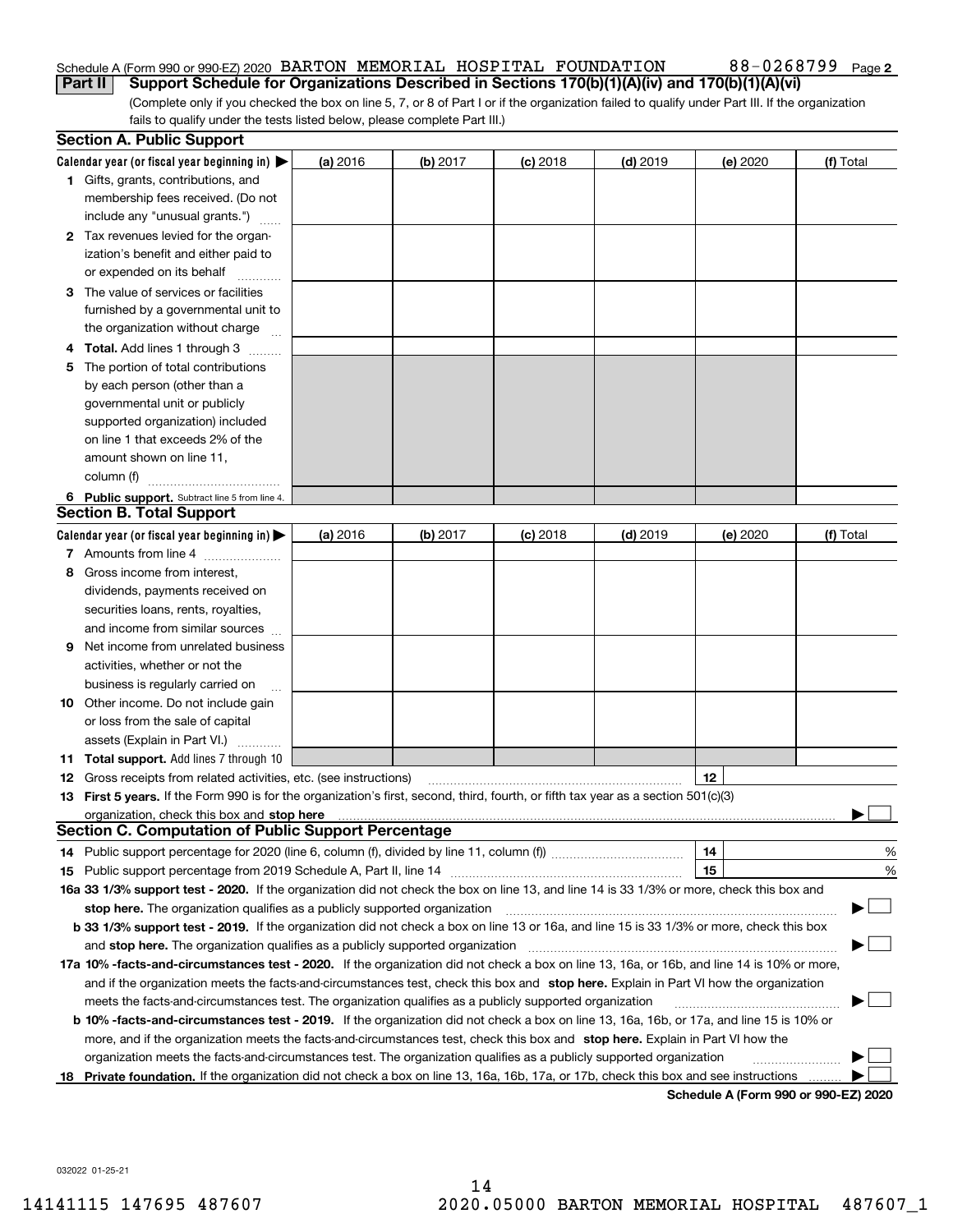## Schedule A (Form 990 or 990-EZ) 2020 Page BARTON MEMORIAL HOSPITAL FOUNDATION 88-0268799 **Part III | Support Schedule for Organizations Described in Section 509(a)(2)**

(Complete only if you checked the box on line 10 of Part I or if the organization failed to qualify under Part II. If the organization fails to qualify under the tests listed below, please complete Part II.)

| <b>Section A. Public Support</b>                                                                                                                                                                                                     |          |          |            |            |          |                                      |
|--------------------------------------------------------------------------------------------------------------------------------------------------------------------------------------------------------------------------------------|----------|----------|------------|------------|----------|--------------------------------------|
| Calendar year (or fiscal year beginning in) $\blacktriangleright$                                                                                                                                                                    | (a) 2016 | (b) 2017 | $(c)$ 2018 | $(d)$ 2019 | (e) 2020 | (f) Total                            |
| 1 Gifts, grants, contributions, and                                                                                                                                                                                                  |          |          |            |            |          |                                      |
| membership fees received. (Do not                                                                                                                                                                                                    |          |          |            |            |          |                                      |
| include any "unusual grants.")                                                                                                                                                                                                       |          |          |            |            |          |                                      |
| 2 Gross receipts from admissions,<br>merchandise sold or services per-<br>formed, or facilities furnished in<br>any activity that is related to the<br>organization's tax-exempt purpose                                             |          |          |            |            |          |                                      |
| 3 Gross receipts from activities that<br>are not an unrelated trade or bus-                                                                                                                                                          |          |          |            |            |          |                                      |
| iness under section 513                                                                                                                                                                                                              |          |          |            |            |          |                                      |
| 4 Tax revenues levied for the organ-<br>ization's benefit and either paid to<br>or expended on its behalf                                                                                                                            |          |          |            |            |          |                                      |
| .<br>5 The value of services or facilities<br>furnished by a governmental unit to                                                                                                                                                    |          |          |            |            |          |                                      |
| the organization without charge                                                                                                                                                                                                      |          |          |            |            |          |                                      |
| <b>6 Total.</b> Add lines 1 through 5                                                                                                                                                                                                |          |          |            |            |          |                                      |
| 7a Amounts included on lines 1, 2, and<br>3 received from disqualified persons                                                                                                                                                       |          |          |            |            |          |                                      |
| <b>b</b> Amounts included on lines 2 and 3 received<br>from other than disqualified persons that<br>exceed the greater of \$5,000 or 1% of the<br>amount on line 13 for the year                                                     |          |          |            |            |          |                                      |
| c Add lines 7a and 7b                                                                                                                                                                                                                |          |          |            |            |          |                                      |
| 8 Public support. (Subtract line 7c from line 6.)<br><b>Section B. Total Support</b>                                                                                                                                                 |          |          |            |            |          |                                      |
| Calendar year (or fiscal year beginning in)                                                                                                                                                                                          | (a) 2016 | (b) 2017 | $(c)$ 2018 | $(d)$ 2019 | (e) 2020 | (f) Total                            |
| 9 Amounts from line 6                                                                                                                                                                                                                |          |          |            |            |          |                                      |
| 10a Gross income from interest,<br>dividends, payments received on<br>securities loans, rents, royalties,<br>and income from similar sources                                                                                         |          |          |            |            |          |                                      |
| <b>b</b> Unrelated business taxable income<br>(less section 511 taxes) from businesses<br>acquired after June 30, 1975                                                                                                               |          |          |            |            |          |                                      |
| c Add lines 10a and 10b                                                                                                                                                                                                              |          |          |            |            |          |                                      |
| <b>11</b> Net income from unrelated business<br>activities not included in line 10b,<br>whether or not the business is<br>regularly carried on                                                                                       |          |          |            |            |          |                                      |
| <b>12</b> Other income. Do not include gain<br>or loss from the sale of capital<br>assets (Explain in Part VI.)                                                                                                                      |          |          |            |            |          |                                      |
| <b>13 Total support.</b> (Add lines 9, 10c, 11, and 12.)                                                                                                                                                                             |          |          |            |            |          |                                      |
| 14 First 5 years. If the Form 990 is for the organization's first, second, third, fourth, or fifth tax year as a section 501(c)(3) organization,                                                                                     |          |          |            |            |          |                                      |
| check this box and stop here <b>contract the contract of the contract of the state of the state of the state of the state of the state of the state of the state of the state of the state of the state of the state of the stat</b> |          |          |            |            |          |                                      |
| <b>Section C. Computation of Public Support Percentage</b>                                                                                                                                                                           |          |          |            |            |          |                                      |
|                                                                                                                                                                                                                                      |          |          |            |            | 15       | %                                    |
| 16 Public support percentage from 2019 Schedule A, Part III, line 15                                                                                                                                                                 |          |          |            |            | 16       | %                                    |
| <b>Section D. Computation of Investment Income Percentage</b>                                                                                                                                                                        |          |          |            |            |          |                                      |
| 17 Investment income percentage for 2020 (line 10c, column (f), divided by line 13, column (f))<br>18 Investment income percentage from 2019 Schedule A, Part III, line 17                                                           |          |          |            |            | 17<br>18 | %<br>%                               |
| 19a 33 1/3% support tests - 2020. If the organization did not check the box on line 14, and line 15 is more than 33 1/3%, and line 17 is not                                                                                         |          |          |            |            |          |                                      |
| more than 33 1/3%, check this box and stop here. The organization qualifies as a publicly supported organization                                                                                                                     |          |          |            |            |          | ▶                                    |
| b 33 1/3% support tests - 2019. If the organization did not check a box on line 14 or line 19a, and line 16 is more than 33 1/3%, and                                                                                                |          |          |            |            |          |                                      |
| line 18 is not more than 33 1/3%, check this box and stop here. The organization qualifies as a publicly supported organization                                                                                                      |          |          |            |            |          |                                      |
| 20 Private foundation. If the organization did not check a box on line 14, 19a, or 19b, check this box and see instructions                                                                                                          |          |          |            |            |          |                                      |
| 032023 01-25-21                                                                                                                                                                                                                      |          | 15       |            |            |          | Schedule A (Form 990 or 990-EZ) 2020 |

 <sup>14141115 147695 487607 2020.05000</sup> BARTON MEMORIAL HOSPITAL 487607\_1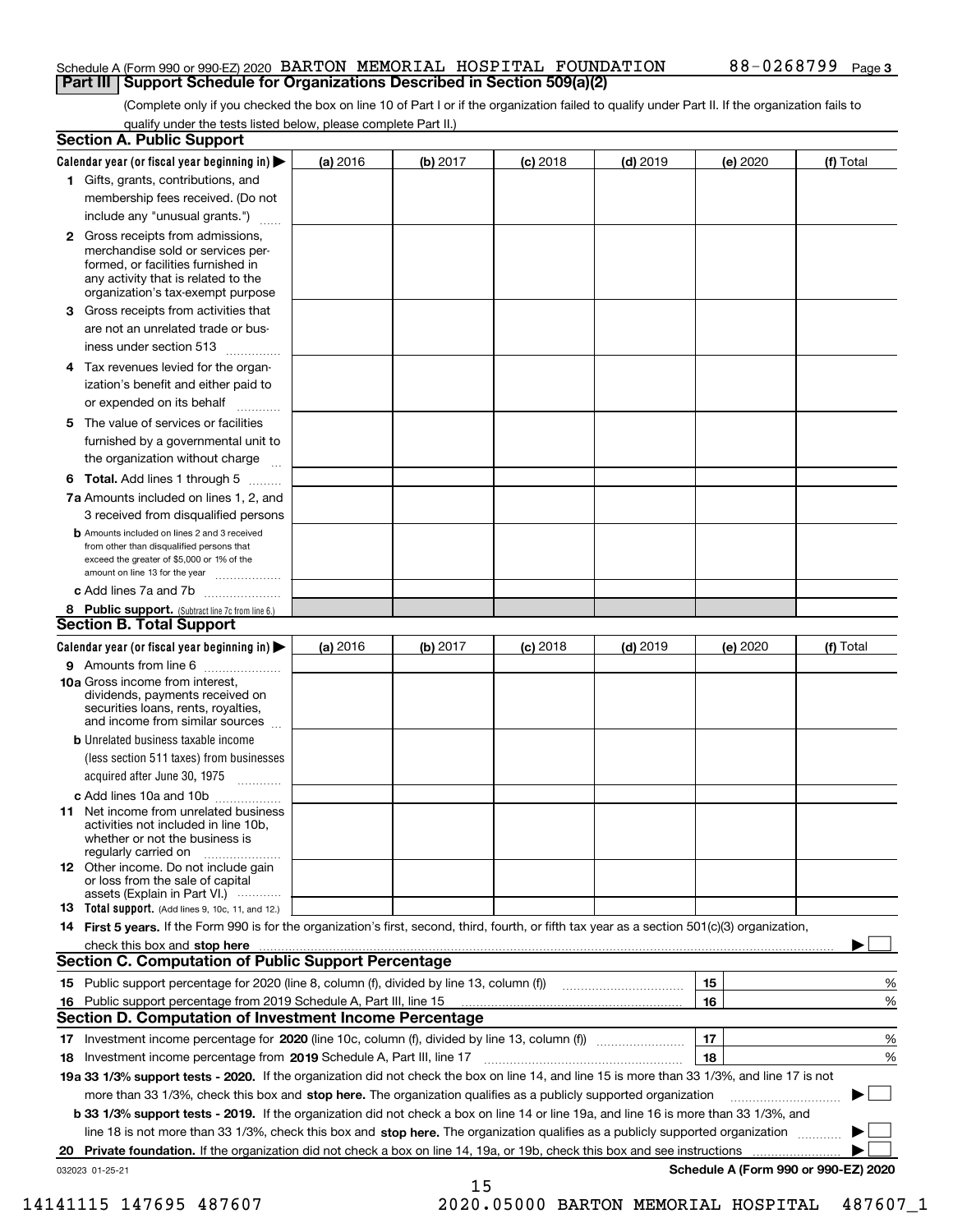## Schedule A (Form 990 or 990-EZ) 2020 Page BARTON MEMORIAL HOSPITAL FOUNDATION 88-0268799

**1**

**Yes**

X

**No**

## **Part IV Supporting Organizations**

(Complete only if you checked a box in line 12 on Part I. If you checked box 12a, Part I, complete Sections A and B. If you checked box 12b, Part I, complete Sections A and C. If you checked box 12c, Part I, complete Sections A, D, and E. If you checked box 12d, Part I, complete Sections A and D, and complete Part V.)

## **Section A. All Supporting Organizations**

- **1** Are all of the organization's supported organizations listed by name in the organization's governing documents? If "No," describe in **Part VI** how the supported organizations are designated. If designated by *class or purpose, describe the designation. If historic and continuing relationship, explain.*
- **2** Did the organization have any supported organization that does not have an IRS determination of status under section 509(a)(1) or (2)? If "Yes," explain in Part VI how the organization determined that the supported *organization was described in section 509(a)(1) or (2).*
- **3a** Did the organization have a supported organization described in section 501(c)(4), (5), or (6)? If "Yes," answer *lines 3b and 3c below.*
- **b** Did the organization confirm that each supported organization qualified under section 501(c)(4), (5), or (6) and satisfied the public support tests under section 509(a)(2)? If "Yes," describe in **Part VI** when and how the *organization made the determination.*
- **c**Did the organization ensure that all support to such organizations was used exclusively for section 170(c)(2)(B) purposes? If "Yes," explain in **Part VI** what controls the organization put in place to ensure such use.
- **4a***If* Was any supported organization not organized in the United States ("foreign supported organization")? *"Yes," and if you checked box 12a or 12b in Part I, answer lines 4b and 4c below.*
- **b** Did the organization have ultimate control and discretion in deciding whether to make grants to the foreign supported organization? If "Yes," describe in **Part VI** how the organization had such control and discretion *despite being controlled or supervised by or in connection with its supported organizations.*
- **c** Did the organization support any foreign supported organization that does not have an IRS determination under sections 501(c)(3) and 509(a)(1) or (2)? If "Yes," explain in **Part VI** what controls the organization used *to ensure that all support to the foreign supported organization was used exclusively for section 170(c)(2)(B) purposes.*
- **5a** Did the organization add, substitute, or remove any supported organizations during the tax year? If "Yes," answer lines 5b and 5c below (if applicable). Also, provide detail in **Part VI,** including (i) the names and EIN *numbers of the supported organizations added, substituted, or removed; (ii) the reasons for each such action; (iii) the authority under the organization's organizing document authorizing such action; and (iv) how the action was accomplished (such as by amendment to the organizing document).*
- **b** Type I or Type II only. Was any added or substituted supported organization part of a class already designated in the organization's organizing document?
- **cSubstitutions only.**  Was the substitution the result of an event beyond the organization's control?
- **6** Did the organization provide support (whether in the form of grants or the provision of services or facilities) to **Part VI.** *If "Yes," provide detail in* support or benefit one or more of the filing organization's supported organizations? anyone other than (i) its supported organizations, (ii) individuals that are part of the charitable class benefited by one or more of its supported organizations, or (iii) other supporting organizations that also
- **7**Did the organization provide a grant, loan, compensation, or other similar payment to a substantial contributor *If "Yes," complete Part I of Schedule L (Form 990 or 990-EZ).* regard to a substantial contributor? (as defined in section 4958(c)(3)(C)), a family member of a substantial contributor, or a 35% controlled entity with
- **8** Did the organization make a loan to a disqualified person (as defined in section 4958) not described in line 7? *If "Yes," complete Part I of Schedule L (Form 990 or 990-EZ).*
- **9a** Was the organization controlled directly or indirectly at any time during the tax year by one or more in section 509(a)(1) or (2))? If "Yes," *provide detail in* <code>Part VI.</code> disqualified persons, as defined in section 4946 (other than foundation managers and organizations described
- **b**the supporting organization had an interest? If "Yes," provide detail in P**art VI**. Did one or more disqualified persons (as defined in line 9a) hold a controlling interest in any entity in which
- **c**Did a disqualified person (as defined in line 9a) have an ownership interest in, or derive any personal benefit from, assets in which the supporting organization also had an interest? If "Yes," provide detail in P**art VI.**
- **10a** Was the organization subject to the excess business holdings rules of section 4943 because of section supporting organizations)? If "Yes," answer line 10b below. 4943(f) (regarding certain Type II supporting organizations, and all Type III non-functionally integrated
- **b** Did the organization have any excess business holdings in the tax year? (Use Schedule C, Form 4720, to *determine whether the organization had excess business holdings.)*

16

032024 01-25-21

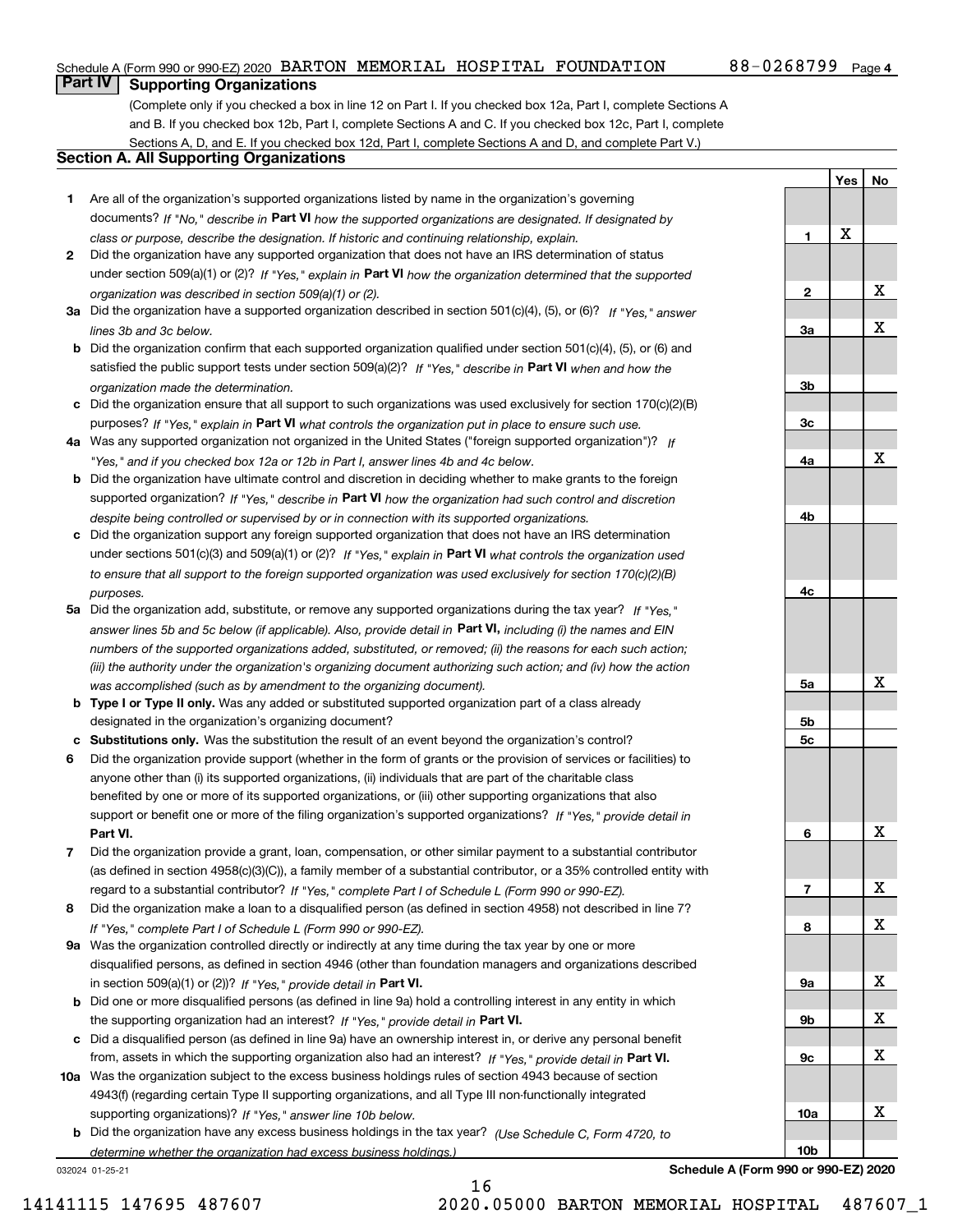## Schedule A (Form 990 or 990-EZ) 2020 Page BARTON MEMORIAL HOSPITAL FOUNDATION 88-0268799

|              | 00160016 A 11 0111 330 01 330 EZI Z0Z0 EZIIKI OIN IIIIIIOIKIILIE IIODI IIIIIE IIOOINEIIIIE<br>Part IV<br><b>Supporting Organizations (continued)</b>                                                                           |                 |     | ⊤ay∈ J |
|--------------|--------------------------------------------------------------------------------------------------------------------------------------------------------------------------------------------------------------------------------|-----------------|-----|--------|
|              |                                                                                                                                                                                                                                |                 | Yes | No     |
| 11           | Has the organization accepted a gift or contribution from any of the following persons?                                                                                                                                        |                 |     |        |
|              | a A person who directly or indirectly controls, either alone or together with persons described in lines 11b and                                                                                                               |                 |     |        |
|              | 11c below, the governing body of a supported organization?                                                                                                                                                                     | 11a             |     | х      |
|              |                                                                                                                                                                                                                                | 11 <sub>b</sub> |     | X      |
|              | <b>b</b> A family member of a person described in line 11a above?<br>A 35% controlled entity of a person described in line 11a or 11b above? If "Yes" to line 11a, 11b, or 11c, provide                                        |                 |     |        |
|              |                                                                                                                                                                                                                                | 11c             |     | X      |
|              | detail in Part VI.<br><b>Section B. Type I Supporting Organizations</b>                                                                                                                                                        |                 |     |        |
|              |                                                                                                                                                                                                                                |                 | Yes | No     |
| 1            | Did the governing body, members of the governing body, officers acting in their official capacity, or membership of one or                                                                                                     |                 |     |        |
|              | more supported organizations have the power to regularly appoint or elect at least a majority of the organization's officers,                                                                                                  |                 |     |        |
|              | directors, or trustees at all times during the tax year? If "No," describe in Part VI how the supported organization(s)                                                                                                        |                 |     |        |
|              | effectively operated, supervised, or controlled the organization's activities. If the organization had more than one supported                                                                                                 |                 |     |        |
|              | organization, describe how the powers to appoint and/or remove officers, directors, or trustees were allocated among the                                                                                                       | 1               | X   |        |
| $\mathbf{2}$ | supported organizations and what conditions or restrictions, if any, applied to such powers during the tax year.<br>Did the organization operate for the benefit of any supported organization other than the supported        |                 |     |        |
|              | organization(s) that operated, supervised, or controlled the supporting organization? If "Yes," explain in                                                                                                                     |                 |     |        |
|              |                                                                                                                                                                                                                                |                 |     |        |
|              | Part VI how providing such benefit carried out the purposes of the supported organization(s) that operated,                                                                                                                    | $\mathbf{2}$    |     | X      |
|              | supervised, or controlled the supporting organization.<br>Section C. Type II Supporting Organizations                                                                                                                          |                 |     |        |
|              |                                                                                                                                                                                                                                |                 | Yes | No     |
|              | Were a majority of the organization's directors or trustees during the tax year also a majority of the directors                                                                                                               |                 |     |        |
| 1.           |                                                                                                                                                                                                                                |                 |     |        |
|              | or trustees of each of the organization's supported organization(s)? If "No," describe in Part VI how control                                                                                                                  |                 |     |        |
|              | or management of the supporting organization was vested in the same persons that controlled or managed                                                                                                                         | 1               |     |        |
|              | the supported organization(s).<br>Section D. All Type III Supporting Organizations                                                                                                                                             |                 |     |        |
|              |                                                                                                                                                                                                                                |                 | Yes | No     |
| 1            | Did the organization provide to each of its supported organizations, by the last day of the fifth month of the                                                                                                                 |                 |     |        |
|              | organization's tax year, (i) a written notice describing the type and amount of support provided during the prior tax                                                                                                          |                 |     |        |
|              | year, (ii) a copy of the Form 990 that was most recently filed as of the date of notification, and (iii) copies of the                                                                                                         |                 |     |        |
|              | organization's governing documents in effect on the date of notification, to the extent not previously provided?                                                                                                               | 1               |     |        |
| 2            | Were any of the organization's officers, directors, or trustees either (i) appointed or elected by the supported                                                                                                               |                 |     |        |
|              | organization(s) or (ii) serving on the governing body of a supported organization? If "No," explain in Part VI how                                                                                                             |                 |     |        |
|              |                                                                                                                                                                                                                                | $\mathbf{2}$    |     |        |
| 3            | the organization maintained a close and continuous working relationship with the supported organization(s).<br>By reason of the relationship described in line 2, above, did the organization's supported organizations have a |                 |     |        |
|              | significant voice in the organization's investment policies and in directing the use of the organization's                                                                                                                     |                 |     |        |
|              | income or assets at all times during the tax year? If "Yes," describe in Part VI the role the organization's                                                                                                                   |                 |     |        |
|              |                                                                                                                                                                                                                                | 3               |     |        |
|              | supported organizations played in this regard.<br>Section E. Type III Functionally Integrated Supporting Organizations                                                                                                         |                 |     |        |
| 1            | Check the box next to the method that the organization used to satisfy the Integral Part Test during the year (see instructions).                                                                                              |                 |     |        |
| а            | The organization satisfied the Activities Test. Complete line 2 below.                                                                                                                                                         |                 |     |        |
| b            | The organization is the parent of each of its supported organizations. Complete line 3 below.                                                                                                                                  |                 |     |        |
| c            | The organization supported a governmental entity. Describe in Part VI how you supported a governmental entity (see instructions)                                                                                               |                 |     |        |
| 2            | Activities Test. Answer lines 2a and 2b below.                                                                                                                                                                                 |                 | Yes | No     |
| а            | Did substantially all of the organization's activities during the tax year directly further the exempt purposes of                                                                                                             |                 |     |        |
|              | the supported organization(s) to which the organization was responsive? If "Yes," then in Part VI identify                                                                                                                     |                 |     |        |
|              | those supported organizations and explain how these activities directly furthered their exempt purposes,                                                                                                                       |                 |     |        |
|              | how the organization was responsive to those supported organizations, and how the organization determined                                                                                                                      |                 |     |        |
|              | that these activities constituted substantially all of its activities.                                                                                                                                                         | 2a              |     |        |
|              |                                                                                                                                                                                                                                |                 |     |        |

- **b** Did the activities described in line 2a, above, constitute activities that, but for the organization's involvement, **Part VI**  *the reasons for the organization's position that its supported organization(s) would have engaged in* one or more of the organization's supported organization(s) would have been engaged in? If "Yes," e*xplain in these activities but for the organization's involvement.*
- **3** Parent of Supported Organizations. Answer lines 3a and 3b below.

**a** Did the organization have the power to regularly appoint or elect a majority of the officers, directors, or trustees of each of the supported organizations? If "Yes" or "No" provide details in P**art VI.** 

032025 01-25-21 **b** Did the organization exercise a substantial degree of direction over the policies, programs, and activities of each of its supported organizations? If "Yes," describe in Part VI the role played by the organization in this regard.

**Schedule A (Form 990 or 990-EZ) 2020**

**2b**

**3a**

**3b**

17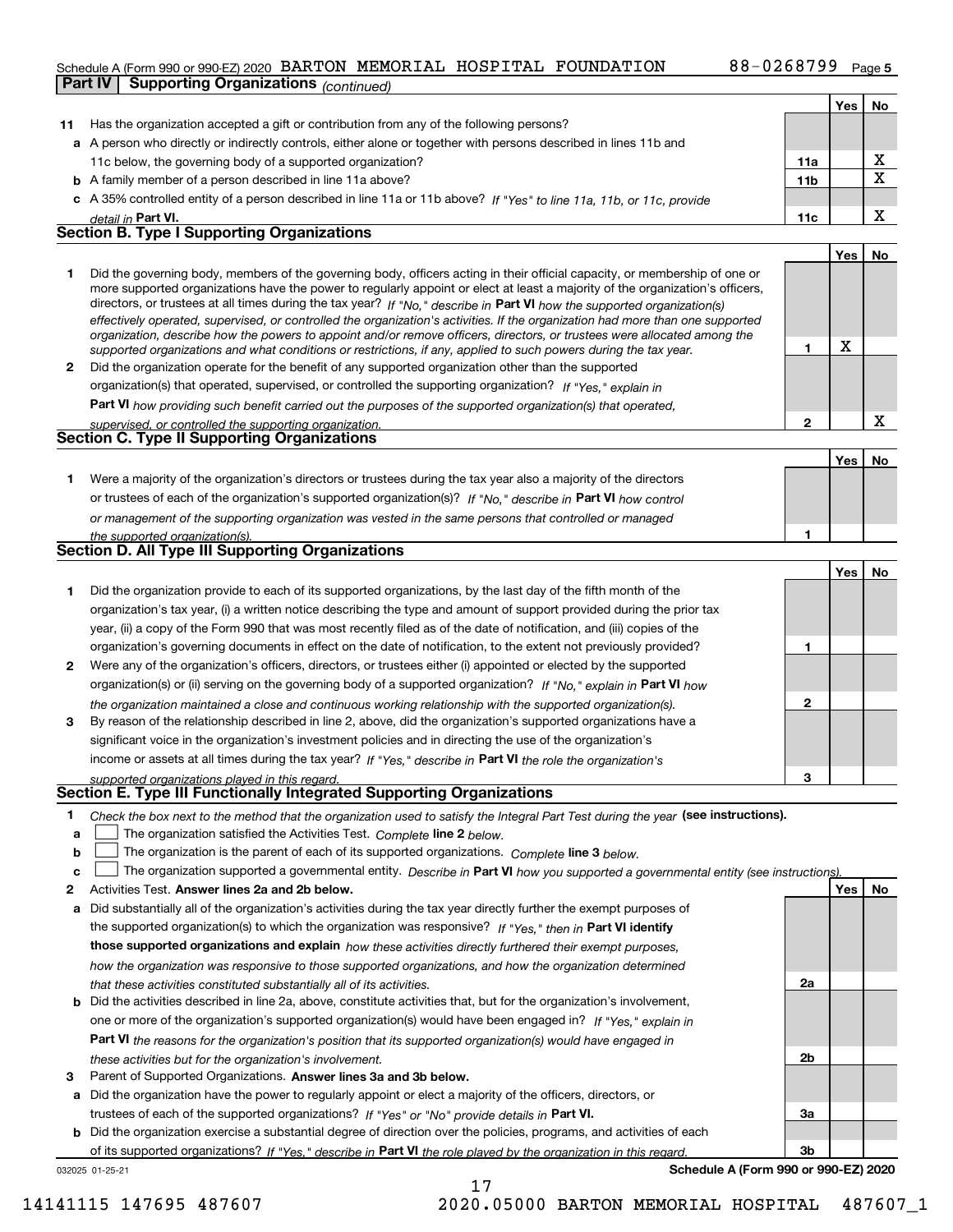|  | Schedule A (Form 990 or 990-EZ) 2020 BARTON MEMORIAL HOSPITAL FOUNDATION                                    |  |  | $88 - 0268799$ Page 6                                                                                                                          |  |
|--|-------------------------------------------------------------------------------------------------------------|--|--|------------------------------------------------------------------------------------------------------------------------------------------------|--|
|  | <b>Part V</b> Type III Non-Functionally Integrated 509(a)(3) Supporting Organizations                       |  |  |                                                                                                                                                |  |
|  |                                                                                                             |  |  | Check here if the organization satisfied the Integral Part Test as a qualifying trust on Nov. 20, 1970 (explain in Part VI). See instructions. |  |
|  | All other Type III non-functionally integrated supporting organizations must complete Sections A through E. |  |  |                                                                                                                                                |  |

|              | Section A - Adjusted Net Income                                             |                | (A) Prior Year | (B) Current Year<br>(optional) |
|--------------|-----------------------------------------------------------------------------|----------------|----------------|--------------------------------|
| 1            | Net short-term capital gain                                                 | 1              |                |                                |
| $\mathbf{2}$ | Recoveries of prior-year distributions                                      | $\overline{2}$ |                |                                |
| 3            | Other gross income (see instructions)                                       | 3              |                |                                |
| 4            | Add lines 1 through 3.                                                      | 4              |                |                                |
| 5            | Depreciation and depletion                                                  | 5              |                |                                |
| 6            | Portion of operating expenses paid or incurred for production or            |                |                |                                |
|              | collection of gross income or for management, conservation, or              |                |                |                                |
|              | maintenance of property held for production of income (see instructions)    | 6              |                |                                |
| 7            | Other expenses (see instructions)                                           | $\overline{7}$ |                |                                |
| 8            | <b>Adjusted Net Income</b> (subtract lines 5, 6, and 7 from line 4)         | 8              |                |                                |
|              | <b>Section B - Minimum Asset Amount</b>                                     |                | (A) Prior Year | (B) Current Year<br>(optional) |
| 1            | Aggregate fair market value of all non-exempt-use assets (see               |                |                |                                |
|              | instructions for short tax year or assets held for part of year):           |                |                |                                |
|              | a Average monthly value of securities                                       | 1a             |                |                                |
|              | <b>b</b> Average monthly cash balances                                      | 1b             |                |                                |
|              | c Fair market value of other non-exempt-use assets                          | 1c             |                |                                |
|              | <b>d</b> Total (add lines 1a, 1b, and 1c)                                   | 1d             |                |                                |
|              | e Discount claimed for blockage or other factors                            |                |                |                                |
|              | (explain in detail in Part VI):                                             |                |                |                                |
| $\mathbf{2}$ | Acquisition indebtedness applicable to non-exempt-use assets                | $\mathbf{2}$   |                |                                |
| З.           | Subtract line 2 from line 1d.                                               | 3              |                |                                |
| 4            | Cash deemed held for exempt use. Enter 0.015 of line 3 (for greater amount, |                |                |                                |
|              | see instructions).                                                          | 4              |                |                                |
| 5            | Net value of non-exempt-use assets (subtract line 4 from line 3)            | 5              |                |                                |
| 6            | Multiply line 5 by 0.035.                                                   | 6              |                |                                |
| 7            | Recoveries of prior-year distributions                                      | $\overline{7}$ |                |                                |
| 8            | Minimum Asset Amount (add line 7 to line 6)                                 | 8              |                |                                |
|              | <b>Section C - Distributable Amount</b>                                     |                |                | <b>Current Year</b>            |
| 1            | Adjusted net income for prior year (from Section A, line 8, column A)       | 1              |                |                                |
| $\mathbf{2}$ | Enter 0.85 of line 1.                                                       | $\mathbf{2}$   |                |                                |
| 3            | Minimum asset amount for prior year (from Section B, line 8, column A)      | 3              |                |                                |
| 4            | Enter greater of line 2 or line 3.                                          | 4              |                |                                |
| 5            | Income tax imposed in prior year                                            | 5              |                |                                |
| 6            | <b>Distributable Amount.</b> Subtract line 5 from line 4, unless subject to |                |                |                                |
|              | emergency temporary reduction (see instructions).                           | 6              |                |                                |
|              |                                                                             |                |                |                                |

**7** Check here if the current year is the organization's first as a non-functionally integrated Type III supporting organization (see instructions).

**Schedule A (Form 990 or 990-EZ) 2020**

032026 01-25-21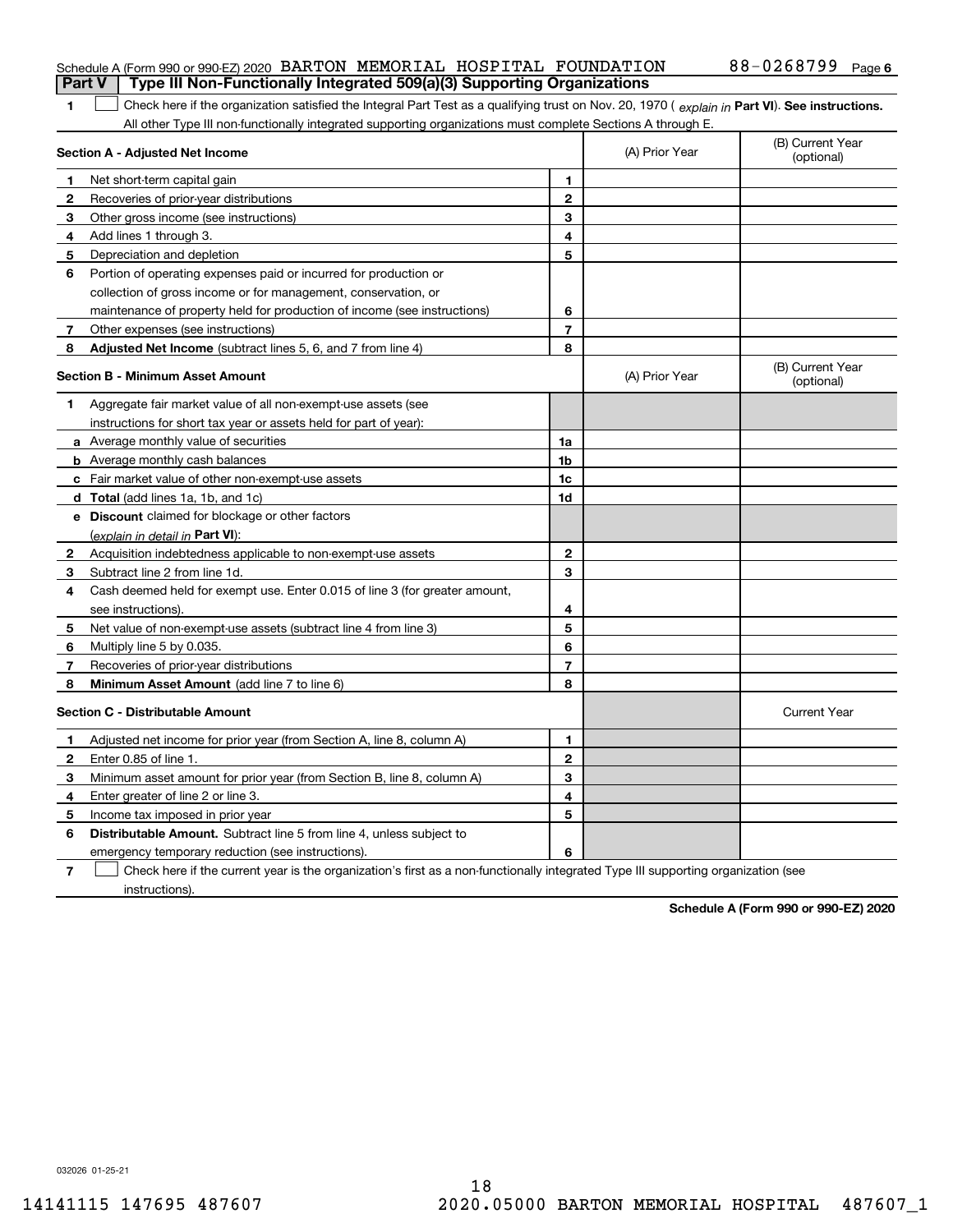### Schedule A (Form 990 or 990-EZ) 2020 BAR'I'ON MEMORIAL HOSPI'I'AL F'OUNDA'I'ION 88-0 268 7 9 9 Page BARTON MEMORIAL HOSPITAL FOUNDATION 88-0268799

| Part V         | Type III Non-Functionally Integrated 509(a)(3) Supporting Organizations                    |                             | (continued)                           |    |                                         |
|----------------|--------------------------------------------------------------------------------------------|-----------------------------|---------------------------------------|----|-----------------------------------------|
|                | <b>Section D - Distributions</b>                                                           |                             |                                       |    | <b>Current Year</b>                     |
| 1.             | Amounts paid to supported organizations to accomplish exempt purposes                      |                             |                                       | 1  |                                         |
| 2              | Amounts paid to perform activity that directly furthers exempt purposes of supported       |                             |                                       |    |                                         |
|                | organizations, in excess of income from activity                                           |                             |                                       | 2  |                                         |
| 3              | Administrative expenses paid to accomplish exempt purposes of supported organizations      |                             |                                       | 3  |                                         |
| 4              | Amounts paid to acquire exempt-use assets                                                  |                             |                                       | 4  |                                         |
| 5              | Qualified set-aside amounts (prior IRS approval required - provide details in Part VI)     |                             |                                       | 5  |                                         |
| 6              | Other distributions ( <i>describe in</i> Part VI). See instructions.                       |                             |                                       | 6  |                                         |
| 7              | Total annual distributions. Add lines 1 through 6.                                         |                             |                                       | 7  |                                         |
| 8              | Distributions to attentive supported organizations to which the organization is responsive |                             |                                       |    |                                         |
|                | (provide details in Part VI). See instructions.                                            |                             |                                       | 8  |                                         |
| 9              | Distributable amount for 2020 from Section C, line 6                                       |                             |                                       | 9  |                                         |
| 10             | Line 8 amount divided by line 9 amount                                                     |                             |                                       | 10 |                                         |
|                |                                                                                            | (i)                         | (ii)                                  |    | (iii)                                   |
|                | <b>Section E - Distribution Allocations</b> (see instructions)                             | <b>Excess Distributions</b> | <b>Underdistributions</b><br>Pre-2020 |    | <b>Distributable</b><br>Amount for 2020 |
| 1              | Distributable amount for 2020 from Section C, line 6                                       |                             |                                       |    |                                         |
| 2              | Underdistributions, if any, for years prior to 2020 (reason-                               |                             |                                       |    |                                         |
|                | able cause required - explain in Part VI). See instructions.                               |                             |                                       |    |                                         |
| 3              | Excess distributions carryover, if any, to 2020                                            |                             |                                       |    |                                         |
|                | a From 2015                                                                                |                             |                                       |    |                                         |
|                | <b>b</b> From 2016                                                                         |                             |                                       |    |                                         |
|                | $c$ From 2017                                                                              |                             |                                       |    |                                         |
|                | <b>d</b> From 2018                                                                         |                             |                                       |    |                                         |
|                | e From 2019                                                                                |                             |                                       |    |                                         |
|                | f Total of lines 3a through 3e                                                             |                             |                                       |    |                                         |
|                | g Applied to underdistributions of prior years                                             |                             |                                       |    |                                         |
|                | <b>h</b> Applied to 2020 distributable amount                                              |                             |                                       |    |                                         |
|                | Carryover from 2015 not applied (see instructions)                                         |                             |                                       |    |                                         |
|                | Remainder. Subtract lines 3g, 3h, and 3i from line 3f.                                     |                             |                                       |    |                                         |
| 4              | Distributions for 2020 from Section D,                                                     |                             |                                       |    |                                         |
|                | line $7:$                                                                                  |                             |                                       |    |                                         |
|                | a Applied to underdistributions of prior years                                             |                             |                                       |    |                                         |
|                | <b>b</b> Applied to 2020 distributable amount                                              |                             |                                       |    |                                         |
|                | c Remainder. Subtract lines 4a and 4b from line 4.                                         |                             |                                       |    |                                         |
| 5              | Remaining underdistributions for years prior to 2020, if                                   |                             |                                       |    |                                         |
|                | any. Subtract lines 3g and 4a from line 2. For result greater                              |                             |                                       |    |                                         |
|                | than zero, explain in Part VI. See instructions.                                           |                             |                                       |    |                                         |
| 6              | Remaining underdistributions for 2020. Subtract lines 3h                                   |                             |                                       |    |                                         |
|                | and 4b from line 1. For result greater than zero, explain in                               |                             |                                       |    |                                         |
|                | Part VI. See instructions.                                                                 |                             |                                       |    |                                         |
| $\overline{7}$ | Excess distributions carryover to 2021. Add lines 3j                                       |                             |                                       |    |                                         |
|                | and 4c.                                                                                    |                             |                                       |    |                                         |
| 8              | Breakdown of line 7:                                                                       |                             |                                       |    |                                         |
|                | a Excess from 2016                                                                         |                             |                                       |    |                                         |
|                | <b>b</b> Excess from 2017                                                                  |                             |                                       |    |                                         |
|                | c Excess from 2018                                                                         |                             |                                       |    |                                         |
|                | d Excess from 2019                                                                         |                             |                                       |    |                                         |
|                | e Excess from 2020                                                                         |                             |                                       |    |                                         |
|                |                                                                                            |                             |                                       |    |                                         |

**Schedule A (Form 990 or 990-EZ) 2020**

032027 01-25-21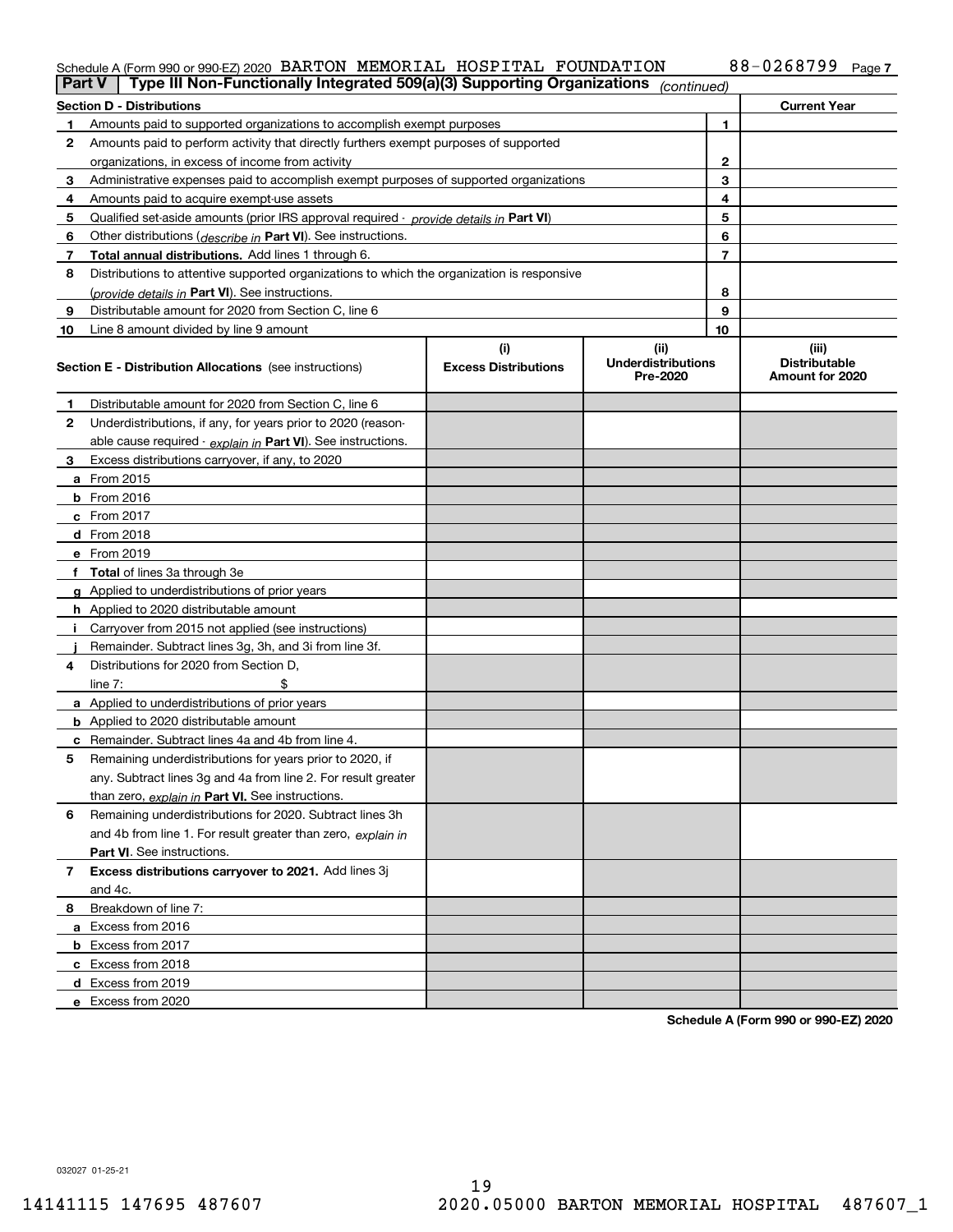| <b>Part VI</b>  | Schedule A (Form 990 or 990-EZ) 2020 BARTON MEMORIAL HOSPITAL FOUNDATION<br>Section D, lines 5, 6, and 8; and Part V, Section E, lines 2, 5, and 6. Also complete this part for any additional information.<br>(See instructions.) |  |    | 88-0268799 Page 8<br>Supplemental Information. Provide the explanations required by Part II, line 10; Part II, line 17a or 17b; Part III, line 12;<br>Part IV, Section A, lines 1, 2, 3b, 3c, 4b, 4c, 5a, 6, 9a, 9b, 9c, 11a, 11b, and 11c; Part IV, Section B, lines 1 and 2; Part IV, Section C,<br>line 1; Part IV, Section D, lines 2 and 3; Part IV, Section E, lines 1c, 2a, 2b, 3a, and 3b; Part V, line 1; Part V, Section B, line 1e; Part V, |  |
|-----------------|------------------------------------------------------------------------------------------------------------------------------------------------------------------------------------------------------------------------------------|--|----|--------------------------------------------------------------------------------------------------------------------------------------------------------------------------------------------------------------------------------------------------------------------------------------------------------------------------------------------------------------------------------------------------------------------------------------------------------|--|
|                 |                                                                                                                                                                                                                                    |  |    |                                                                                                                                                                                                                                                                                                                                                                                                                                                        |  |
|                 |                                                                                                                                                                                                                                    |  |    |                                                                                                                                                                                                                                                                                                                                                                                                                                                        |  |
|                 |                                                                                                                                                                                                                                    |  |    |                                                                                                                                                                                                                                                                                                                                                                                                                                                        |  |
|                 |                                                                                                                                                                                                                                    |  |    |                                                                                                                                                                                                                                                                                                                                                                                                                                                        |  |
|                 |                                                                                                                                                                                                                                    |  |    |                                                                                                                                                                                                                                                                                                                                                                                                                                                        |  |
|                 |                                                                                                                                                                                                                                    |  |    |                                                                                                                                                                                                                                                                                                                                                                                                                                                        |  |
|                 |                                                                                                                                                                                                                                    |  |    |                                                                                                                                                                                                                                                                                                                                                                                                                                                        |  |
|                 |                                                                                                                                                                                                                                    |  |    |                                                                                                                                                                                                                                                                                                                                                                                                                                                        |  |
|                 |                                                                                                                                                                                                                                    |  |    |                                                                                                                                                                                                                                                                                                                                                                                                                                                        |  |
|                 |                                                                                                                                                                                                                                    |  |    |                                                                                                                                                                                                                                                                                                                                                                                                                                                        |  |
|                 |                                                                                                                                                                                                                                    |  |    |                                                                                                                                                                                                                                                                                                                                                                                                                                                        |  |
|                 |                                                                                                                                                                                                                                    |  |    |                                                                                                                                                                                                                                                                                                                                                                                                                                                        |  |
|                 |                                                                                                                                                                                                                                    |  |    |                                                                                                                                                                                                                                                                                                                                                                                                                                                        |  |
|                 |                                                                                                                                                                                                                                    |  |    |                                                                                                                                                                                                                                                                                                                                                                                                                                                        |  |
|                 |                                                                                                                                                                                                                                    |  |    |                                                                                                                                                                                                                                                                                                                                                                                                                                                        |  |
|                 |                                                                                                                                                                                                                                    |  |    |                                                                                                                                                                                                                                                                                                                                                                                                                                                        |  |
|                 |                                                                                                                                                                                                                                    |  |    |                                                                                                                                                                                                                                                                                                                                                                                                                                                        |  |
|                 |                                                                                                                                                                                                                                    |  |    |                                                                                                                                                                                                                                                                                                                                                                                                                                                        |  |
|                 |                                                                                                                                                                                                                                    |  |    |                                                                                                                                                                                                                                                                                                                                                                                                                                                        |  |
|                 |                                                                                                                                                                                                                                    |  |    |                                                                                                                                                                                                                                                                                                                                                                                                                                                        |  |
|                 |                                                                                                                                                                                                                                    |  |    |                                                                                                                                                                                                                                                                                                                                                                                                                                                        |  |
|                 |                                                                                                                                                                                                                                    |  |    |                                                                                                                                                                                                                                                                                                                                                                                                                                                        |  |
|                 |                                                                                                                                                                                                                                    |  |    |                                                                                                                                                                                                                                                                                                                                                                                                                                                        |  |
|                 |                                                                                                                                                                                                                                    |  |    |                                                                                                                                                                                                                                                                                                                                                                                                                                                        |  |
|                 |                                                                                                                                                                                                                                    |  |    |                                                                                                                                                                                                                                                                                                                                                                                                                                                        |  |
|                 |                                                                                                                                                                                                                                    |  |    |                                                                                                                                                                                                                                                                                                                                                                                                                                                        |  |
| 032028 01-25-21 |                                                                                                                                                                                                                                    |  |    | Schedule A (Form 990 or 990-EZ) 2020                                                                                                                                                                                                                                                                                                                                                                                                                   |  |
|                 |                                                                                                                                                                                                                                    |  | 20 |                                                                                                                                                                                                                                                                                                                                                                                                                                                        |  |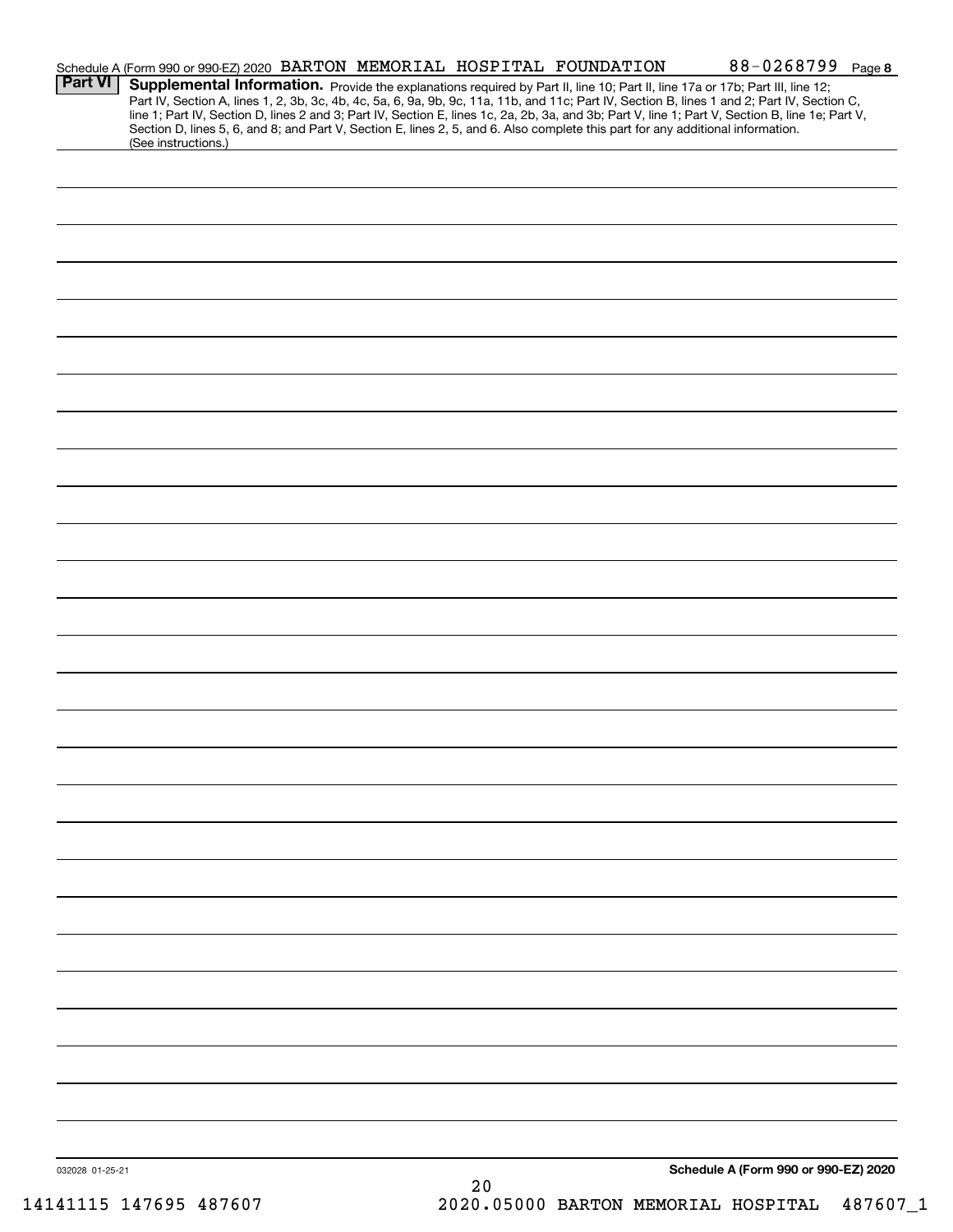Department of the Treasury Internal Revenue Service **(Form 990, 990-EZ, or 990-PF)**

Name of the organization

## \*\* PUBLIC DISCLOSURE COPY \*\*

## **Schedule B Schedule of Contributors**

**| Attach to Form 990, Form 990-EZ, or Form 990-PF. | Go to www.irs.gov/Form990 for the latest information.** OMB No. 1545-0047

**2020**

**Employer identification number**

|  | 88-0268799 |  |  |  |
|--|------------|--|--|--|
|--|------------|--|--|--|

|                                | MEMORIAL HOSPITAL FOUNDATION<br>BARTON                                             | 88-0268799 |
|--------------------------------|------------------------------------------------------------------------------------|------------|
| Organization type (check one): |                                                                                    |            |
| Filers of:                     | Section:                                                                           |            |
| Form 990 or 990-EZ             | $\lfloor x \rfloor$ 501(c)( 3) (enter number) organization                         |            |
|                                | $4947(a)(1)$ nonexempt charitable trust <b>not</b> treated as a private foundation |            |
|                                | 527 political organization                                                         |            |
| Form 990-PF                    | 501(c)(3) exempt private foundation                                                |            |
|                                | 4947(a)(1) nonexempt charitable trust treated as a private foundation              |            |

501(c)(3) taxable private foundation  $\mathcal{L}^{\text{max}}$ 

Check if your organization is covered by the **General Rule** or a **Special Rule. Note:**  Only a section 501(c)(7), (8), or (10) organization can check boxes for both the General Rule and a Special Rule. See instructions.

## **General Rule**

 $\boxed{\textbf{X}}$  For an organization filing Form 990, 990-EZ, or 990-PF that received, during the year, contributions totaling \$5,000 or more (in money or property) from any one contributor. Complete Parts I and II. See instructions for determining a contributor's total contributions.

## **Special Rules**

| For an organization described in section 501(c)(3) filing Form 990 or 990-EZ that met the 33 1/3% support test of the regulations under               |
|-------------------------------------------------------------------------------------------------------------------------------------------------------|
| sections 509(a)(1) and 170(b)(1)(A)(vi), that checked Schedule A (Form 990 or 990-EZ), Part II, line 13, 16a, or 16b, and that received from          |
| any one contributor, during the year, total contributions of the greater of (1) \$5,000; or (2) 2% of the amount on (i) Form 990, Part VIII, line 1h; |
| or (ii) Form 990-EZ, line 1. Complete Parts I and II.                                                                                                 |

For an organization described in section 501(c)(7), (8), or (10) filing Form 990 or 990-EZ that received from any one contributor, during the year, total contributions of more than \$1,000 exclusively for religious, charitable, scientific, literary, or educational purposes, or for the prevention of cruelty to children or animals. Complete Parts I (entering "N/A" in column (b) instead of the contributor name and address), II, and III.  $\mathcal{L}^{\text{max}}$ 

purpose. Don't complete any of the parts unless the **General Rule** applies to this organization because it received *nonexclusively* year, contributions <sub>exclusively</sub> for religious, charitable, etc., purposes, but no such contributions totaled more than \$1,000. If this box is checked, enter here the total contributions that were received during the year for an  $\;$ exclusively religious, charitable, etc., For an organization described in section 501(c)(7), (8), or (10) filing Form 990 or 990-EZ that received from any one contributor, during the religious, charitable, etc., contributions totaling \$5,000 or more during the year  $\Box$ — $\Box$   $\Box$  $\mathcal{L}^{\text{max}}$ 

**Caution:**  An organization that isn't covered by the General Rule and/or the Special Rules doesn't file Schedule B (Form 990, 990-EZ, or 990-PF),  **must** but it answer "No" on Part IV, line 2, of its Form 990; or check the box on line H of its Form 990-EZ or on its Form 990-PF, Part I, line 2, to certify that it doesn't meet the filing requirements of Schedule B (Form 990, 990-EZ, or 990-PF).

**For Paperwork Reduction Act Notice, see the instructions for Form 990, 990-EZ, or 990-PF. Schedule B (Form 990, 990-EZ, or 990-PF) (2020)** LHA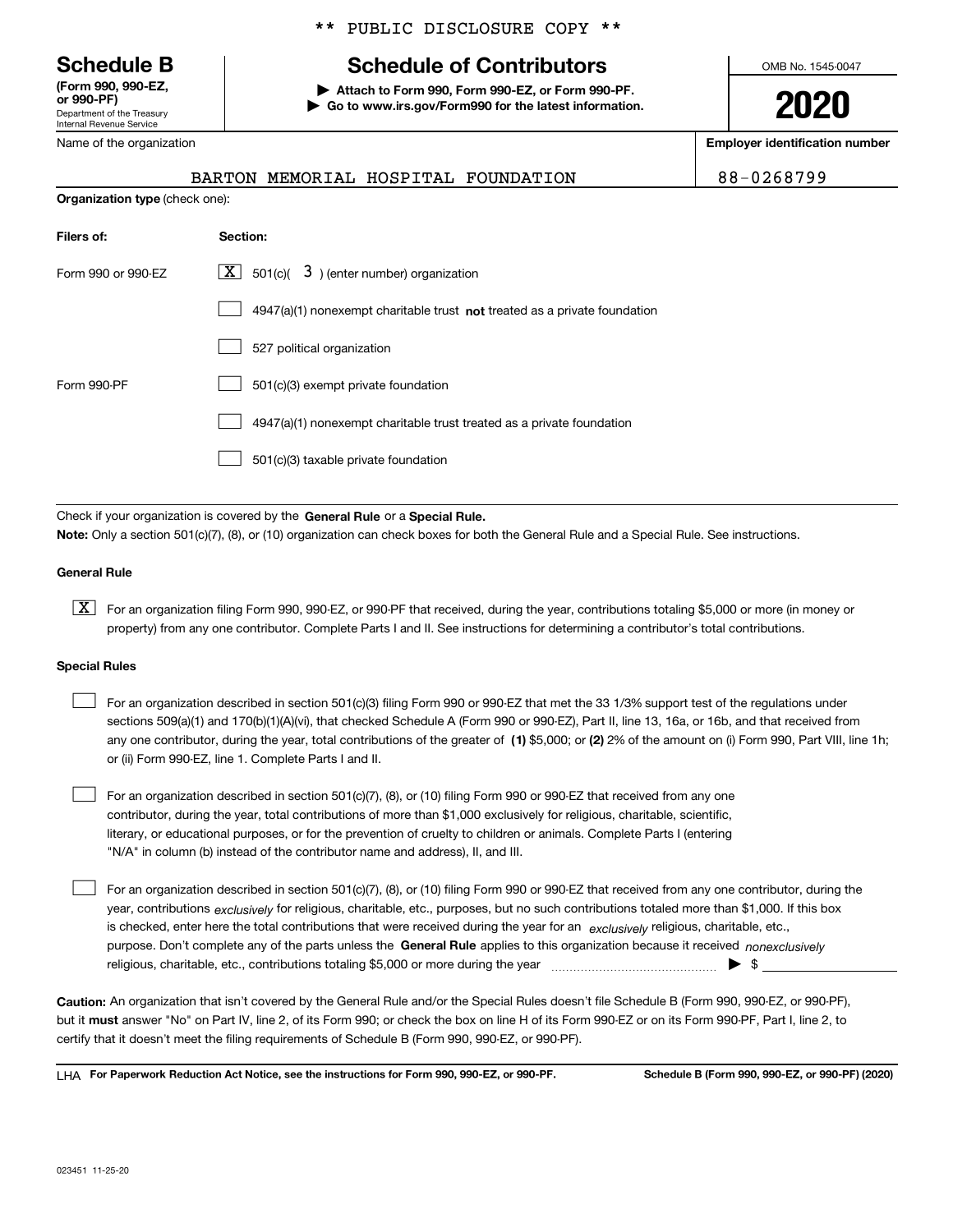**Employer identification number**

## BARTON MEMORIAL HOSPITAL FOUNDATION 88-0268799

Chedule B (Form 990, 990-EZ, or 990-PF) (2020)<br> **2Part I Contributors** (see instructions). Use duplicate copies of Part I if additional space is needed.<br> **2Part I Contributors** (see instructions). Use duplicate copies of P

| (a)                         | (b)                                 | (c)                               | (d)                                                                                                                                                          |
|-----------------------------|-------------------------------------|-----------------------------------|--------------------------------------------------------------------------------------------------------------------------------------------------------------|
| No.                         | Name, address, and ZIP + 4          | <b>Total contributions</b>        | Type of contribution                                                                                                                                         |
| 1                           |                                     | 458,848.<br>\$                    | x<br>Person<br>Payroll<br>Noncash<br>(Complete Part II for<br>noncash contributions.)                                                                        |
| (a)                         | (b)                                 | (c)                               | (d)                                                                                                                                                          |
| No.                         | Name, address, and ZIP + 4          | <b>Total contributions</b>        | Type of contribution                                                                                                                                         |
| $\boldsymbol{2}$            |                                     | 25,000.<br>\$                     | x.<br>Person<br>Payroll<br>Noncash<br>(Complete Part II for<br>noncash contributions.)                                                                       |
| (a)                         | (b)                                 | (c)                               | (d)                                                                                                                                                          |
| No.                         | Name, address, and ZIP + 4          | <b>Total contributions</b>        | Type of contribution                                                                                                                                         |
| 3                           |                                     | 25,000.<br>\$                     | x.<br>Person<br>Payroll<br>Noncash<br>(Complete Part II for<br>noncash contributions.)                                                                       |
| (a)<br>No.                  | (b)<br>Name, address, and ZIP + 4   | (c)<br><b>Total contributions</b> | (d)<br>Type of contribution                                                                                                                                  |
| 4                           |                                     | 25,000.<br>\$                     | x.<br>Person<br>Payroll<br>Noncash<br>(Complete Part II for<br>noncash contributions.)                                                                       |
| (a)                         | (b)                                 | (c)                               | (d)                                                                                                                                                          |
| NO.                         | Name, address, and ZIP + 4          | Total contributions               | Type of contribution                                                                                                                                         |
| 5                           |                                     | 20,000.<br>\$                     | $\overline{\mathbf{X}}$<br>Person<br>Payroll<br>Noncash<br>(Complete Part II for<br>noncash contributions.)                                                  |
| (a)                         | (b)<br>Name, address, and $ZIP + 4$ | (c)<br><b>Total contributions</b> | (d)<br>Type of contribution                                                                                                                                  |
| No.<br>6<br>023452 11-25-20 |                                     | 20,000.<br>\$                     | $\overline{\text{X}}$<br>Person<br>Payroll<br>Noncash<br>(Complete Part II for<br>noncash contributions.)<br>Schedule B (Form 990, 990-EZ, or 990-PF) (2020) |

22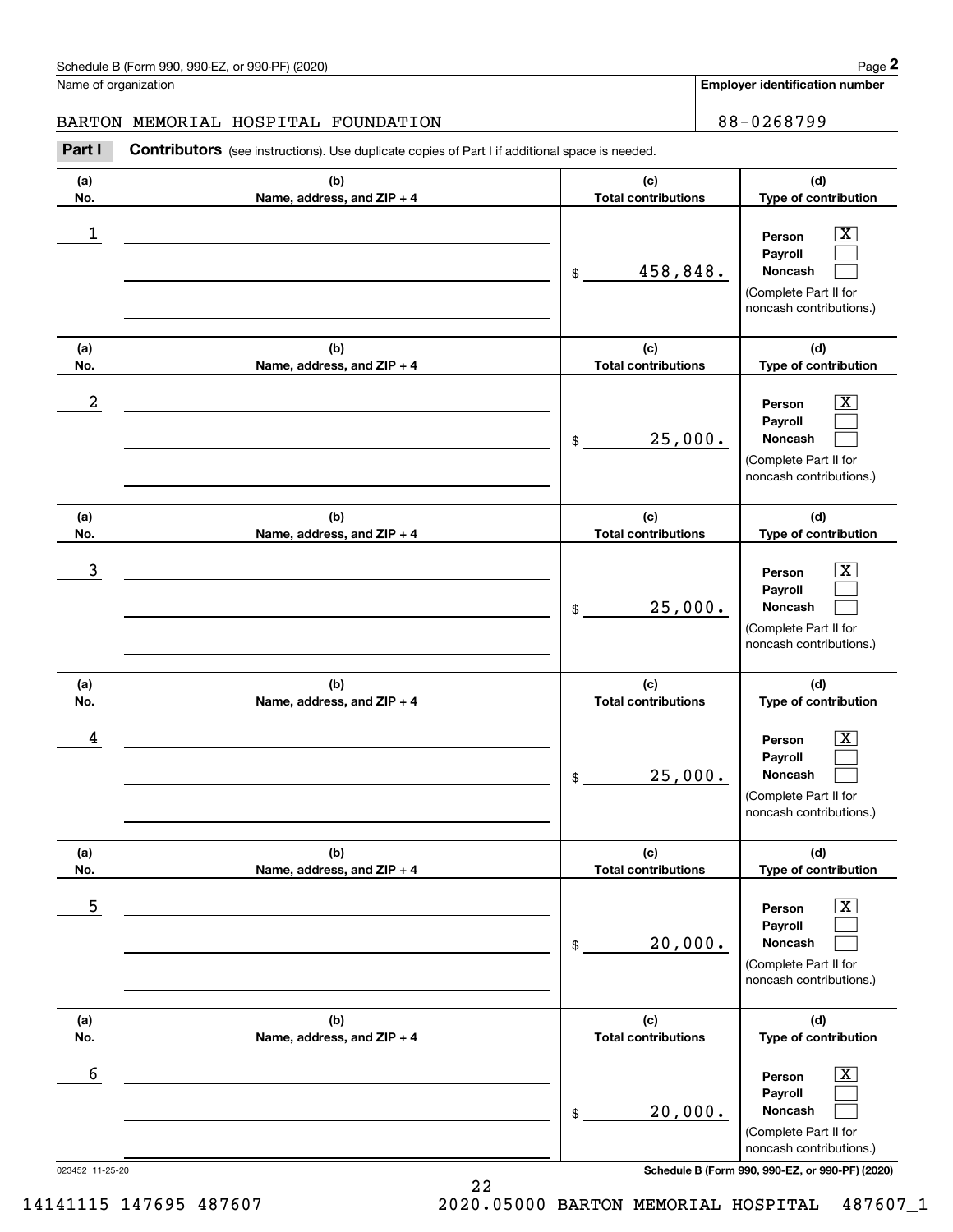**Employer identification number**

## BARTON MEMORIAL HOSPITAL FOUNDATION 88-0268799

Chedule B (Form 990, 990-EZ, or 990-PF) (2020)<br> **2Part I Contributors** (see instructions). Use duplicate copies of Part I if additional space is needed.<br> **2Part I Contributors** (see instructions). Use duplicate copies of P **(a)**Τ **(b)**Τ  $\overline{f}$ 

| (a) | (b)                        | (c)                        | (d)                                                                                                                                                       |
|-----|----------------------------|----------------------------|-----------------------------------------------------------------------------------------------------------------------------------------------------------|
| No. | Name, address, and ZIP + 4 | <b>Total contributions</b> | Type of contribution                                                                                                                                      |
| 7   |                            | 20,000.<br>\$              | $\overline{\mathbf{X}}$<br>Person<br>Payroll<br>Noncash<br>(Complete Part II for<br>noncash contributions.)                                               |
| (a) | (b)                        | (c)                        | (d)                                                                                                                                                       |
| No. | Name, address, and ZIP + 4 | <b>Total contributions</b> | Type of contribution                                                                                                                                      |
| 8   |                            | 10,000.<br>\$              | $\overline{\text{X}}$<br>Person<br>Payroll<br>Noncash<br>(Complete Part II for<br>noncash contributions.)                                                 |
| (a) | (b)                        | (c)                        | (d)                                                                                                                                                       |
| No. | Name, address, and ZIP + 4 | <b>Total contributions</b> | Type of contribution                                                                                                                                      |
| 9   |                            | 10,000.<br>\$              | $\overline{\text{X}}$<br>Person<br>Payroll<br>Noncash<br>(Complete Part II for<br>noncash contributions.)                                                 |
| (a) | (b)                        | (c)                        | (d)                                                                                                                                                       |
| No. | Name, address, and ZIP + 4 | <b>Total contributions</b> | Type of contribution                                                                                                                                      |
| 10  |                            | 7,500.<br>\$               | $\overline{\text{X}}$<br>Person<br>Payroll<br>Noncash<br>(Complete Part II for<br>noncash contributions.)                                                 |
| (a) | (b)                        | (c)                        | (d)                                                                                                                                                       |
| NO. | Name, address, and ZIP + 4 | Total contributions        | Type of contribution                                                                                                                                      |
| 11  |                            | 6,000.<br>\$               | $\boxed{\text{X}}$<br>Person<br>Payroll<br>Noncash<br>(Complete Part II for<br>noncash contributions.)                                                    |
| (a) | (b)                        | (c)                        | (d)                                                                                                                                                       |
| No. | Name, address, and ZIP + 4 | <b>Total contributions</b> | Type of contribution                                                                                                                                      |
| 12  | 023452 11-25-20            | 5,000.<br>\$               | $\boxed{\text{X}}$<br>Person<br>Payroll<br>Noncash<br>(Complete Part II for<br>noncash contributions.)<br>Schedule B (Form 990, 990-EZ, or 990-PF) (2020) |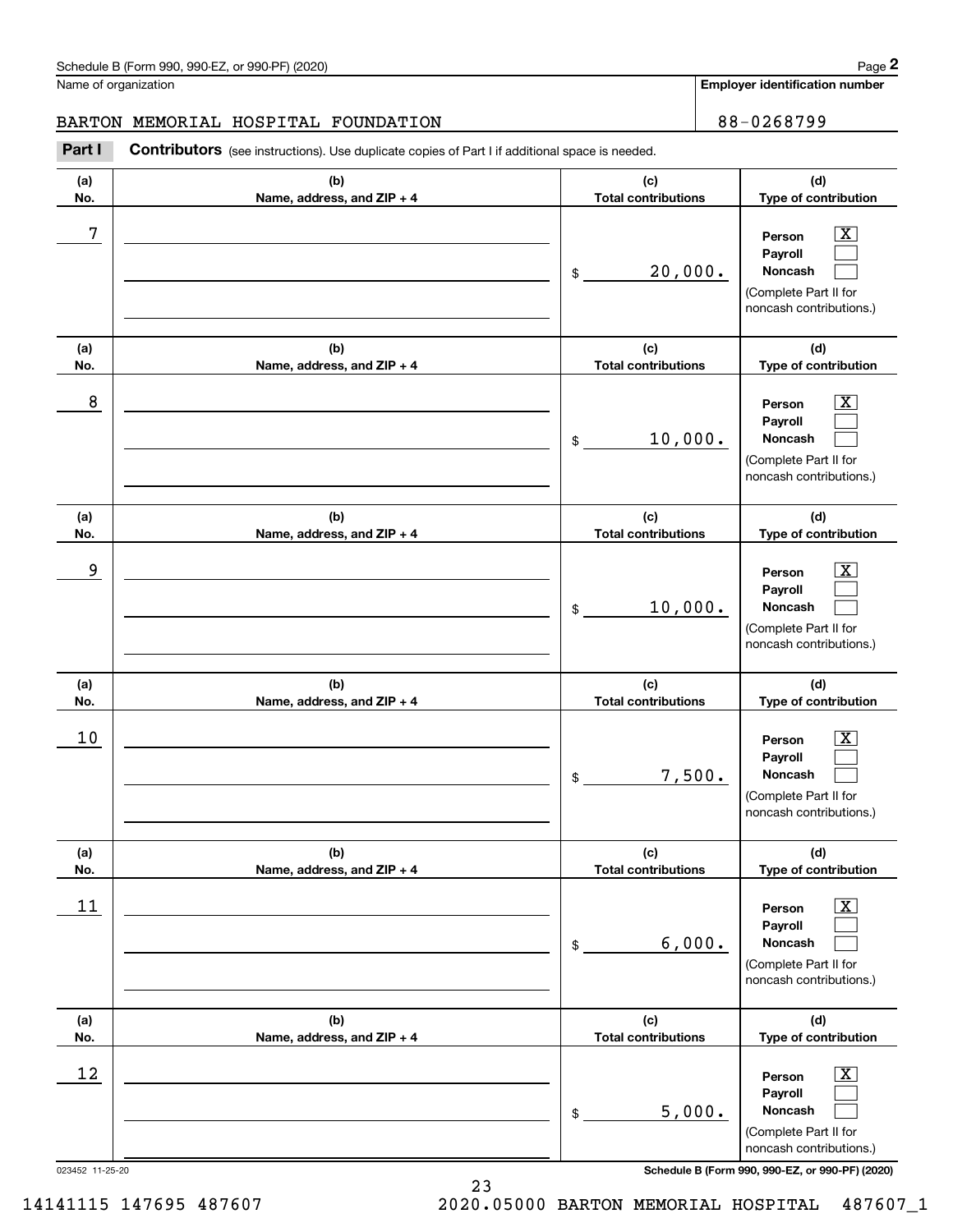**Employer identification number**

**(d) Type of contribution**

 $\boxed{\text{X}}$ 

**Person**

## BARTON MEMORIAL HOSPITAL FOUNDATION 88-0268799

**(a) No.(b) Name, address, and ZIP + 4 (c) Total contributions** Chedule B (Form 990, 990-EZ, or 990-PF) (2020)<br> **2Part I Contributors** (see instructions). Use duplicate copies of Part I if additional space is needed.<br> **2Part I Contributors** (see instructions). Use duplicate copies of P \$ $13$  Person X 5,000.

|                 |                                   | 5,000.<br>\$                      | Payroll<br>Noncash<br>(Complete Part II for<br>noncash contributions.)                                                              |
|-----------------|-----------------------------------|-----------------------------------|-------------------------------------------------------------------------------------------------------------------------------------|
| (a)<br>No.      | (b)<br>Name, address, and ZIP + 4 | (c)<br><b>Total contributions</b> | (d)<br>Type of contribution                                                                                                         |
| 14              |                                   | 5,000.<br>\$                      | $\overline{\text{X}}$<br>Person<br>Payroll<br><b>Noncash</b><br>(Complete Part II for<br>noncash contributions.)                    |
| (a)<br>No.      | (b)<br>Name, address, and ZIP + 4 | (c)<br><b>Total contributions</b> | (d)<br>Type of contribution                                                                                                         |
| 15              |                                   | 5,000.<br>\$                      | $\overline{\text{X}}$<br>Person<br>Payroll<br>Noncash<br>(Complete Part II for<br>noncash contributions.)                           |
| (a)<br>No.      | (b)<br>Name, address, and ZIP + 4 | (c)<br><b>Total contributions</b> | (d)<br>Type of contribution                                                                                                         |
|                 |                                   | \$                                | Person<br>Payroll<br>Noncash<br>(Complete Part II for<br>noncash contributions.)                                                    |
| (a)<br>No.      | (b)<br>Name, address, and ZIP + 4 | (c)<br><b>Total contributions</b> | (d)<br>Type of contribution                                                                                                         |
|                 |                                   | \$                                | Person<br>Payroll<br>Noncash<br>L<br>(Complete Part II for<br>noncash contributions.)                                               |
| (a)<br>No.      | (b)<br>Name, address, and ZIP + 4 | (c)<br><b>Total contributions</b> | (d)<br>Type of contribution                                                                                                         |
| 023452 11-25-20 |                                   | \$                                | Person<br>Payroll<br>Noncash<br>(Complete Part II for<br>noncash contributions.)<br>Schedule B (Form 990, 990-EZ, or 990-PF) (2020) |

24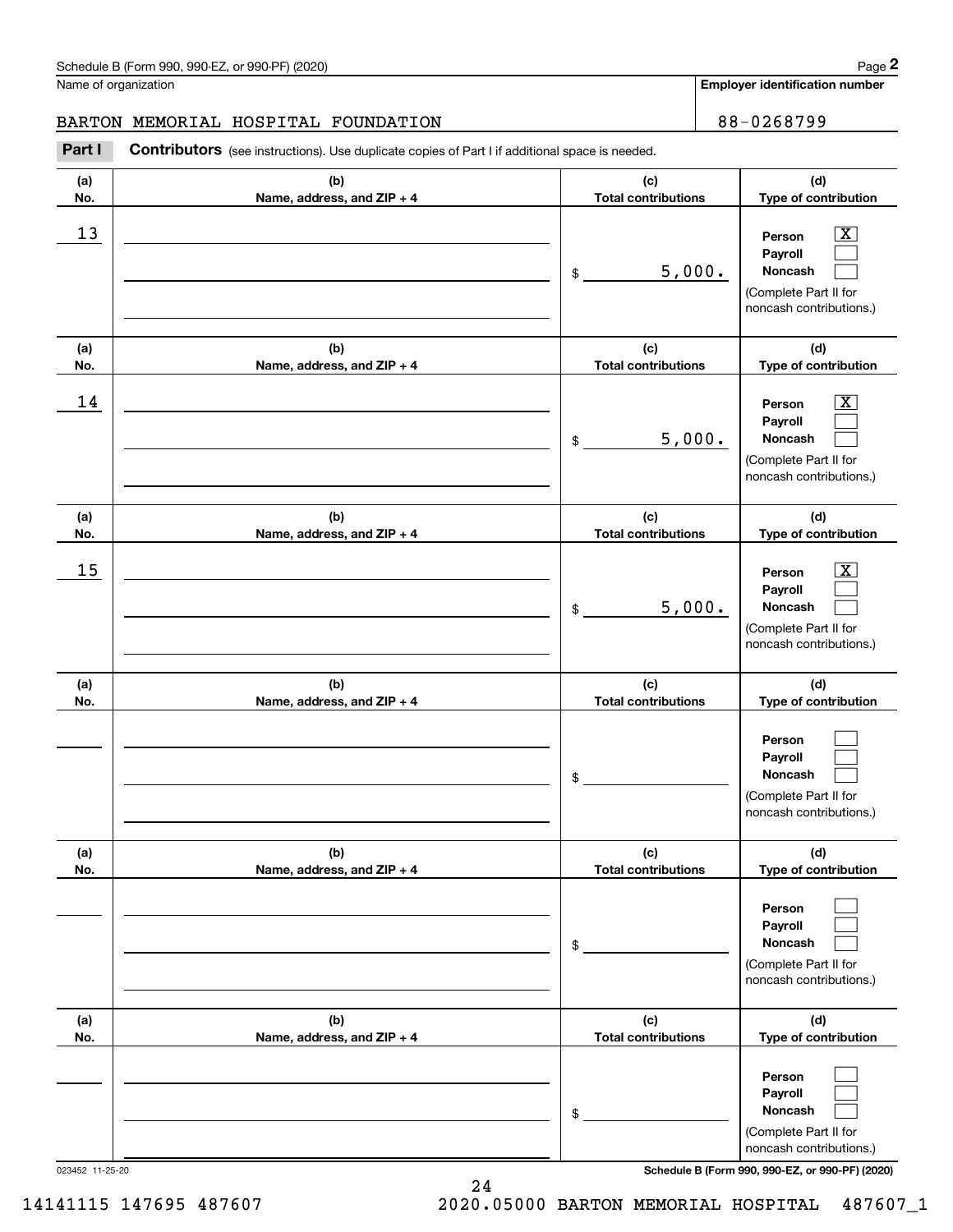Name of organization

**Employer identification number**

BARTON MEMORIAL HOSPITAL FOUNDATION 88-0268799

(see instructions). Use duplicate copies of Part II if additional space is needed.<br> **3Part II is Noncash Property** (see instructions). Use duplicate copies of Part II if additional space is needed.

| (a)<br>No.<br>from<br>Part I | (b)<br>Description of noncash property given | (c)<br>FMV (or estimate)<br>(See instructions.) | (d)<br>Date received |
|------------------------------|----------------------------------------------|-------------------------------------------------|----------------------|
|                              |                                              |                                                 |                      |
|                              |                                              | $\frac{1}{2}$                                   |                      |
| (a)<br>No.<br>from<br>Part I | (b)<br>Description of noncash property given | (c)<br>FMV (or estimate)<br>(See instructions.) | (d)<br>Date received |
|                              |                                              |                                                 |                      |
|                              |                                              | $\frac{1}{2}$                                   |                      |
| (a)<br>No.<br>from<br>Part I | (b)<br>Description of noncash property given | (c)<br>FMV (or estimate)<br>(See instructions.) | (d)<br>Date received |
|                              |                                              |                                                 |                      |
|                              |                                              | $\mathsf{\$}$                                   |                      |
| (a)<br>No.<br>from<br>Part I | (b)<br>Description of noncash property given | (c)<br>FMV (or estimate)<br>(See instructions.) | (d)<br>Date received |
|                              |                                              |                                                 |                      |
|                              |                                              | \$                                              |                      |
| (a)<br>No.<br>from<br>Part I | (b)<br>Description of noncash property given | (c)<br>FMV (or estimate)<br>(See instructions.) | (d)<br>Date received |
|                              |                                              |                                                 |                      |
|                              |                                              | $\,$                                            |                      |
| (a)<br>No.<br>from<br>Part I | (b)<br>Description of noncash property given | (c)<br>FMV (or estimate)<br>(See instructions.) | (d)<br>Date received |
|                              |                                              |                                                 |                      |
|                              |                                              | \$                                              |                      |

25

023453 11-25-20 **Schedule B (Form 990, 990-EZ, or 990-PF) (2020)**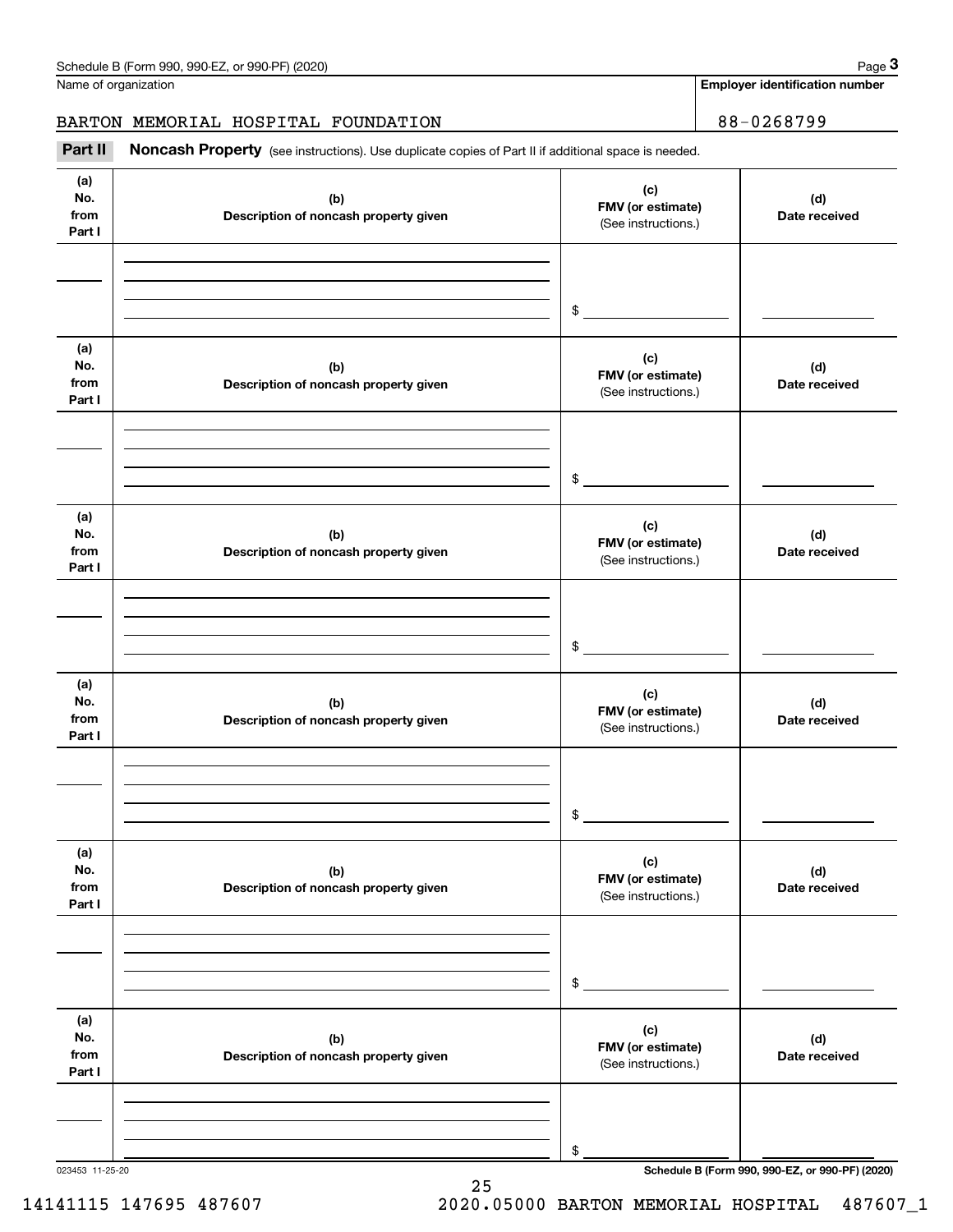| Schedule B (Form 990, 990-EZ, or 990-PF) (2020) | Page |
|-------------------------------------------------|------|
|-------------------------------------------------|------|

|                      | Schedule B (Form 990, 990-EZ, or 990-PF) (2020)                                                                                                                                                                                                                              |                      | Page 4                                   |
|----------------------|------------------------------------------------------------------------------------------------------------------------------------------------------------------------------------------------------------------------------------------------------------------------------|----------------------|------------------------------------------|
| Name of organization |                                                                                                                                                                                                                                                                              |                      | <b>Employer identification number</b>    |
|                      | BARTON MEMORIAL HOSPITAL FOUNDATION                                                                                                                                                                                                                                          |                      | 88-0268799                               |
| Part III             | Exclusively religious, charitable, etc., contributions to organizations described in section 501(c)(7), (8), or (10) that total more than \$1,000 for the year<br>from any one contributor. Complete columns (a) through (e) and the following line entry. For organizations |                      |                                          |
|                      | completing Part III, enter the total of exclusively religious, charitable, etc., contributions of \$1,000 or less for the year. (Enter this info. once.) \\$<br>Use duplicate copies of Part III if additional space is needed.                                              |                      |                                          |
| (a) No.<br>from      |                                                                                                                                                                                                                                                                              |                      |                                          |
| Part I               | (b) Purpose of gift                                                                                                                                                                                                                                                          | (c) Use of gift      | (d) Description of how gift is held      |
|                      |                                                                                                                                                                                                                                                                              |                      |                                          |
|                      |                                                                                                                                                                                                                                                                              |                      |                                          |
|                      |                                                                                                                                                                                                                                                                              |                      |                                          |
|                      |                                                                                                                                                                                                                                                                              | (e) Transfer of gift |                                          |
|                      | Transferee's name, address, and ZIP + 4                                                                                                                                                                                                                                      |                      | Relationship of transferor to transferee |
|                      |                                                                                                                                                                                                                                                                              |                      |                                          |
|                      |                                                                                                                                                                                                                                                                              |                      |                                          |
|                      |                                                                                                                                                                                                                                                                              |                      |                                          |
| (a) No.<br>from      | (b) Purpose of gift                                                                                                                                                                                                                                                          | (c) Use of gift      | (d) Description of how gift is held      |
| Part I               |                                                                                                                                                                                                                                                                              |                      |                                          |
|                      |                                                                                                                                                                                                                                                                              |                      |                                          |
|                      |                                                                                                                                                                                                                                                                              |                      |                                          |
|                      |                                                                                                                                                                                                                                                                              | (e) Transfer of gift |                                          |
|                      |                                                                                                                                                                                                                                                                              |                      |                                          |
|                      | Transferee's name, address, and ZIP + 4                                                                                                                                                                                                                                      |                      | Relationship of transferor to transferee |
|                      |                                                                                                                                                                                                                                                                              |                      |                                          |
|                      |                                                                                                                                                                                                                                                                              |                      |                                          |
| (a) No.              |                                                                                                                                                                                                                                                                              |                      |                                          |
| from<br>Part I       | (b) Purpose of gift                                                                                                                                                                                                                                                          | (c) Use of gift      | (d) Description of how gift is held      |
|                      |                                                                                                                                                                                                                                                                              |                      |                                          |
|                      |                                                                                                                                                                                                                                                                              |                      |                                          |
|                      |                                                                                                                                                                                                                                                                              |                      |                                          |
|                      |                                                                                                                                                                                                                                                                              | (e) Transfer of gift |                                          |
|                      | Transferee's name, address, and $ZIP + 4$                                                                                                                                                                                                                                    |                      | Relationship of transferor to transferee |
|                      |                                                                                                                                                                                                                                                                              |                      |                                          |
|                      |                                                                                                                                                                                                                                                                              |                      |                                          |
|                      |                                                                                                                                                                                                                                                                              |                      |                                          |
| (a) No.<br>from      | (b) Purpose of gift                                                                                                                                                                                                                                                          | (c) Use of gift      | (d) Description of how gift is held      |
| Part I               |                                                                                                                                                                                                                                                                              |                      |                                          |
|                      |                                                                                                                                                                                                                                                                              |                      |                                          |
|                      |                                                                                                                                                                                                                                                                              |                      |                                          |
|                      |                                                                                                                                                                                                                                                                              | (e) Transfer of gift |                                          |
|                      |                                                                                                                                                                                                                                                                              |                      |                                          |
|                      | Transferee's name, address, and $ZIP + 4$                                                                                                                                                                                                                                    |                      | Relationship of transferor to transferee |
|                      |                                                                                                                                                                                                                                                                              |                      |                                          |
|                      |                                                                                                                                                                                                                                                                              |                      |                                          |
|                      |                                                                                                                                                                                                                                                                              |                      |                                          |

26

023454 11-25-20

**Schedule B (Form 990, 990-EZ, or 990-PF) (2020)**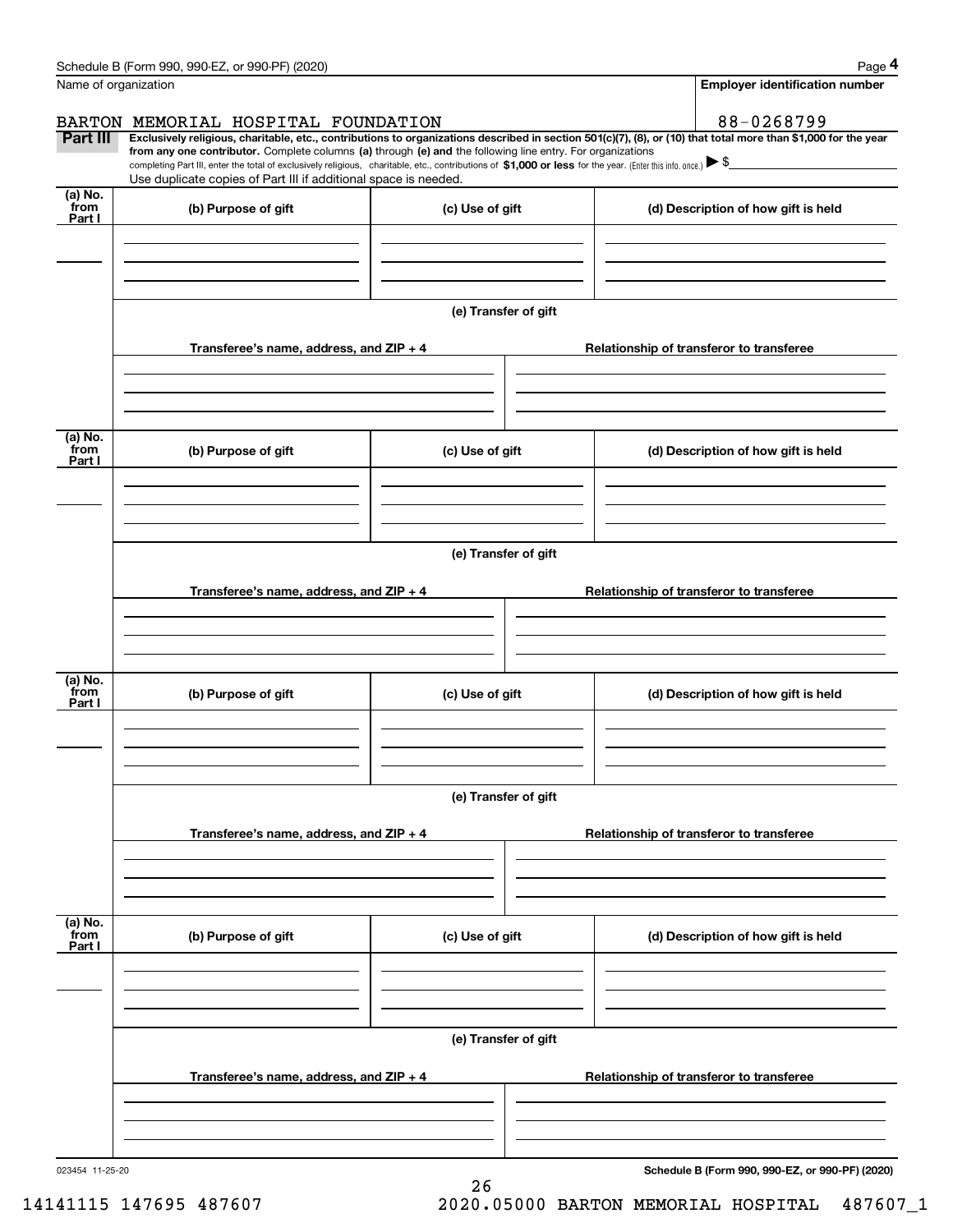| <b>SCHEDULE D</b> |  |
|-------------------|--|
|-------------------|--|

| (Form 990) |  |
|------------|--|
|------------|--|

## **SCHEDULE D Supplemental Financial Statements**

(Form 990)<br>
Pepartment of the Treasury<br>
Department of the Treasury<br>
Department of the Treasury<br>
Department of the Treasury<br> **Co to www.irs.gov/Form990 for instructions and the latest information.**<br> **Co to www.irs.gov/Form9** 



Department of the Treasury Internal Revenue Service

|         | Name of the organization<br>BARTON MEMORIAL HOSPITAL FOUNDATION                                                                                                                                                               | <b>Employer identification number</b><br>88-0268799                                                  |
|---------|-------------------------------------------------------------------------------------------------------------------------------------------------------------------------------------------------------------------------------|------------------------------------------------------------------------------------------------------|
| Part I  | Organizations Maintaining Donor Advised Funds or Other Similar Funds or Accounts. Complete if the                                                                                                                             |                                                                                                      |
|         |                                                                                                                                                                                                                               |                                                                                                      |
|         | organization answered "Yes" on Form 990, Part IV, line 6.<br>(a) Donor advised funds                                                                                                                                          | (b) Funds and other accounts                                                                         |
|         |                                                                                                                                                                                                                               |                                                                                                      |
| 1       |                                                                                                                                                                                                                               |                                                                                                      |
| 2       | Aggregate value of contributions to (during year)                                                                                                                                                                             |                                                                                                      |
| з       | Aggregate value of grants from (during year)                                                                                                                                                                                  |                                                                                                      |
| 4       |                                                                                                                                                                                                                               |                                                                                                      |
| 5       | Did the organization inform all donors and donor advisors in writing that the assets held in donor advised funds                                                                                                              |                                                                                                      |
|         |                                                                                                                                                                                                                               | Yes<br>No                                                                                            |
| 6       | Did the organization inform all grantees, donors, and donor advisors in writing that grant funds can be used only                                                                                                             |                                                                                                      |
|         | for charitable purposes and not for the benefit of the donor or donor advisor, or for any other purpose conferring                                                                                                            |                                                                                                      |
| Part II | impermissible private benefit?<br>Conservation Easements. Complete if the organization answered "Yes" on Form 990, Part IV, line 7.                                                                                           | Yes<br>No                                                                                            |
| 1.      | Purpose(s) of conservation easements held by the organization (check all that apply).                                                                                                                                         |                                                                                                      |
|         | Preservation of land for public use (for example, recreation or education)                                                                                                                                                    |                                                                                                      |
|         |                                                                                                                                                                                                                               | Preservation of a historically important land area<br>Preservation of a certified historic structure |
|         | Protection of natural habitat                                                                                                                                                                                                 |                                                                                                      |
|         | Preservation of open space                                                                                                                                                                                                    |                                                                                                      |
| 2       | Complete lines 2a through 2d if the organization held a qualified conservation contribution in the form of a conservation easement on the last                                                                                |                                                                                                      |
|         | day of the tax year.                                                                                                                                                                                                          | Held at the End of the Tax Year                                                                      |
| а       | Total number of conservation easements                                                                                                                                                                                        | 2a                                                                                                   |
| b       | Total acreage restricted by conservation easements                                                                                                                                                                            | 2 <sub>b</sub>                                                                                       |
| с       |                                                                                                                                                                                                                               | 2c                                                                                                   |
| d       | Number of conservation easements included in (c) acquired after 7/25/06, and not on a historic structure                                                                                                                      |                                                                                                      |
|         | listed in the National Register [11, 1200] [12] The National Register [11, 1200] [12] The National Register [11, 1200] [12] The National Register [11, 1200] [12] The National Register [11, 1200] [12] The National Register | 2d                                                                                                   |
| З.      | Number of conservation easements modified, transferred, released, extinguished, or terminated by the organization during the tax                                                                                              |                                                                                                      |
|         | $year \blacktriangleright$                                                                                                                                                                                                    |                                                                                                      |
| 4       | Number of states where property subject to conservation easement is located >                                                                                                                                                 |                                                                                                      |
| 5       | Does the organization have a written policy regarding the periodic monitoring, inspection, handling of                                                                                                                        |                                                                                                      |
|         | violations, and enforcement of the conservation easements it holds?                                                                                                                                                           | Yes<br>No                                                                                            |
| 6       | Staff and volunteer hours devoted to monitoring, inspecting, handling of violations, and enforcing conservation easements during the year                                                                                     |                                                                                                      |
|         |                                                                                                                                                                                                                               |                                                                                                      |
| 7       | Amount of expenses incurred in monitoring, inspecting, handling of violations, and enforcing conservation easements during the year<br>▶ \$                                                                                   |                                                                                                      |
|         | Does each conservation easement reported on line 2(d) above satisfy the requirements of section 170(h)(4)(B)(i)                                                                                                               |                                                                                                      |
| 8       |                                                                                                                                                                                                                               | Yes<br>No                                                                                            |
|         | In Part XIII, describe how the organization reports conservation easements in its revenue and expense statement and                                                                                                           |                                                                                                      |
|         | balance sheet, and include, if applicable, the text of the footnote to the organization's financial statements that describes the                                                                                             |                                                                                                      |
|         | organization's accounting for conservation easements.                                                                                                                                                                         |                                                                                                      |
|         | Organizations Maintaining Collections of Art, Historical Treasures, or Other Similar Assets.<br>Part III                                                                                                                      |                                                                                                      |
|         | Complete if the organization answered "Yes" on Form 990, Part IV, line 8.                                                                                                                                                     |                                                                                                      |
|         | 1a If the organization elected, as permitted under FASB ASC 958, not to report in its revenue statement and balance sheet works                                                                                               |                                                                                                      |
|         | of art, historical treasures, or other similar assets held for public exhibition, education, or research in furtherance of public                                                                                             |                                                                                                      |
|         | service, provide in Part XIII the text of the footnote to its financial statements that describes these items.                                                                                                                |                                                                                                      |
| b       | If the organization elected, as permitted under FASB ASC 958, to report in its revenue statement and balance sheet works of                                                                                                   |                                                                                                      |
|         | art, historical treasures, or other similar assets held for public exhibition, education, or research in furtherance of public service,                                                                                       |                                                                                                      |
|         | provide the following amounts relating to these items:                                                                                                                                                                        |                                                                                                      |
|         |                                                                                                                                                                                                                               | - \$                                                                                                 |
|         | (ii) Assets included in Form 990, Part X                                                                                                                                                                                      | $\sqrt{3}$                                                                                           |
| 2       | If the organization received or held works of art, historical treasures, or other similar assets for financial gain, provide                                                                                                  |                                                                                                      |
|         | the following amounts required to be reported under FASB ASC 958 relating to these items:                                                                                                                                     |                                                                                                      |
| а       |                                                                                                                                                                                                                               | - \$                                                                                                 |
|         | <b>b</b> Assets included in Form 990, Part X                                                                                                                                                                                  | $\blacktriangleright$ \$                                                                             |
|         | LHA For Paperwork Reduction Act Notice, see the Instructions for Form 990.                                                                                                                                                    | Schedule D (Form 990) 2020                                                                           |
|         | 032051 12-01-20                                                                                                                                                                                                               |                                                                                                      |
|         | 27                                                                                                                                                                                                                            |                                                                                                      |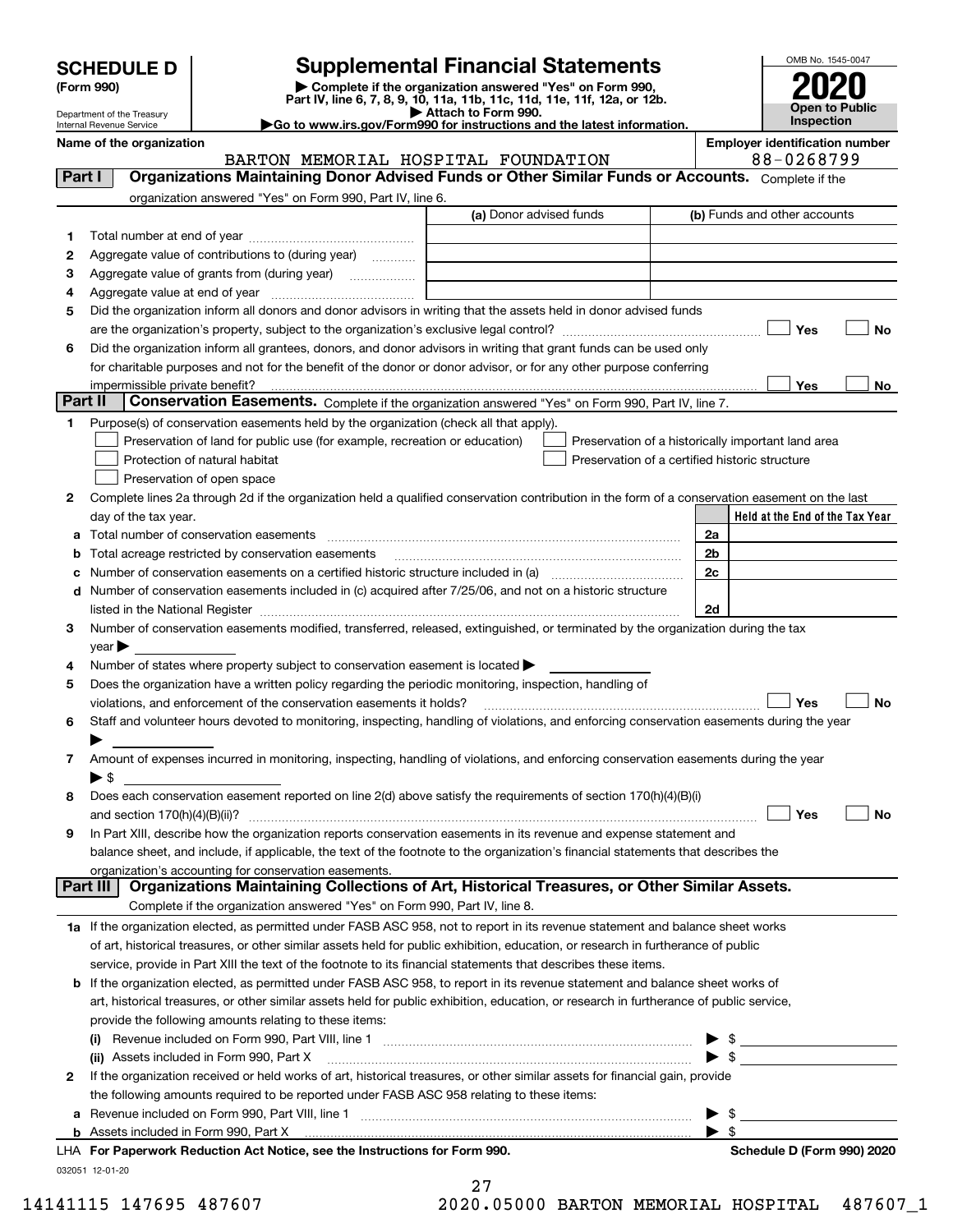|        | Schedule D (Form 990) 2020                                                                                                                                                                                                     | BARTON MEMORIAL HOSPITAL FOUNDATION     |                |                                                                                                                                                                                                                                |                                 |    | 88-0268799           |                     |              | Page $2$    |
|--------|--------------------------------------------------------------------------------------------------------------------------------------------------------------------------------------------------------------------------------|-----------------------------------------|----------------|--------------------------------------------------------------------------------------------------------------------------------------------------------------------------------------------------------------------------------|---------------------------------|----|----------------------|---------------------|--------------|-------------|
|        | Part III<br>Organizations Maintaining Collections of Art, Historical Treasures, or Other Similar Assets                                                                                                                        |                                         |                |                                                                                                                                                                                                                                |                                 |    |                      | (continued)         |              |             |
| з      | Using the organization's acquisition, accession, and other records, check any of the following that make significant use of its                                                                                                |                                         |                |                                                                                                                                                                                                                                |                                 |    |                      |                     |              |             |
|        | collection items (check all that apply):                                                                                                                                                                                       |                                         |                |                                                                                                                                                                                                                                |                                 |    |                      |                     |              |             |
| a      | Public exhibition                                                                                                                                                                                                              | d                                       |                | Loan or exchange program                                                                                                                                                                                                       |                                 |    |                      |                     |              |             |
| b      | Scholarly research                                                                                                                                                                                                             | е                                       |                | Other the contract of the contract of the contract of the contract of the contract of the contract of the contract of the contract of the contract of the contract of the contract of the contract of the contract of the cont |                                 |    |                      |                     |              |             |
| c      | Preservation for future generations                                                                                                                                                                                            |                                         |                |                                                                                                                                                                                                                                |                                 |    |                      |                     |              |             |
| 4      | Provide a description of the organization's collections and explain how they further the organization's exempt purpose in Part XIII.                                                                                           |                                         |                |                                                                                                                                                                                                                                |                                 |    |                      |                     |              |             |
| 5      | During the year, did the organization solicit or receive donations of art, historical treasures, or other similar assets                                                                                                       |                                         |                |                                                                                                                                                                                                                                |                                 |    |                      |                     |              |             |
|        | to be sold to raise funds rather than to be maintained as part of the organization's collection?                                                                                                                               |                                         |                |                                                                                                                                                                                                                                |                                 |    |                      | Yes                 |              | No          |
|        | Part IV<br>Escrow and Custodial Arrangements. Complete if the organization answered "Yes" on Form 990, Part IV, line 9, or                                                                                                     |                                         |                |                                                                                                                                                                                                                                |                                 |    |                      |                     |              |             |
|        | reported an amount on Form 990, Part X, line 21.                                                                                                                                                                               |                                         |                |                                                                                                                                                                                                                                |                                 |    |                      |                     |              |             |
|        | 1a Is the organization an agent, trustee, custodian or other intermediary for contributions or other assets not included                                                                                                       |                                         |                |                                                                                                                                                                                                                                |                                 |    |                      |                     |              |             |
|        |                                                                                                                                                                                                                                |                                         |                |                                                                                                                                                                                                                                |                                 |    |                      | Yes                 |              | No          |
|        | b If "Yes," explain the arrangement in Part XIII and complete the following table:                                                                                                                                             |                                         |                |                                                                                                                                                                                                                                |                                 |    |                      |                     |              |             |
|        |                                                                                                                                                                                                                                |                                         |                |                                                                                                                                                                                                                                |                                 |    |                      | Amount              |              |             |
| c      | Beginning balance material content contracts and all the content of the content of the content of the content of the content of the content of the content of the content of the content of the content of the content of the  |                                         |                |                                                                                                                                                                                                                                |                                 | 1c |                      |                     |              |             |
|        | Additions during the year manufactured and an annual contract of the state of the state of the state of the state of the state of the state of the state of the state of the state of the state of the state of the state of t |                                         |                |                                                                                                                                                                                                                                |                                 | 1d |                      |                     |              |             |
| е      | Distributions during the year manufactured and an account of the state of the state of the state of the state o                                                                                                                |                                         |                |                                                                                                                                                                                                                                |                                 | 1e |                      |                     |              |             |
| Ť.     | 2a Did the organization include an amount on Form 990, Part X, line 21, for escrow or custodial account liability?                                                                                                             |                                         |                |                                                                                                                                                                                                                                |                                 | 1f |                      | Yes                 |              |             |
|        | <b>b</b> If "Yes," explain the arrangement in Part XIII. Check here if the explanation has been provided on Part XIII                                                                                                          |                                         |                |                                                                                                                                                                                                                                |                                 |    |                      |                     |              | No          |
| Part V | Endowment Funds. Complete if the organization answered "Yes" on Form 990, Part IV, line 10.                                                                                                                                    |                                         |                |                                                                                                                                                                                                                                |                                 |    |                      |                     |              |             |
|        |                                                                                                                                                                                                                                | (a) Current year                        | (b) Prior year | (c) Two years back                                                                                                                                                                                                             |                                 |    | (d) Three years back | (e) Four years back |              |             |
| 1a     | Beginning of year balance                                                                                                                                                                                                      | 3,848,820.                              | 3,820,534.     | 3,738,620.                                                                                                                                                                                                                     |                                 |    | 3,653,815.           |                     | 3, 391, 263. |             |
|        |                                                                                                                                                                                                                                | 107,851.                                | 30,440.        | 81,914.                                                                                                                                                                                                                        |                                 |    | 84,805.              |                     | 262,552.     |             |
|        | Net investment earnings, gains, and losses                                                                                                                                                                                     |                                         |                | 152,556.                                                                                                                                                                                                                       |                                 |    | 120,793.             |                     |              | 70,747.     |
| d      |                                                                                                                                                                                                                                |                                         |                |                                                                                                                                                                                                                                |                                 |    |                      |                     |              |             |
|        | e Other expenditures for facilities                                                                                                                                                                                            |                                         |                |                                                                                                                                                                                                                                |                                 |    |                      |                     |              |             |
|        | and programs                                                                                                                                                                                                                   | 38.                                     | 2,154.         |                                                                                                                                                                                                                                |                                 |    |                      |                     |              |             |
|        |                                                                                                                                                                                                                                |                                         |                | 152,556.                                                                                                                                                                                                                       |                                 |    | 120,793.             |                     |              | 70,747.     |
| g      | End of year balance                                                                                                                                                                                                            | 3,956,633.                              | 3,848,820.     | 3,820,534.                                                                                                                                                                                                                     |                                 |    | 3,738,620.           |                     | 3,653,815.   |             |
| 2      | Provide the estimated percentage of the current year end balance (line 1g, column (a)) held as:                                                                                                                                |                                         |                |                                                                                                                                                                                                                                |                                 |    |                      |                     |              |             |
| а      | Board designated or quasi-endowment                                                                                                                                                                                            |                                         | %              |                                                                                                                                                                                                                                |                                 |    |                      |                     |              |             |
|        | Permanent endowment $\blacktriangleright$ _ 100                                                                                                                                                                                | %                                       |                |                                                                                                                                                                                                                                |                                 |    |                      |                     |              |             |
|        | Term endowment $\blacktriangleright$                                                                                                                                                                                           | %                                       |                |                                                                                                                                                                                                                                |                                 |    |                      |                     |              |             |
|        | The percentages on lines 2a, 2b, and 2c should equal 100%.                                                                                                                                                                     |                                         |                |                                                                                                                                                                                                                                |                                 |    |                      |                     |              |             |
|        | 3a Are there endowment funds not in the possession of the organization that are held and administered for the organization                                                                                                     |                                         |                |                                                                                                                                                                                                                                |                                 |    |                      |                     |              |             |
|        | by:                                                                                                                                                                                                                            |                                         |                |                                                                                                                                                                                                                                |                                 |    |                      |                     | Yes          | No          |
|        | (i)                                                                                                                                                                                                                            |                                         |                |                                                                                                                                                                                                                                |                                 |    |                      | 3a(i)               |              | X           |
|        |                                                                                                                                                                                                                                |                                         |                |                                                                                                                                                                                                                                |                                 |    |                      | 3a(ii)              |              | $\mathbf X$ |
|        |                                                                                                                                                                                                                                |                                         |                |                                                                                                                                                                                                                                |                                 |    |                      | 3b                  |              |             |
| 4      | Describe in Part XIII the intended uses of the organization's endowment funds.                                                                                                                                                 |                                         |                |                                                                                                                                                                                                                                |                                 |    |                      |                     |              |             |
|        | Land, Buildings, and Equipment.<br>Part VI                                                                                                                                                                                     |                                         |                |                                                                                                                                                                                                                                |                                 |    |                      |                     |              |             |
|        | Complete if the organization answered "Yes" on Form 990, Part IV, line 11a. See Form 990, Part X, line 10.                                                                                                                     |                                         |                |                                                                                                                                                                                                                                |                                 |    |                      |                     |              |             |
|        | Description of property                                                                                                                                                                                                        | (a) Cost or other<br>basis (investment) |                | (b) Cost or other<br>basis (other)                                                                                                                                                                                             | (c) Accumulated<br>depreciation |    |                      | (d) Book value      |              |             |
|        | <b>1a</b> Land ………………………………………………                                                                                                                                                                                              |                                         |                |                                                                                                                                                                                                                                |                                 |    |                      |                     |              |             |
| b      |                                                                                                                                                                                                                                |                                         |                |                                                                                                                                                                                                                                |                                 |    |                      |                     |              |             |
|        |                                                                                                                                                                                                                                |                                         |                |                                                                                                                                                                                                                                |                                 |    |                      |                     |              |             |
| d      |                                                                                                                                                                                                                                |                                         |                |                                                                                                                                                                                                                                |                                 |    |                      |                     |              |             |
|        |                                                                                                                                                                                                                                |                                         |                |                                                                                                                                                                                                                                |                                 |    |                      |                     |              |             |
|        |                                                                                                                                                                                                                                |                                         |                |                                                                                                                                                                                                                                |                                 |    |                      |                     |              | 0.          |

**Schedule D (Form 990) 2020**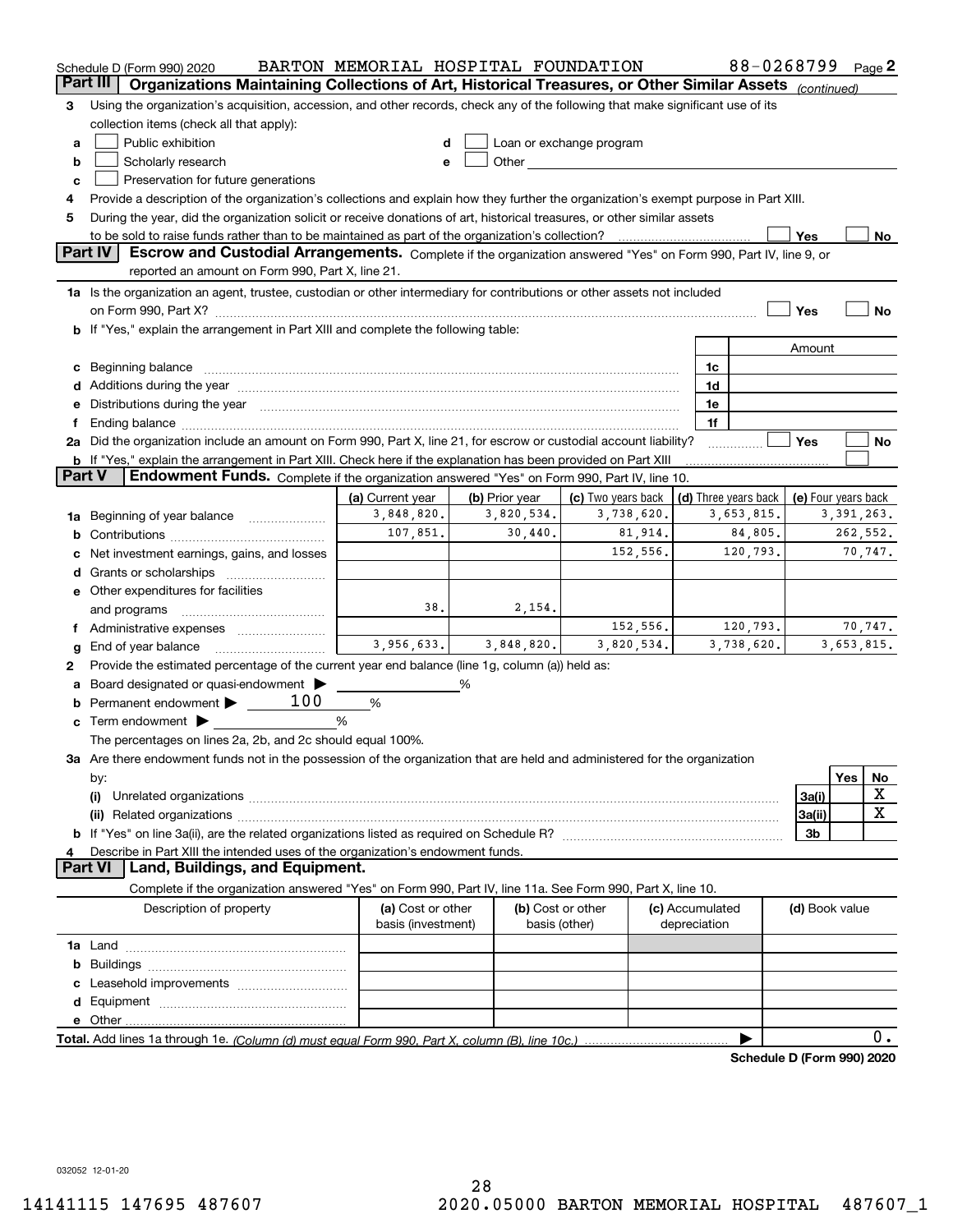|                                                                      |                              |                 | Complete if the organization answered "Yes" on Form 990, Part IV, line 11b. See Form 990, Part X, line 12.                                           |                |
|----------------------------------------------------------------------|------------------------------|-----------------|------------------------------------------------------------------------------------------------------------------------------------------------------|----------------|
| (a) Description of security or category (including name of security) |                              | (b) Book value  | (c) Method of valuation: Cost or end-of-year market value                                                                                            |                |
| (1) Financial derivatives                                            |                              |                 |                                                                                                                                                      |                |
|                                                                      |                              |                 |                                                                                                                                                      |                |
| $(3)$ Other                                                          |                              |                 |                                                                                                                                                      |                |
| (A)                                                                  |                              |                 |                                                                                                                                                      |                |
| (B)                                                                  |                              |                 |                                                                                                                                                      |                |
| (C)                                                                  |                              |                 |                                                                                                                                                      |                |
| (D)                                                                  |                              |                 |                                                                                                                                                      |                |
| (E)                                                                  |                              |                 |                                                                                                                                                      |                |
| (F)                                                                  |                              |                 |                                                                                                                                                      |                |
| (G)                                                                  |                              |                 |                                                                                                                                                      |                |
| (H)                                                                  |                              |                 |                                                                                                                                                      |                |
| Total. (Col. (b) must equal Form 990, Part X, col. (B) line 12.)     |                              |                 |                                                                                                                                                      |                |
| Part VIII Investments - Program Related.                             |                              |                 |                                                                                                                                                      |                |
|                                                                      |                              |                 | Complete if the organization answered "Yes" on Form 990, Part IV, line 11c. See Form 990, Part X, line 13.                                           |                |
| (a) Description of investment                                        |                              | (b) Book value  | (c) Method of valuation: Cost or end-of-year market value                                                                                            |                |
| (1)                                                                  |                              |                 |                                                                                                                                                      |                |
| (2)                                                                  |                              |                 |                                                                                                                                                      |                |
| (3)                                                                  |                              |                 |                                                                                                                                                      |                |
| (4)                                                                  |                              |                 |                                                                                                                                                      |                |
| (5)                                                                  |                              |                 |                                                                                                                                                      |                |
| (6)                                                                  |                              |                 |                                                                                                                                                      |                |
| (7)                                                                  |                              |                 |                                                                                                                                                      |                |
| (8)                                                                  |                              |                 |                                                                                                                                                      |                |
| (9)                                                                  |                              |                 |                                                                                                                                                      |                |
| Total. (Col. (b) must equal Form 990, Part X, col. (B) line 13.)     |                              |                 |                                                                                                                                                      |                |
| <b>Part IX</b><br><b>Other Assets.</b>                               |                              |                 |                                                                                                                                                      |                |
|                                                                      |                              |                 | Complete if the organization answered "Yes" on Form 990, Part IV, line 11d. See Form 990, Part X, line 15.                                           |                |
|                                                                      |                              | (a) Description |                                                                                                                                                      | (b) Book value |
| (1)                                                                  |                              |                 |                                                                                                                                                      |                |
| (2)                                                                  |                              |                 |                                                                                                                                                      |                |
| (3)                                                                  |                              |                 |                                                                                                                                                      |                |
| (4)                                                                  |                              |                 |                                                                                                                                                      |                |
| (5)                                                                  |                              |                 |                                                                                                                                                      |                |
| (6)                                                                  |                              |                 |                                                                                                                                                      |                |
| (7)                                                                  |                              |                 |                                                                                                                                                      |                |
| (8)                                                                  |                              |                 |                                                                                                                                                      |                |
| (9)                                                                  |                              |                 |                                                                                                                                                      |                |
|                                                                      |                              |                 |                                                                                                                                                      |                |
| <b>Part X</b><br><b>Other Liabilities.</b>                           |                              |                 |                                                                                                                                                      |                |
|                                                                      |                              |                 | Complete if the organization answered "Yes" on Form 990, Part IV, line 11e or 11f. See Form 990, Part X, line 25.                                    |                |
| 1.                                                                   | (a) Description of liability |                 |                                                                                                                                                      | (b) Book value |
| (1)<br>Federal income taxes                                          |                              |                 |                                                                                                                                                      |                |
| (2)                                                                  |                              |                 |                                                                                                                                                      |                |
| (3)                                                                  |                              |                 |                                                                                                                                                      |                |
| (4)                                                                  |                              |                 |                                                                                                                                                      |                |
| (5)                                                                  |                              |                 |                                                                                                                                                      |                |
| (6)                                                                  |                              |                 |                                                                                                                                                      |                |
| (7)                                                                  |                              |                 |                                                                                                                                                      |                |
| (8)                                                                  |                              |                 |                                                                                                                                                      |                |
| (9)                                                                  |                              |                 |                                                                                                                                                      |                |
|                                                                      |                              |                 |                                                                                                                                                      |                |
|                                                                      |                              |                 | 2. Liability for uncertain tax positions. In Part XIII, provide the text of the footnote to the organization's financial statements that reports the |                |

organization's liability for uncertain tax positions under FASB ASC 740. Check here if the text of the footnote has been provided in Part XIII

 $\mathcal{L}^{\text{max}}$ 

# Schedule D (Form 990) 2020 BARTON MEMORIAL HOSPITAL FOUNDATION 88-0268799 <sub>Page</sub> 3<br>| **Part VII** | Investments - Other Securities.

| (b) Book value | (c) Method of valuation: Cost or end-of-year market value |
|----------------|-----------------------------------------------------------|
|                |                                                           |
|                |                                                           |
|                |                                                           |
|                |                                                           |
|                |                                                           |
|                |                                                           |
|                |                                                           |
|                |                                                           |
|                |                                                           |
|                |                                                           |
|                |                                                           |
|                |                                                           |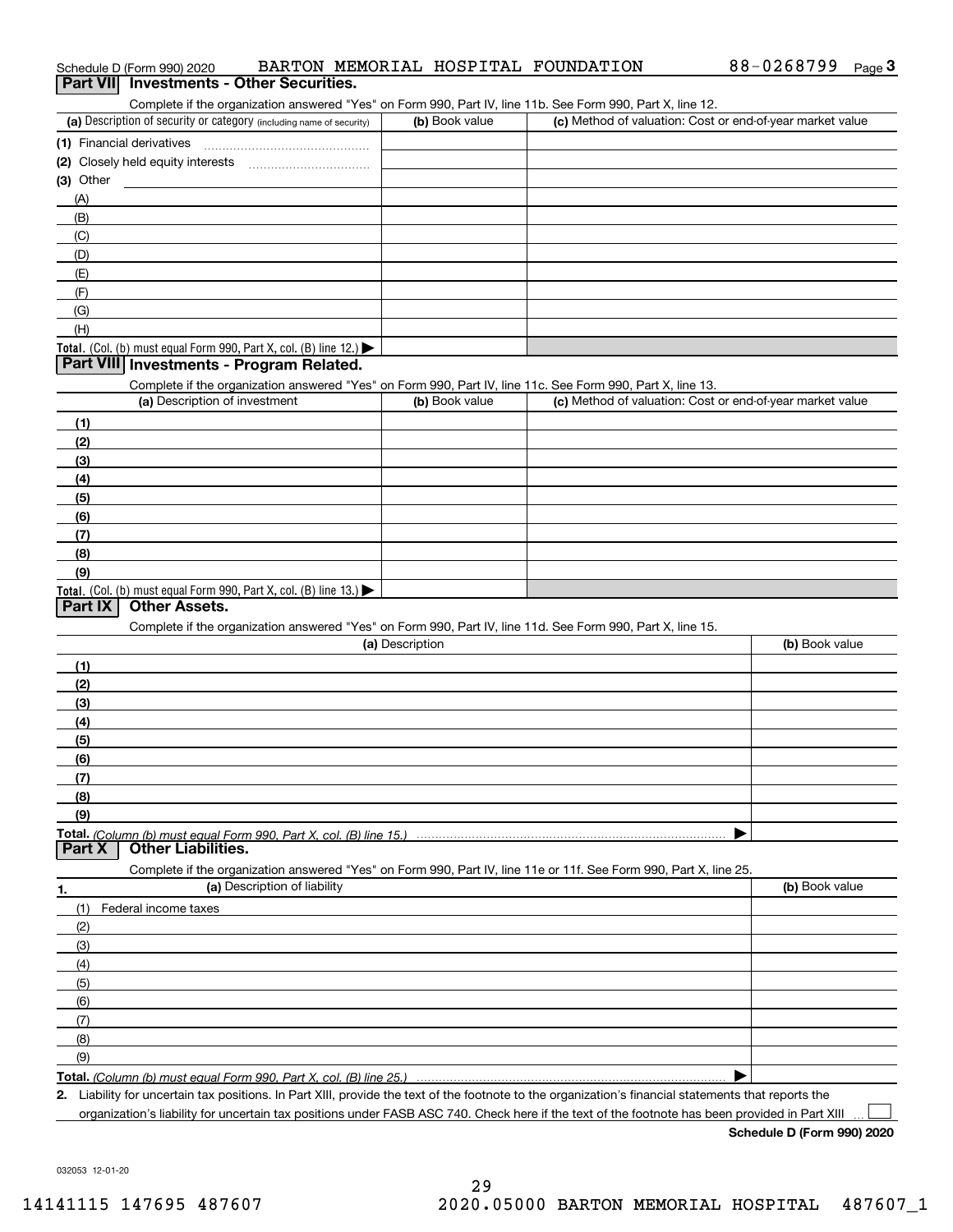|    | BARTON MEMORIAL HOSPITAL FOUNDATION<br>Schedule D (Form 990) 2020                                                                                                                                                                    |                | 88-0268799 Page 4 |
|----|--------------------------------------------------------------------------------------------------------------------------------------------------------------------------------------------------------------------------------------|----------------|-------------------|
|    | Reconciliation of Revenue per Audited Financial Statements With Revenue per Return.<br>Part XI                                                                                                                                       |                |                   |
|    | Complete if the organization answered "Yes" on Form 990, Part IV, line 12a.                                                                                                                                                          |                |                   |
| 1  | Total revenue, gains, and other support per audited financial statements                                                                                                                                                             |                | $\blacksquare$    |
| 2  | Amounts included on line 1 but not on Form 990, Part VIII, line 12:                                                                                                                                                                  |                |                   |
| a  | Net unrealized gains (losses) on investments [11] matter contracts and the unrealized gains (losses) on investments                                                                                                                  | 2a             |                   |
|    |                                                                                                                                                                                                                                      | 2 <sub>b</sub> |                   |
| с  |                                                                                                                                                                                                                                      | 2c             |                   |
| d  | Other (Describe in Part XIII.) <b>2006</b> 2007 2010 2010 2010 2010 2011 2012 2013 2014 2014 2015 2016 2017 2018 2019 2016 2017 2018 2019 2016 2017 2018 2019 2016 2017 2018 2019 2018 2019 2019 2016 2017 2018 2019 2018 2019 2019  | 2d             |                   |
| е  | Add lines 2a through 2d <b>must be a constructed as the constant of the constant of the constant of the construction</b>                                                                                                             |                | <b>2e</b>         |
| З  |                                                                                                                                                                                                                                      |                | 3                 |
| 4  | Amounts included on Form 990, Part VIII, line 12, but not on line 1:                                                                                                                                                                 |                |                   |
|    | Investment expenses not included on Form 990, Part VIII, line 7b [100] [100] [100] [100] [100] [100] [100] [10                                                                                                                       | 4a             |                   |
| b  | Other (Describe in Part XIII.) <b>Construction Contract Construction</b> Chern Construction Construction Construction                                                                                                                | 4 <sub>b</sub> |                   |
| c. | Add lines 4a and 4b                                                                                                                                                                                                                  |                | 4с                |
| 5  |                                                                                                                                                                                                                                      |                | 5                 |
|    | Part XII   Reconciliation of Expenses per Audited Financial Statements With Expenses per Return.                                                                                                                                     |                |                   |
|    | Complete if the organization answered "Yes" on Form 990, Part IV, line 12a.                                                                                                                                                          |                |                   |
| 1  |                                                                                                                                                                                                                                      |                | $\mathbf{1}$      |
| 2  | Amounts included on line 1 but not on Form 990, Part IX, line 25:                                                                                                                                                                    |                |                   |
| a  |                                                                                                                                                                                                                                      | 2a             |                   |
| b  |                                                                                                                                                                                                                                      | 2 <sub>b</sub> |                   |
| c  |                                                                                                                                                                                                                                      | 2c             |                   |
| d  |                                                                                                                                                                                                                                      | 2d             |                   |
| е  | Add lines 2a through 2d <b>contained a contained a contained a contained a contained a contained a contained a contained a contact a contact a contact a contact a contact a contact a contact a contact a contact a contact a c</b> |                | <b>2e</b>         |
| 3  |                                                                                                                                                                                                                                      |                | 3                 |
| 4  | Amounts included on Form 990, Part IX, line 25, but not on line 1:                                                                                                                                                                   |                |                   |
| а  |                                                                                                                                                                                                                                      | 4a             |                   |
| b  |                                                                                                                                                                                                                                      | 4b.            |                   |
|    | Add lines 4a and 4b                                                                                                                                                                                                                  |                | 4c                |
|    |                                                                                                                                                                                                                                      |                | 5                 |
|    | Part XIII Supplemental Information.                                                                                                                                                                                                  |                |                   |

Provide the descriptions required for Part II, lines 3, 5, and 9; Part III, lines 1a and 4; Part IV, lines 1b and 2b; Part V, line 4; Part X, line 2; Part XI, lines 2d and 4b; and Part XII, lines 2d and 4b. Also complete this part to provide any additional information.

## PART V, LINE 4:

THE PURPOSE OF THE ENDOWMENT FUND IS TO UTILIZE THE FUND EARNINGS IN

CURRENT AND FUTURE SUPPORT OF THE SUPPORTED ORGANIZATION, BARTON

HEALTHCARE SYSTEM.

032054 12-01-20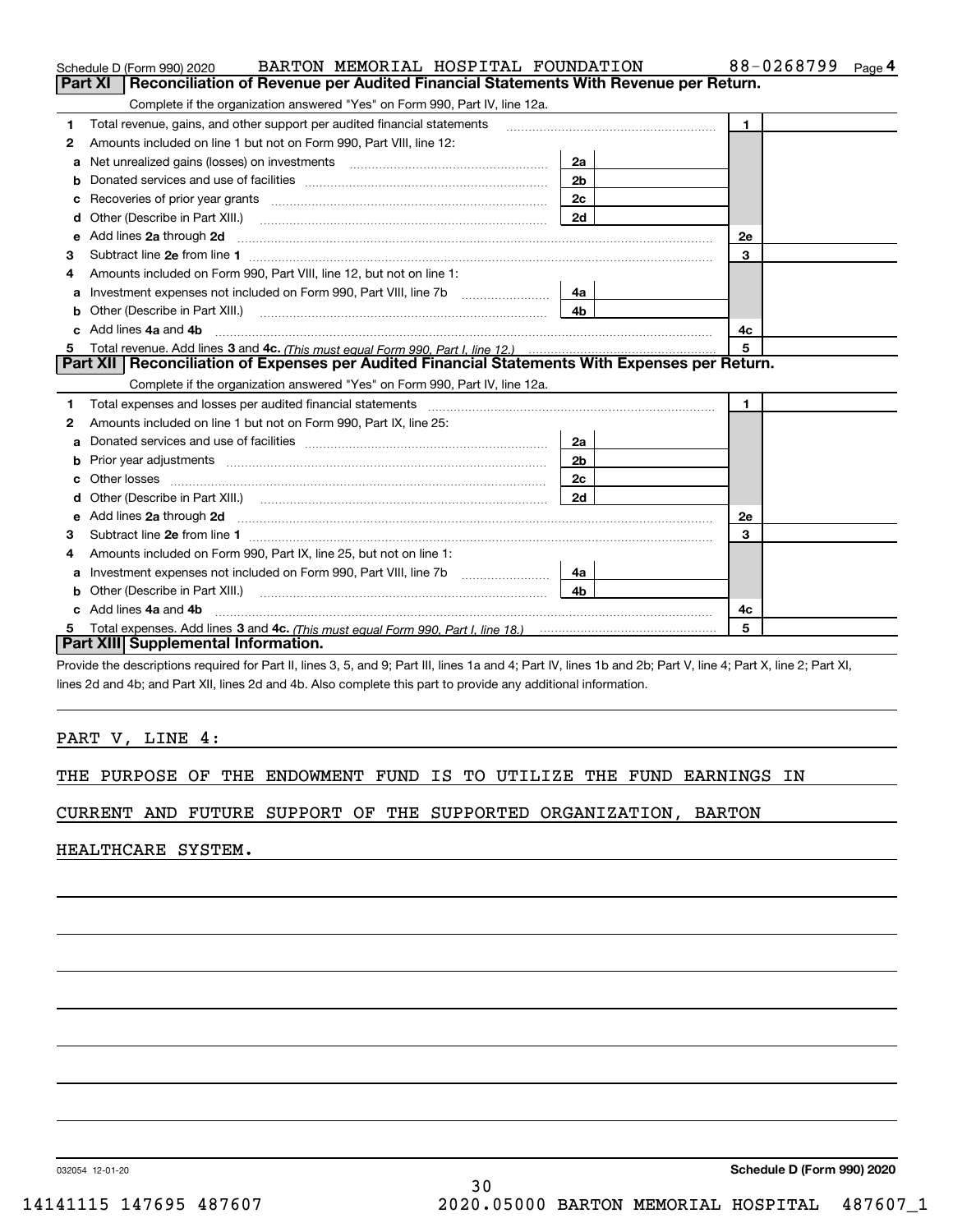| <b>SCHEDULE G</b>                                            |                                  | <b>Supplemental Information Regarding Fundraising or Gaming Activities</b>                                                                                                                                                                |                               |    |                                                                            |                                   | OMB No. 1545-0047                     |
|--------------------------------------------------------------|----------------------------------|-------------------------------------------------------------------------------------------------------------------------------------------------------------------------------------------------------------------------------------------|-------------------------------|----|----------------------------------------------------------------------------|-----------------------------------|---------------------------------------|
| (Form 990 or 990-EZ)                                         |                                  | Complete if the organization answered "Yes" on Form 990, Part IV, line 17, 18, or 19, or if the<br>organization entered more than \$15,000 on Form 990-EZ, line 6a.                                                                       |                               |    |                                                                            |                                   |                                       |
| Department of the Treasury                                   |                                  | Attach to Form 990 or Form 990-EZ.                                                                                                                                                                                                        |                               |    |                                                                            |                                   | <b>Open to Public</b>                 |
| Internal Revenue Service                                     |                                  | ► Go to www.irs.gov/Form990 for instructions and the latest information.                                                                                                                                                                  |                               |    |                                                                            |                                   | Inspection                            |
| Name of the organization                                     |                                  | BARTON MEMORIAL HOSPITAL FOUNDATION                                                                                                                                                                                                       |                               |    |                                                                            | 88-0268799                        | <b>Employer identification number</b> |
| Part I                                                       |                                  | Fundraising Activities. Complete if the organization answered "Yes" on Form 990, Part IV, line 17. Form 990-EZ filers are not                                                                                                             |                               |    |                                                                            |                                   |                                       |
|                                                              | required to complete this part.  |                                                                                                                                                                                                                                           |                               |    |                                                                            |                                   |                                       |
|                                                              |                                  | 1 Indicate whether the organization raised funds through any of the following activities. Check all that apply.                                                                                                                           |                               |    |                                                                            |                                   |                                       |
| Mail solicitations<br>a<br>b                                 | Internet and email solicitations | e l<br>f                                                                                                                                                                                                                                  |                               |    | Solicitation of non-government grants<br>Solicitation of government grants |                                   |                                       |
| Phone solicitations<br>с                                     |                                  | Special fundraising events<br>g                                                                                                                                                                                                           |                               |    |                                                                            |                                   |                                       |
| d<br>In-person solicitations                                 |                                  |                                                                                                                                                                                                                                           |                               |    |                                                                            |                                   |                                       |
|                                                              |                                  | 2 a Did the organization have a written or oral agreement with any individual (including officers, directors, trustees, or<br>key employees listed in Form 990, Part VII) or entity in connection with professional fundraising services? |                               |    |                                                                            | Yes                               | No                                    |
|                                                              |                                  | <b>b</b> If "Yes," list the 10 highest paid individuals or entities (fundraisers) pursuant to agreements under which the fundraiser is to be                                                                                              |                               |    |                                                                            |                                   |                                       |
| compensated at least \$5,000 by the organization.            |                                  |                                                                                                                                                                                                                                           |                               |    |                                                                            |                                   |                                       |
|                                                              |                                  |                                                                                                                                                                                                                                           | (iii) Did<br>fundraiser       |    |                                                                            | (v) Amount paid                   | (vi) Amount paid                      |
| (i) Name and address of individual<br>or entity (fundraiser) |                                  | (ii) Activity                                                                                                                                                                                                                             | have custody<br>or control of |    | (iv) Gross receipts<br>from activity                                       | to (or retained by)<br>fundraiser | to (or retained by)<br>organization   |
|                                                              |                                  |                                                                                                                                                                                                                                           | contributions?                |    |                                                                            | listed in col. (i)                |                                       |
|                                                              |                                  |                                                                                                                                                                                                                                           | Yes                           | No |                                                                            |                                   |                                       |
|                                                              |                                  |                                                                                                                                                                                                                                           |                               |    |                                                                            |                                   |                                       |
|                                                              |                                  |                                                                                                                                                                                                                                           |                               |    |                                                                            |                                   |                                       |
|                                                              |                                  |                                                                                                                                                                                                                                           |                               |    |                                                                            |                                   |                                       |
|                                                              |                                  |                                                                                                                                                                                                                                           |                               |    |                                                                            |                                   |                                       |
|                                                              |                                  |                                                                                                                                                                                                                                           |                               |    |                                                                            |                                   |                                       |
|                                                              |                                  |                                                                                                                                                                                                                                           |                               |    |                                                                            |                                   |                                       |
|                                                              |                                  |                                                                                                                                                                                                                                           |                               |    |                                                                            |                                   |                                       |
|                                                              |                                  |                                                                                                                                                                                                                                           |                               |    |                                                                            |                                   |                                       |
|                                                              |                                  |                                                                                                                                                                                                                                           |                               |    |                                                                            |                                   |                                       |
|                                                              |                                  |                                                                                                                                                                                                                                           |                               |    |                                                                            |                                   |                                       |
|                                                              |                                  |                                                                                                                                                                                                                                           |                               |    |                                                                            |                                   |                                       |
|                                                              |                                  |                                                                                                                                                                                                                                           |                               |    |                                                                            |                                   |                                       |
|                                                              |                                  |                                                                                                                                                                                                                                           |                               |    |                                                                            |                                   |                                       |
|                                                              |                                  |                                                                                                                                                                                                                                           |                               |    |                                                                            |                                   |                                       |
|                                                              |                                  |                                                                                                                                                                                                                                           |                               |    |                                                                            |                                   |                                       |
| Total                                                        |                                  |                                                                                                                                                                                                                                           |                               |    |                                                                            |                                   |                                       |
| or licensing.                                                |                                  | 3 List all states in which the organization is registered or licensed to solicit contributions or has been notified it is exempt from registration                                                                                        |                               |    |                                                                            |                                   |                                       |
|                                                              |                                  |                                                                                                                                                                                                                                           |                               |    |                                                                            |                                   |                                       |
|                                                              |                                  |                                                                                                                                                                                                                                           |                               |    |                                                                            |                                   |                                       |
|                                                              |                                  |                                                                                                                                                                                                                                           |                               |    |                                                                            |                                   |                                       |
|                                                              |                                  |                                                                                                                                                                                                                                           |                               |    |                                                                            |                                   |                                       |
|                                                              |                                  |                                                                                                                                                                                                                                           |                               |    |                                                                            |                                   |                                       |
|                                                              |                                  |                                                                                                                                                                                                                                           |                               |    |                                                                            |                                   |                                       |
|                                                              |                                  |                                                                                                                                                                                                                                           |                               |    |                                                                            |                                   |                                       |
|                                                              |                                  |                                                                                                                                                                                                                                           |                               |    |                                                                            |                                   |                                       |
|                                                              |                                  |                                                                                                                                                                                                                                           |                               |    |                                                                            |                                   |                                       |
|                                                              |                                  | LHA For Paperwork Reduction Act Notice, see the Instructions for Form 990 or 990-EZ.                                                                                                                                                      |                               |    |                                                                            |                                   | Schedule G (Form 990 or 990-EZ) 2020  |

032081 11-25-20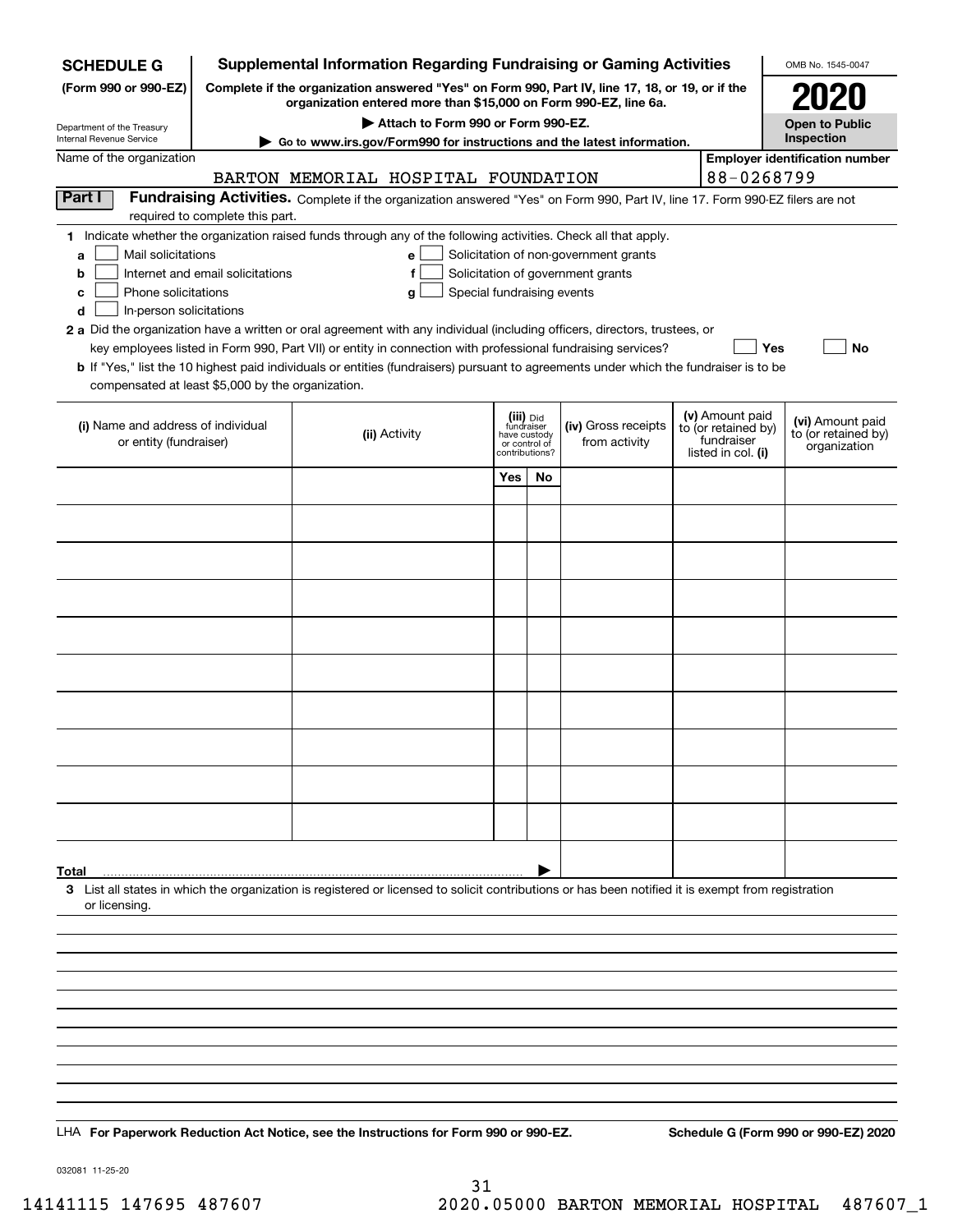|--|

|--|

**Part II** | Fundraising Events. Complete if the organization answered "Yes" on Form 990, Part IV, line 18, or reported more than \$15,000 of fundraising event contributions and gross income on Form 990-EZ, lines 1 and 6b. List events with gross receipts greater than \$5,000.

|                 |          | of fundraising event contributions and gross income on Form 990-EZ, lines T and 6D. List events with gross receipts greater than \$5,000. | (a) Event $#1$ | $(b)$ Event #2                                   | (c) Other events<br><b>NONE</b> | (d) Total events<br>(add col. (a) through           |
|-----------------|----------|-------------------------------------------------------------------------------------------------------------------------------------------|----------------|--------------------------------------------------|---------------------------------|-----------------------------------------------------|
|                 |          |                                                                                                                                           | GALA           |                                                  |                                 | col. (c)                                            |
|                 |          |                                                                                                                                           | (event type)   | (event type)                                     | (total number)                  |                                                     |
| Revenue         | 1        |                                                                                                                                           | 126,000.       |                                                  |                                 | 126,000.                                            |
|                 |          |                                                                                                                                           |                |                                                  |                                 |                                                     |
|                 | 3        | Gross income (line 1 minus line 2)                                                                                                        | 126,000.       |                                                  |                                 | 126,000.                                            |
|                 | 4        |                                                                                                                                           |                |                                                  |                                 |                                                     |
|                 | 5        |                                                                                                                                           |                |                                                  |                                 |                                                     |
|                 | 6        |                                                                                                                                           |                |                                                  |                                 |                                                     |
| Direct Expenses |          |                                                                                                                                           |                |                                                  |                                 |                                                     |
|                 | 8        |                                                                                                                                           |                |                                                  |                                 |                                                     |
|                 | 9        |                                                                                                                                           | 3,860.         |                                                  |                                 | 3,860.                                              |
|                 | 10       | Direct expense summary. Add lines 4 through 9 in column (d)                                                                               |                |                                                  | $\blacktriangleright$           | 3,860.                                              |
|                 |          | 11 Net income summary. Subtract line 10 from line 3, column (d)                                                                           |                |                                                  |                                 | 122,140.                                            |
|                 | Part III | Gaming. Complete if the organization answered "Yes" on Form 990, Part IV, line 19, or reported more than                                  |                |                                                  |                                 |                                                     |
|                 |          | \$15,000 on Form 990-EZ, line 6a.                                                                                                         |                |                                                  |                                 |                                                     |
| Revenue         |          |                                                                                                                                           | (a) Bingo      | (b) Pull tabs/instant<br>bingo/progressive bingo | (c) Other gaming                | (d) Total gaming (add<br>col. (a) through col. (c)) |
|                 | 1        |                                                                                                                                           |                |                                                  |                                 |                                                     |
|                 | 2        |                                                                                                                                           |                |                                                  |                                 |                                                     |
|                 | 3        |                                                                                                                                           |                |                                                  |                                 |                                                     |
| Direct Expenses | 4        |                                                                                                                                           |                |                                                  |                                 |                                                     |
|                 | 5.       | Other direct expenses                                                                                                                     |                |                                                  |                                 |                                                     |
|                 |          |                                                                                                                                           | %<br>Yes       | Yes<br>%                                         | Yes<br>%                        |                                                     |
|                 | 6.       | Volunteer labor                                                                                                                           | No             | No                                               | No                              |                                                     |
|                 | 7        | Direct expense summary. Add lines 2 through 5 in column (d)                                                                               |                |                                                  | ▶                               |                                                     |
|                 | 8        |                                                                                                                                           |                |                                                  |                                 |                                                     |
|                 |          |                                                                                                                                           |                |                                                  |                                 |                                                     |
|                 |          | 9 Enter the state(s) in which the organization conducts gaming activities:                                                                |                |                                                  |                                 |                                                     |
|                 |          |                                                                                                                                           |                |                                                  |                                 | Yes<br>No                                           |
|                 |          | <b>b</b> If "No," explain:                                                                                                                |                |                                                  |                                 |                                                     |
|                 |          |                                                                                                                                           |                |                                                  |                                 |                                                     |
|                 |          |                                                                                                                                           |                |                                                  |                                 | Yes<br>No                                           |
|                 |          | <b>b</b> If "Yes," explain:                                                                                                               |                |                                                  |                                 |                                                     |
|                 |          |                                                                                                                                           |                |                                                  |                                 |                                                     |
|                 |          |                                                                                                                                           |                |                                                  |                                 |                                                     |
|                 |          |                                                                                                                                           |                |                                                  |                                 | Schedule G (Form 990 or 990-EZ) 2020                |
|                 |          | 032082 11-25-20                                                                                                                           |                |                                                  |                                 |                                                     |

**Schedule G (Form 990 or 990-EZ) 2020**

**2**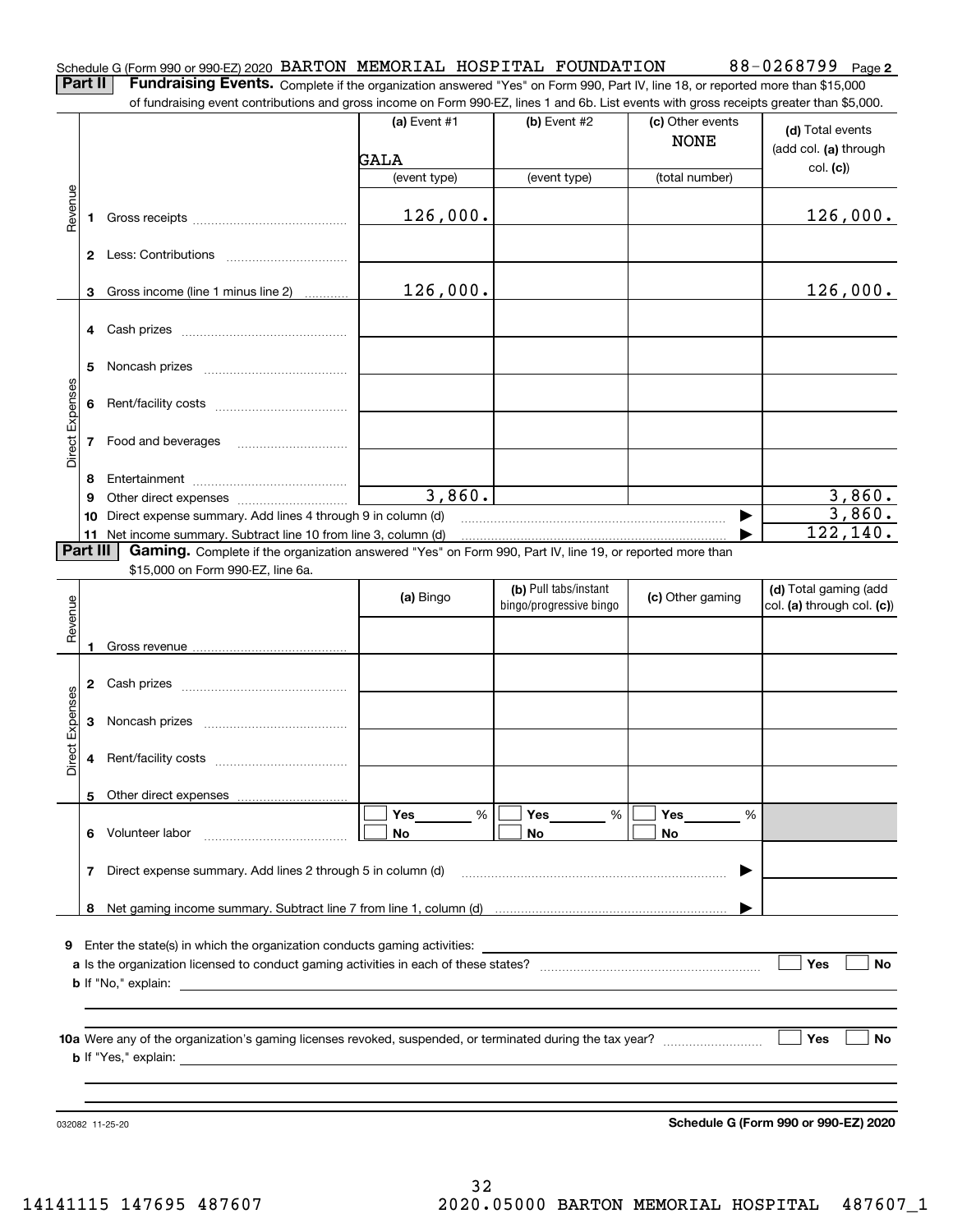|                | Schedule G (Form 990 or 990-EZ) 2020<br>032083 11-25-20<br>33                                                                                                                                                          |                 |              |
|----------------|------------------------------------------------------------------------------------------------------------------------------------------------------------------------------------------------------------------------|-----------------|--------------|
|                |                                                                                                                                                                                                                        |                 |              |
|                |                                                                                                                                                                                                                        |                 |              |
|                |                                                                                                                                                                                                                        |                 |              |
|                |                                                                                                                                                                                                                        |                 |              |
|                |                                                                                                                                                                                                                        |                 |              |
|                |                                                                                                                                                                                                                        |                 |              |
|                |                                                                                                                                                                                                                        |                 |              |
|                |                                                                                                                                                                                                                        |                 |              |
|                |                                                                                                                                                                                                                        |                 |              |
|                | 15b, 15c, 16, and 17b, as applicable. Also provide any additional information. See instructions.                                                                                                                       |                 |              |
| <b>Part IV</b> | organization's own exempt activities during the tax year $\triangleright$ \$<br>Supplemental Information. Provide the explanations required by Part I, line 2b, columns (iii) and (v); and Part III, lines 9, 9b, 10b, |                 |              |
|                | retain the state gaming license?<br><b>b</b> Enter the amount of distributions required under state law to be distributed to other exempt organizations or spent in the                                                | $\Box$ Yes      | $\Box$ No    |
|                | a Is the organization required under state law to make charitable distributions from the gaming proceeds to                                                                                                            |                 |              |
|                | <b>17</b> Mandatory distributions:                                                                                                                                                                                     |                 |              |
|                | Director/officer<br>Employee<br>Independent contractor                                                                                                                                                                 |                 |              |
|                |                                                                                                                                                                                                                        |                 |              |
|                |                                                                                                                                                                                                                        |                 |              |
|                | Gaming manager compensation > \$                                                                                                                                                                                       |                 |              |
|                | $Name \rightarrow$                                                                                                                                                                                                     |                 |              |
| 16             | Gaming manager information:                                                                                                                                                                                            |                 |              |
|                |                                                                                                                                                                                                                        |                 |              |
|                | Address >                                                                                                                                                                                                              |                 |              |
|                | Name $\blacktriangleright$<br><u> 1989 - Andrea Stadt Britain, amerikansk politiker (d. 1989)</u>                                                                                                                      |                 |              |
|                | c If "Yes," enter name and address of the third party:                                                                                                                                                                 |                 |              |
|                | of gaming revenue retained by the third party $\triangleright$ \$                                                                                                                                                      |                 |              |
|                |                                                                                                                                                                                                                        | Yes             | No           |
|                |                                                                                                                                                                                                                        |                 |              |
|                |                                                                                                                                                                                                                        |                 |              |
|                | 14 Enter the name and address of the person who prepares the organization's gaming/special events books and records:                                                                                                   |                 |              |
|                |                                                                                                                                                                                                                        | 13 <sub>b</sub> | %            |
|                |                                                                                                                                                                                                                        | 13а             | %            |
|                | 13 Indicate the percentage of gaming activity conducted in:                                                                                                                                                            | Yes             | No           |
|                | 12 Is the organization a grantor, beneficiary or trustee of a trust, or a member of a partnership or other entity formed                                                                                               |                 |              |
|                | Schedule G (Form 990 or 990-EZ) 2020 BARTON MEMORIAL HOSPITAL FOUNDATION                                                                                                                                               | Yes             | Page 3<br>No |
|                |                                                                                                                                                                                                                        | 88-0268799      |              |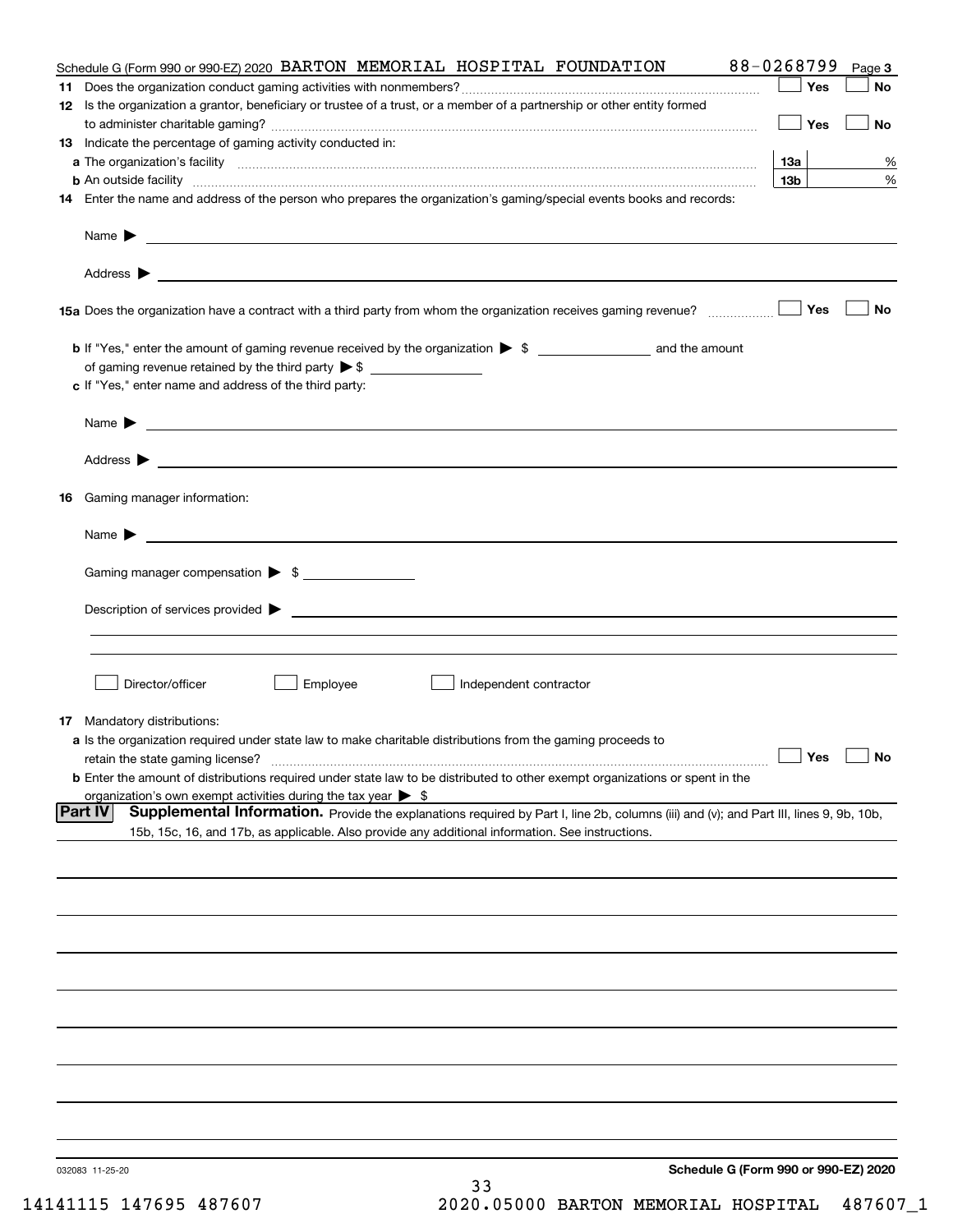| Schedule G (Form 990 or 990-EZ) BARTON MEM<br><b>Part IV</b> Supplemental Information (continued) |  | BARTON MEMORIAL HOSPITAL FOUNDATION | 88-0268799 Page 4               |  |
|---------------------------------------------------------------------------------------------------|--|-------------------------------------|---------------------------------|--|
|                                                                                                   |  |                                     |                                 |  |
|                                                                                                   |  |                                     |                                 |  |
|                                                                                                   |  |                                     |                                 |  |
|                                                                                                   |  |                                     |                                 |  |
|                                                                                                   |  |                                     |                                 |  |
|                                                                                                   |  |                                     |                                 |  |
|                                                                                                   |  |                                     |                                 |  |
|                                                                                                   |  |                                     |                                 |  |
|                                                                                                   |  |                                     |                                 |  |
|                                                                                                   |  |                                     |                                 |  |
|                                                                                                   |  |                                     |                                 |  |
|                                                                                                   |  |                                     |                                 |  |
|                                                                                                   |  |                                     |                                 |  |
|                                                                                                   |  |                                     |                                 |  |
|                                                                                                   |  |                                     |                                 |  |
|                                                                                                   |  |                                     |                                 |  |
|                                                                                                   |  |                                     |                                 |  |
|                                                                                                   |  |                                     |                                 |  |
|                                                                                                   |  |                                     |                                 |  |
|                                                                                                   |  |                                     |                                 |  |
|                                                                                                   |  |                                     |                                 |  |
|                                                                                                   |  |                                     |                                 |  |
|                                                                                                   |  |                                     |                                 |  |
|                                                                                                   |  |                                     |                                 |  |
|                                                                                                   |  |                                     |                                 |  |
|                                                                                                   |  |                                     |                                 |  |
|                                                                                                   |  |                                     |                                 |  |
|                                                                                                   |  |                                     |                                 |  |
|                                                                                                   |  |                                     |                                 |  |
|                                                                                                   |  |                                     |                                 |  |
|                                                                                                   |  |                                     |                                 |  |
|                                                                                                   |  |                                     |                                 |  |
|                                                                                                   |  |                                     |                                 |  |
|                                                                                                   |  |                                     |                                 |  |
|                                                                                                   |  |                                     |                                 |  |
|                                                                                                   |  |                                     |                                 |  |
|                                                                                                   |  |                                     |                                 |  |
|                                                                                                   |  |                                     |                                 |  |
|                                                                                                   |  |                                     |                                 |  |
|                                                                                                   |  |                                     |                                 |  |
|                                                                                                   |  |                                     |                                 |  |
|                                                                                                   |  |                                     | Schedule G (Form 990 or 990-EZ) |  |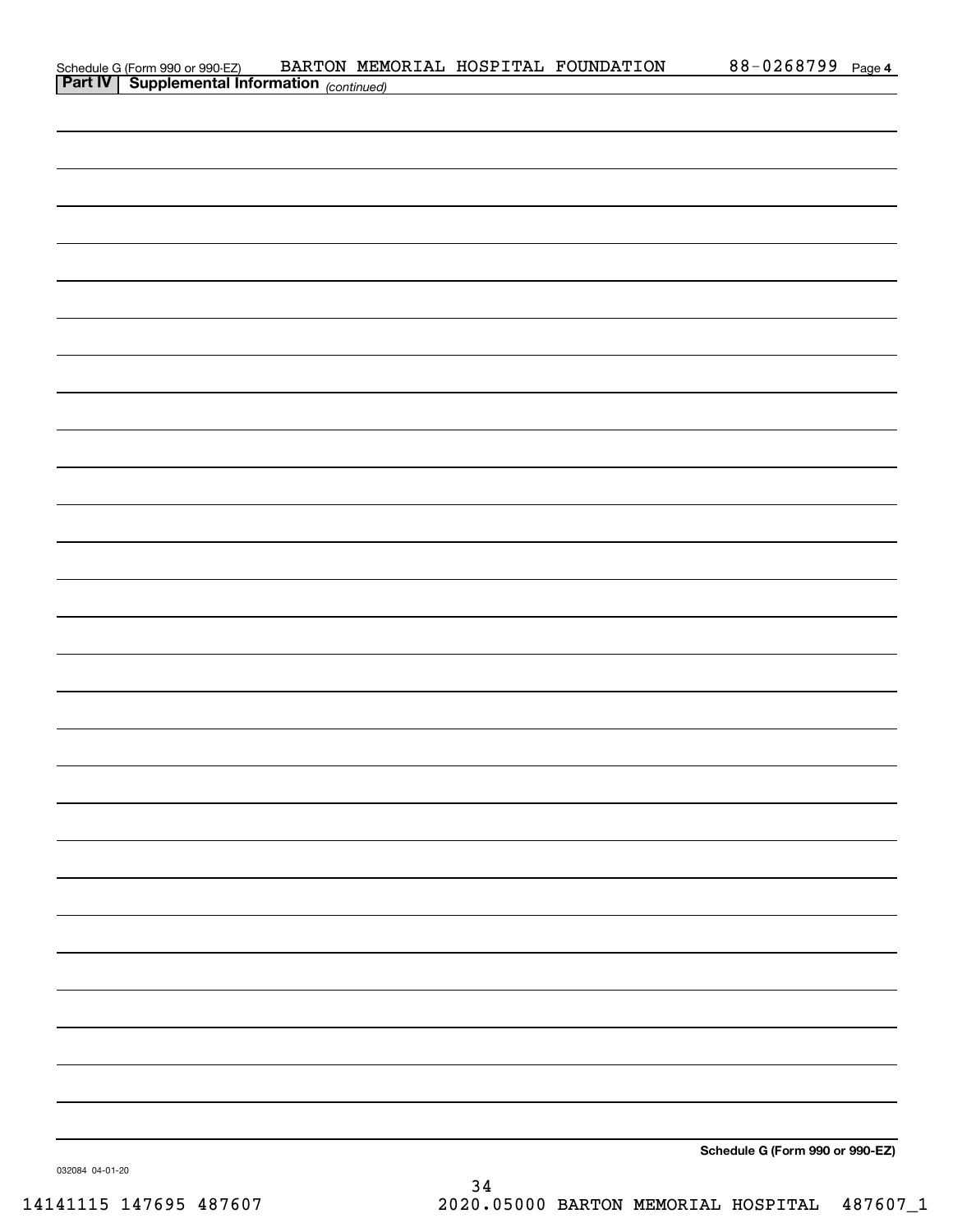| <b>SCHEDULE I</b><br>(Form 990)<br>Department of the Treasury         |                                                                                                                                                                          |                          | <b>Grants and Other Assistance to Organizations,</b><br>Governments, and Individuals in the United States<br>Complete if the organization answered "Yes" on Form 990, Part IV, line 21 or 22. | Attach to Form 990.                                   |                                         |                                                                |                                          | OMB No. 1545-0047<br>2020<br><b>Open to Public</b>  |
|-----------------------------------------------------------------------|--------------------------------------------------------------------------------------------------------------------------------------------------------------------------|--------------------------|-----------------------------------------------------------------------------------------------------------------------------------------------------------------------------------------------|-------------------------------------------------------|-----------------------------------------|----------------------------------------------------------------|------------------------------------------|-----------------------------------------------------|
| Internal Revenue Service                                              |                                                                                                                                                                          |                          |                                                                                                                                                                                               | Go to www.irs.gov/Form990 for the latest information. |                                         |                                                                |                                          | Inspection                                          |
| Name of the organization                                              |                                                                                                                                                                          |                          | BARTON MEMORIAL HOSPITAL FOUNDATION                                                                                                                                                           |                                                       |                                         |                                                                |                                          | <b>Employer identification number</b><br>88-0268799 |
| Part I                                                                | <b>General Information on Grants and Assistance</b>                                                                                                                      |                          |                                                                                                                                                                                               |                                                       |                                         |                                                                |                                          |                                                     |
| 1.                                                                    | Does the organization maintain records to substantiate the amount of the grants or assistance, the grantees' eligibility for the grants or assistance, and the selection |                          |                                                                                                                                                                                               |                                                       |                                         |                                                                |                                          | $\boxed{\text{X}}$ Yes<br>  No                      |
|                                                                       | 2 Describe in Part IV the organization's procedures for monitoring the use of grant funds in the United States.                                                          |                          |                                                                                                                                                                                               |                                                       |                                         |                                                                |                                          |                                                     |
| Part II                                                               | Grants and Other Assistance to Domestic Organizations and Domestic Governments. Complete if the organization answered "Yes" on Form 990, Part IV, line 21, for any       |                          |                                                                                                                                                                                               |                                                       |                                         |                                                                |                                          |                                                     |
|                                                                       | recipient that received more than \$5,000. Part II can be duplicated if additional space is needed.                                                                      |                          |                                                                                                                                                                                               |                                                       |                                         |                                                                |                                          |                                                     |
|                                                                       | 1 (a) Name and address of organization<br>or government                                                                                                                  | $(b)$ EIN                | (c) IRC section<br>(if applicable)                                                                                                                                                            | (d) Amount of<br>cash grant                           | (e) Amount of<br>non-cash<br>assistance | (f) Method of<br>valuation (book,<br>FMV, appraisal,<br>other) | (g) Description of<br>noncash assistance | (h) Purpose of grant<br>or assistance               |
| BARTON HEALTHCARE SYSTEM<br>PO BOX 9578<br>SOUTH LAKE TAHOE, CA 96158 |                                                                                                                                                                          | $94 - 6050274$ 501(C)(3) |                                                                                                                                                                                               | 400,076.                                              | 0.                                      |                                                                |                                          | SUPPORTED ORGANIZATION -<br>GENERAL PROGRAM SUPPORT |
|                                                                       |                                                                                                                                                                          |                          |                                                                                                                                                                                               |                                                       |                                         |                                                                |                                          |                                                     |
|                                                                       |                                                                                                                                                                          |                          |                                                                                                                                                                                               |                                                       |                                         |                                                                |                                          |                                                     |
|                                                                       |                                                                                                                                                                          |                          |                                                                                                                                                                                               |                                                       |                                         |                                                                |                                          |                                                     |
|                                                                       |                                                                                                                                                                          |                          |                                                                                                                                                                                               |                                                       |                                         |                                                                |                                          |                                                     |
|                                                                       |                                                                                                                                                                          |                          |                                                                                                                                                                                               |                                                       |                                         |                                                                |                                          |                                                     |
| $\mathbf{2}$                                                          | Enter total number of section 501(c)(3) and government organizations listed in the line 1 table                                                                          |                          |                                                                                                                                                                                               |                                                       |                                         |                                                                |                                          | 1.                                                  |
| 3                                                                     | Enter total number of other organizations listed in the line 1 table                                                                                                     |                          |                                                                                                                                                                                               |                                                       |                                         |                                                                |                                          | 0.                                                  |
|                                                                       | LHA For Paperwork Reduction Act Notice, see the Instructions for Form 990.                                                                                               |                          |                                                                                                                                                                                               |                                                       |                                         |                                                                |                                          | Schedule I (Form 990) 2020                          |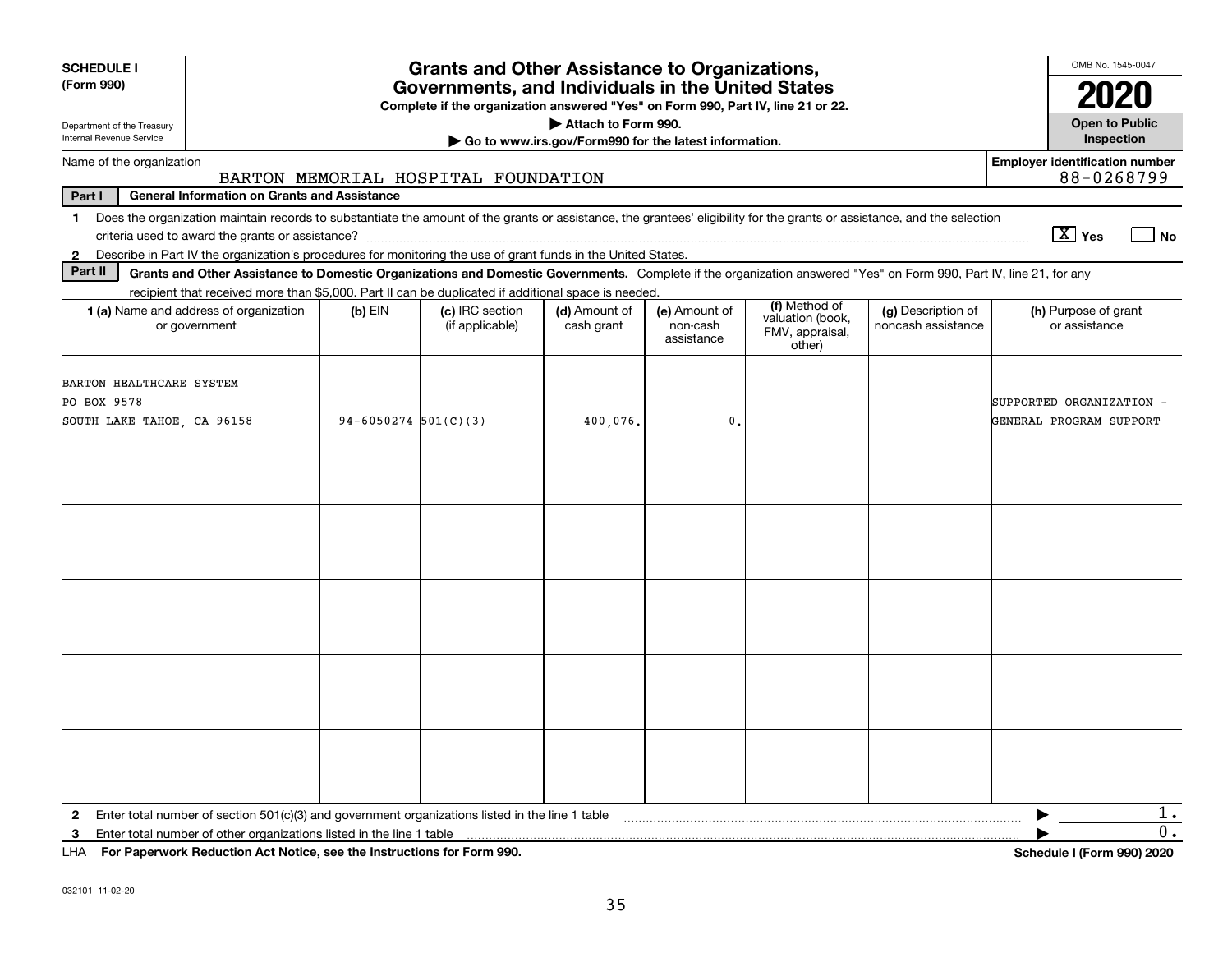## Schedule I (Form 990) 2020 Page BARTON MEMORIAL HOSPITAL FOUNDATION 88-0268799

**2**

**Part III | Grants and Other Assistance to Domestic Individuals. Complete if the organization answered "Yes" on Form 990, Part IV, line 22.** Part III can be duplicated if additional space is needed.

| (a) Type of grant or assistance | (b) Number of<br>recipients | (c) Amount of<br>cash grant | (d) Amount of non-<br>cash assistance | (e) Method of valuation<br>(book, FMV, appraisal, other) | (f) Description of noncash assistance |
|---------------------------------|-----------------------------|-----------------------------|---------------------------------------|----------------------------------------------------------|---------------------------------------|
|                                 |                             |                             |                                       |                                                          |                                       |
|                                 |                             |                             |                                       |                                                          |                                       |
|                                 |                             |                             |                                       |                                                          |                                       |
|                                 |                             |                             |                                       |                                                          |                                       |
|                                 |                             |                             |                                       |                                                          |                                       |
|                                 |                             |                             |                                       |                                                          |                                       |
|                                 |                             |                             |                                       |                                                          |                                       |
|                                 |                             |                             |                                       |                                                          |                                       |
|                                 |                             |                             |                                       |                                                          |                                       |
|                                 |                             |                             |                                       |                                                          |                                       |

Part IV | Supplemental Information. Provide the information required in Part I, line 2; Part III, column (b); and any other additional information.

PART I, LINE 2:

THE ORGANIZATION IS A SUPPORTING ORGANIZATION FOR THE BENEFIT OF A

501(C)(3) HOSPITAL. THE ORGANIZATION FUNDS A VARIETY OF HOSPITAL PROGRAM

EXPENSES SUCH AS HOME HEALTH/HOSPICE, SKILLED NURSING, MEDICAL EQUIPMENT

PURCHASES, AND OTHER CAPITAL IMPROVEMENTS TO THE HOSPITAL AND FACILITIES.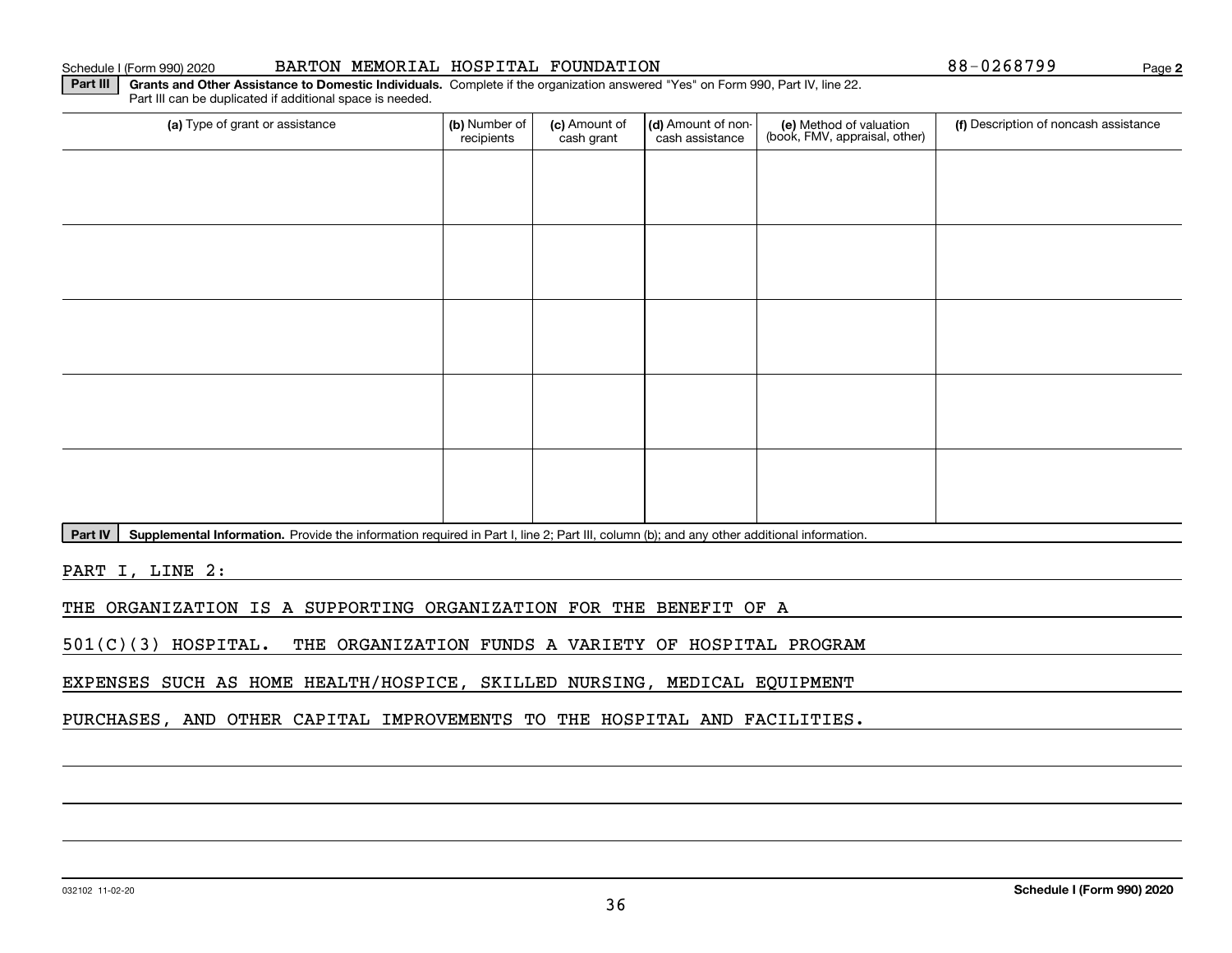|        | <b>Compensation Information</b><br><b>SCHEDULE J</b>                                                                                  | OMB No. 1545-0047     |            |                   |
|--------|---------------------------------------------------------------------------------------------------------------------------------------|-----------------------|------------|-------------------|
|        | (Form 990)<br>For certain Officers, Directors, Trustees, Key Employees, and Highest                                                   |                       |            |                   |
|        | <b>Compensated Employees</b>                                                                                                          | 2020                  |            |                   |
|        | Complete if the organization answered "Yes" on Form 990, Part IV, line 23.<br>Attach to Form 990.                                     | <b>Open to Public</b> |            |                   |
|        | Department of the Treasury<br>Go to www.irs.gov/Form990 for instructions and the latest information.<br>Internal Revenue Service      |                       | Inspection |                   |
|        | <b>Employer identification number</b><br>Name of the organization                                                                     |                       |            |                   |
|        | 88-0268799<br>BARTON MEMORIAL HOSPITAL FOUNDATION                                                                                     |                       |            |                   |
| Part I | <b>Questions Regarding Compensation</b>                                                                                               |                       |            |                   |
|        |                                                                                                                                       |                       | Yes        | No                |
|        | Check the appropriate box(es) if the organization provided any of the following to or for a person listed on Form 990,                |                       |            |                   |
|        | Part VII, Section A, line 1a. Complete Part III to provide any relevant information regarding these items.                            |                       |            |                   |
|        | First-class or charter travel<br>Housing allowance or residence for personal use                                                      |                       |            |                   |
|        | Travel for companions<br>Payments for business use of personal residence                                                              |                       |            |                   |
|        | Tax indemnification and gross-up payments<br>Health or social club dues or initiation fees                                            |                       |            |                   |
|        | Discretionary spending account<br>Personal services (such as maid, chauffeur, chef)                                                   |                       |            |                   |
|        |                                                                                                                                       |                       |            |                   |
|        | <b>b</b> If any of the boxes on line 1a are checked, did the organization follow a written policy regarding payment or                |                       |            |                   |
|        | reimbursement or provision of all of the expenses described above? If "No," complete Part III to explain                              | 1b                    |            |                   |
| 2      | Did the organization require substantiation prior to reimbursing or allowing expenses incurred by all directors,                      |                       |            |                   |
|        |                                                                                                                                       | $\mathbf{2}$          |            |                   |
|        |                                                                                                                                       |                       |            |                   |
| з      | Indicate which, if any, of the following the organization used to establish the compensation of the organization's                    |                       |            |                   |
|        | CEO/Executive Director. Check all that apply. Do not check any boxes for methods used by a related organization to                    |                       |            |                   |
|        | establish compensation of the CEO/Executive Director, but explain in Part III.                                                        |                       |            |                   |
|        | Compensation committee<br>Written employment contract                                                                                 |                       |            |                   |
|        | Compensation survey or study<br>Independent compensation consultant                                                                   |                       |            |                   |
|        | Form 990 of other organizations<br>Approval by the board or compensation committee                                                    |                       |            |                   |
|        |                                                                                                                                       |                       |            |                   |
| 4      | During the year, did any person listed on Form 990, Part VII, Section A, line 1a, with respect to the filing                          |                       |            |                   |
|        | organization or a related organization:                                                                                               |                       |            |                   |
| а      | Receive a severance payment or change-of-control payment?                                                                             | 4a                    |            | х                 |
| b      | Participate in or receive payment from a supplemental nonqualified retirement plan?                                                   | 4b                    |            | X                 |
| c      | Participate in or receive payment from an equity-based compensation arrangement?                                                      | 4c                    |            | $\mathbf x$       |
|        | If "Yes" to any of lines 4a-c, list the persons and provide the applicable amounts for each item in Part III.                         |                       |            |                   |
|        |                                                                                                                                       |                       |            |                   |
|        | Only section 501(c)(3), 501(c)(4), and 501(c)(29) organizations must complete lines 5-9.                                              |                       |            |                   |
|        | For persons listed on Form 990, Part VII, Section A, line 1a, did the organization pay or accrue any compensation                     |                       |            |                   |
|        | contingent on the revenues of:                                                                                                        |                       |            |                   |
| a      |                                                                                                                                       | 5а                    |            | x                 |
|        |                                                                                                                                       | <b>5b</b>             |            | X                 |
|        | If "Yes" on line 5a or 5b, describe in Part III.                                                                                      |                       |            |                   |
| 6.     | For persons listed on Form 990, Part VII, Section A, line 1a, did the organization pay or accrue any compensation                     |                       |            |                   |
|        | contingent on the net earnings of:                                                                                                    |                       |            |                   |
| a      |                                                                                                                                       | 6a                    |            | х<br>$\mathbf{x}$ |
|        |                                                                                                                                       | 6b                    |            |                   |
|        | If "Yes" on line 6a or 6b, describe in Part III.                                                                                      |                       |            |                   |
|        | 7 For persons listed on Form 990, Part VII, Section A, line 1a, did the organization provide any nonfixed payments                    |                       |            |                   |
|        |                                                                                                                                       | 7                     |            | x                 |
| 8      | Were any amounts reported on Form 990, Part VII, paid or accrued pursuant to a contract that was subject to the                       |                       |            |                   |
|        | initial contract exception described in Regulations section 53.4958-4(a)(3)? If "Yes," describe in Part III                           | 8                     |            | х                 |
| 9      | If "Yes" on line 8, did the organization also follow the rebuttable presumption procedure described in                                |                       |            |                   |
|        | Regulations section 53.4958-6(c)?<br>Reparator Reduction Act Notice, and the Instructions for Form 000<br>Schoolule I (Form 000) 2020 | 9                     |            |                   |

LHA For Paperwork Reduction Act Notice, see the Instructions for Form 990. Schedule J (Form 990) 2020

032111 12-07-20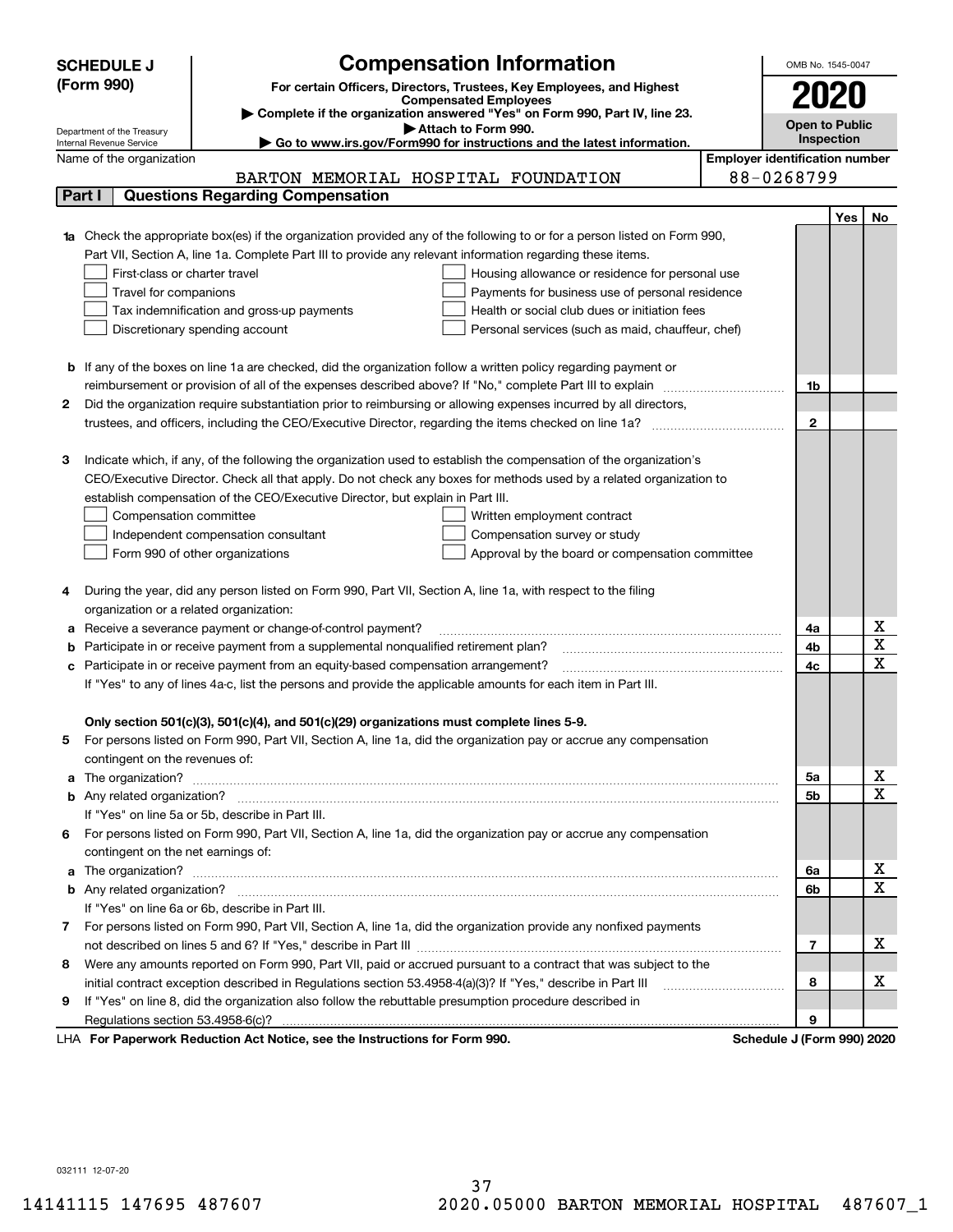# **Part II Officers, Directors, Trustees, Key Employees, and Highest Compensated Employees.**  Schedule J (Form 990) 2020 Page Use duplicate copies if additional space is needed.

For each individual whose compensation must be reported on Schedule J, report compensation from the organization on row (i) and from related organizations, described in the instructions, on row (ii). Do not list any individuals that aren't listed on Form 990, Part VII.

**Note:**  The sum of columns (B)(i)-(iii) for each listed individual must equal the total amount of Form 990, Part VII, Section A, line 1a, applicable column (D) and (E) amounts for that individual.

|                          |                              |                          | (B) Breakdown of W-2 and/or 1099-MISC compensation |                                           | (C) Retirement and<br>other deferred | (D) Nontaxable<br>benefits | (E) Total of columns | (F) Compensation<br>in column (B)         |  |
|--------------------------|------------------------------|--------------------------|----------------------------------------------------|-------------------------------------------|--------------------------------------|----------------------------|----------------------|-------------------------------------------|--|
| (A) Name and Title       |                              | (i) Base<br>compensation | (ii) Bonus &<br>incentive<br>compensation          | (iii) Other<br>reportable<br>compensation | compensation                         |                            | $(B)(i)-(D)$         | reported as deferred<br>on prior Form 990 |  |
| CHRIS PROCTOR<br>(1)     | (i)                          | $\overline{0}$ .         | $\overline{0}$ .                                   | $\overline{0}$ .                          | $\overline{0}$ .                     | $\overline{0}$ .           | $\overline{0}$ .     | $\mathbf 0$ .                             |  |
| TRUSTEE                  | (ii)                         | 179,470.                 | 5,624.                                             | 8,801.                                    | 6,373.                               | 34,673.                    | 234,941.             | $\overline{\mathbf{0}}$ .                 |  |
| CHRISTOPHER KISER<br>(2) | (i)                          | $\overline{0}$ .         | $0$ .                                              | $\overline{0}$ .                          | $\overline{0}$ .                     | $\overline{0}$ .           | $\overline{0}$ .     | $\overline{\mathbf{0}}$ .                 |  |
| DIRECTOR OF FOUNDATION   | (ii)                         | 185,102.                 | 350.                                               | 1,368.                                    | 3,618.                               | 24,442.                    | 214,880.             | $\overline{0}$ .                          |  |
|                          | $(\sf{i})$                   |                          |                                                    |                                           |                                      |                            |                      |                                           |  |
|                          | (ii)                         |                          |                                                    |                                           |                                      |                            |                      |                                           |  |
|                          | $\qquad \qquad \textbf{(i)}$ |                          |                                                    |                                           |                                      |                            |                      |                                           |  |
|                          | (ii)                         |                          |                                                    |                                           |                                      |                            |                      |                                           |  |
|                          | $(\sf{i})$                   |                          |                                                    |                                           |                                      |                            |                      |                                           |  |
|                          | (ii)                         |                          |                                                    |                                           |                                      |                            |                      |                                           |  |
|                          | $(\sf{i})$                   |                          |                                                    |                                           |                                      |                            |                      |                                           |  |
|                          | (ii)                         |                          |                                                    |                                           |                                      |                            |                      |                                           |  |
|                          | $\qquad \qquad \textbf{(i)}$ |                          |                                                    |                                           |                                      |                            |                      |                                           |  |
|                          | (ii)                         |                          |                                                    |                                           |                                      |                            |                      |                                           |  |
|                          | $\qquad \qquad \textbf{(i)}$ |                          |                                                    |                                           |                                      |                            |                      |                                           |  |
|                          | (ii)                         |                          |                                                    |                                           |                                      |                            |                      |                                           |  |
|                          | (i)                          |                          |                                                    |                                           |                                      |                            |                      |                                           |  |
|                          | (ii)                         |                          |                                                    |                                           |                                      |                            |                      |                                           |  |
|                          | (i)                          |                          |                                                    |                                           |                                      |                            |                      |                                           |  |
|                          | (ii)                         |                          |                                                    |                                           |                                      |                            |                      |                                           |  |
|                          | (i)                          |                          |                                                    |                                           |                                      |                            |                      |                                           |  |
|                          | (ii)                         |                          |                                                    |                                           |                                      |                            |                      |                                           |  |
|                          | (i)                          |                          |                                                    |                                           |                                      |                            |                      |                                           |  |
|                          | (ii)                         |                          |                                                    |                                           |                                      |                            |                      |                                           |  |
|                          | (i)                          |                          |                                                    |                                           |                                      |                            |                      |                                           |  |
|                          | (ii)                         |                          |                                                    |                                           |                                      |                            |                      |                                           |  |
|                          | (i)                          |                          |                                                    |                                           |                                      |                            |                      |                                           |  |
|                          | (ii)                         |                          |                                                    |                                           |                                      |                            |                      |                                           |  |
|                          | $(\sf{i})$                   |                          |                                                    |                                           |                                      |                            |                      |                                           |  |
|                          | (ii)                         |                          |                                                    |                                           |                                      |                            |                      |                                           |  |
|                          | (i)                          |                          |                                                    |                                           |                                      |                            |                      |                                           |  |
|                          | (ii)                         |                          |                                                    |                                           |                                      |                            |                      |                                           |  |

**Schedule J (Form 990) 2020**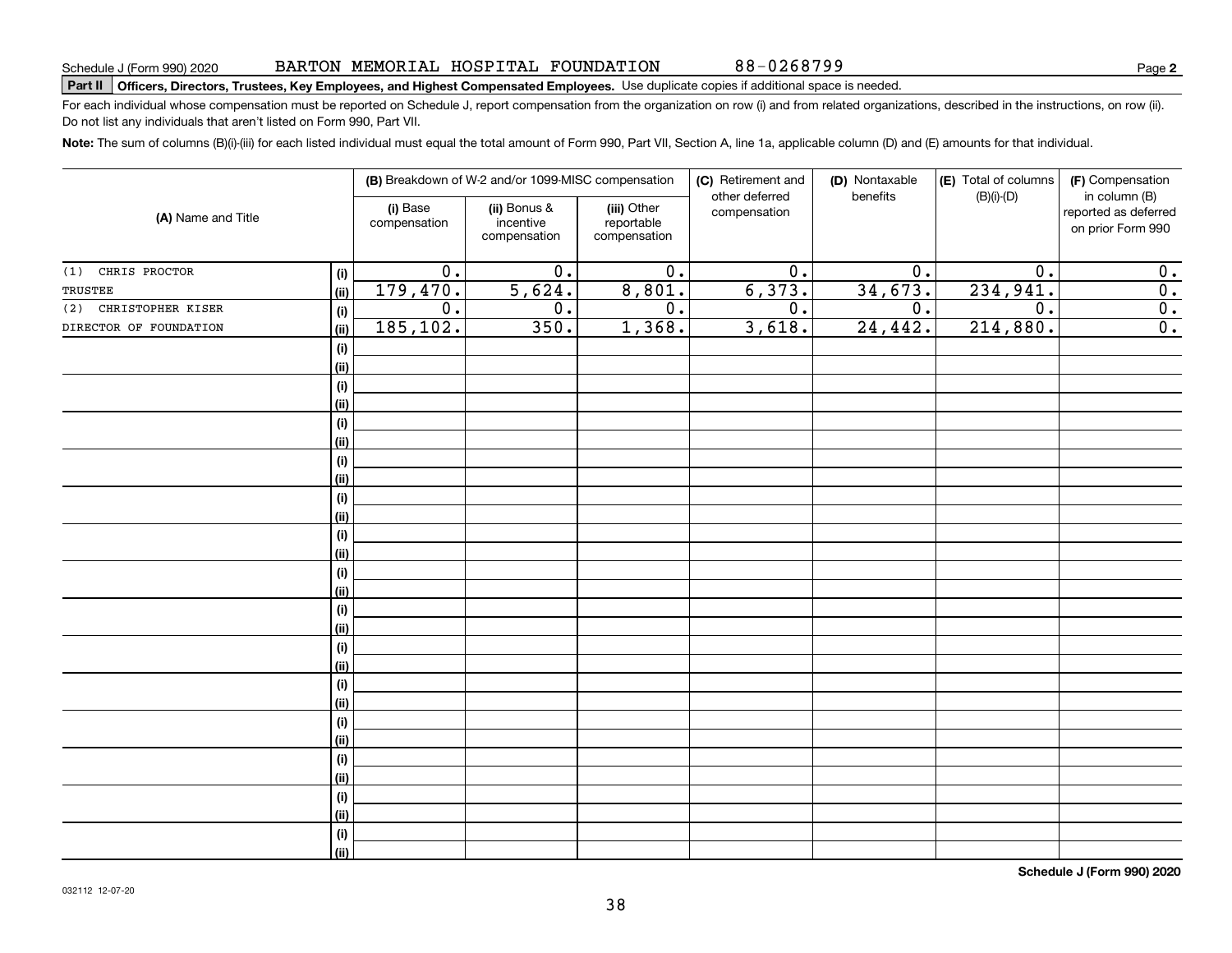## **Part III Supplemental Information**

Schedule J (Form 990) 2020 BARTON MEMORIAL HOSPITAL FOUNDATION 88-0268799<br>Part III Supplemental Information<br>Provide the information, explanation, or descriptions required for Part I, lines 1a, 1b, 3, 4a, 4b, 4c, 5a, 5b, 6a

## PART I, LINE 3:

THE EXECUTIVE DIRECTOR IS COMPENSATED BY THE ORGANIZATION'S PARENT,

BARTON HEALTHCARE SYSTEM (BARTON). BARTON'S EXECUTIVE TEAM DETERMINES

THE COMPENSATION OF THE ORGANIZATION'S EXECUTIVE DIRECTOR BASED ON

SALARY SURVEYS AND COMPARABILITY DATA OF OTHER SIMILAR ORGANIZATIONS.

**Schedule J (Form 990) 2020**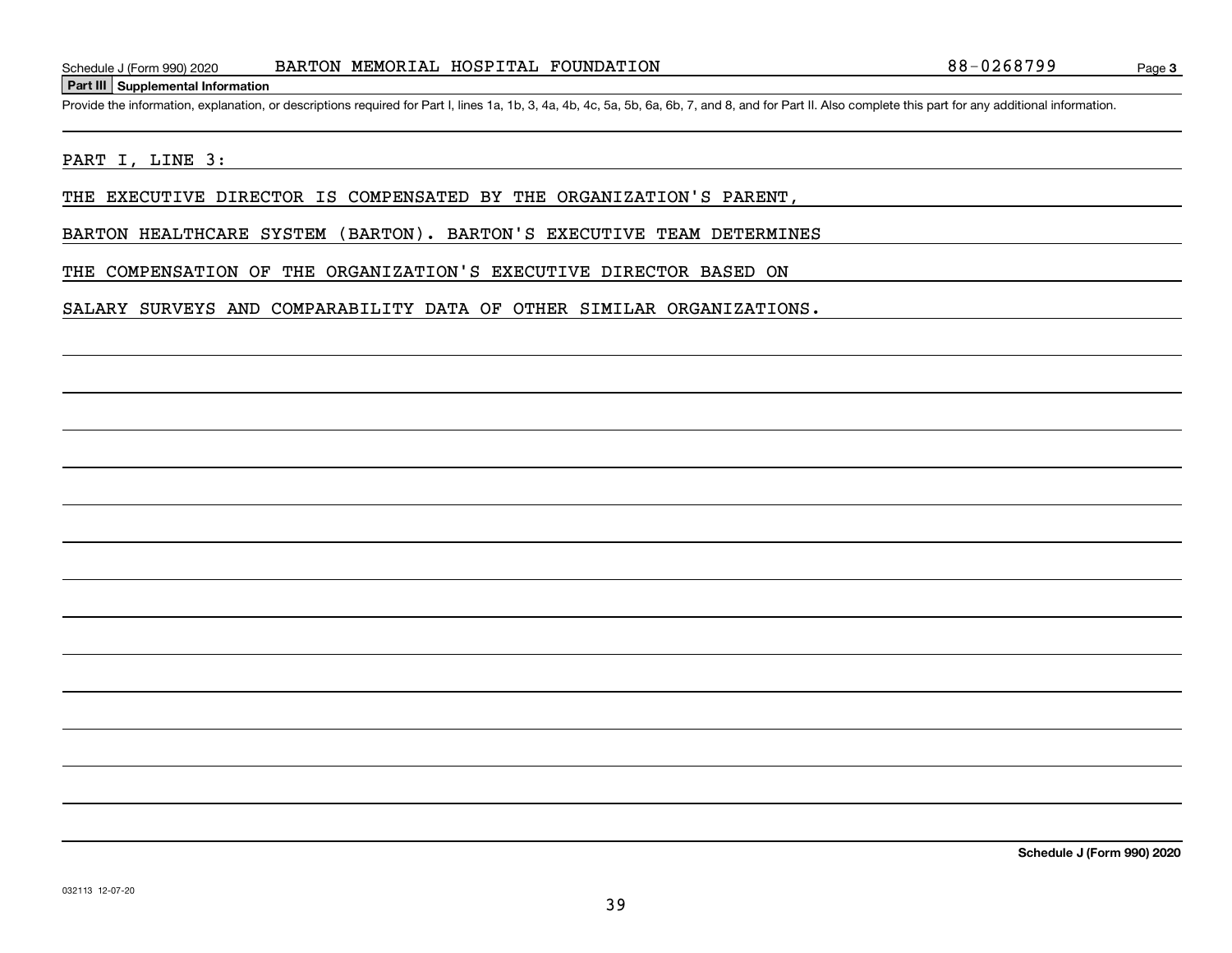**(Form 990 or 990-EZ)**

Department of the Treasury Internal Revenue Service Name of the organization

# **SCHEDULE O Supplemental Information to Form 990 or 990-EZ**

**Complete to provide information for responses to specific questions on Form 990 or 990-EZ or to provide any additional information. | Attach to Form 990 or 990-EZ. | Go to www.irs.gov/Form990 for the latest information.**



**Employer identification number** BARTON MEMORIAL HOSPITAL FOUNDATION 88-0268799

FORM 990, PART VI, SECTION A, LINE 2:

MELANIE TURNER AND DR DANIEL NORMAN HAVE A FAMILY RELATIONSHIP.

FORM 990, PART VI, SECTION A, LINE 8B:

THERE ARE NO COMMITTEES THAT ARE ABLE TO ACT ON BEHALF OF THE BOARD.

FORM 990, PART VI, SECTION B, LINE 11B:

THE ORGANIZATION'S FORM 990 IS PROVIDED TO THE GOVERNING BOARD OF DIRECTORS FOR REVIEW AND APPROVAL PRIOR TO FILING. A DRAFT COPY OF THE FORM 990 IS PROVIDED TO EACH BOARD MEMBER EITHER BY EMAIL OR HARD COPY FOR REVIEW. APPROXIMATELY TWO WEEKS IS ALLOTTED FOR THEIR REVIEW AND ANY QUESTIONS OR REVISIONS TO BE ADDRESSED. THE PREPARER MAY, AT THE BOARD'S REQUEST, PRESENT THE FINAL FORM 990 TO THE FULL BOARD OR FINANCE COMMITTEE. UPON FINAL APPROVAL FROM THE BOARD, THE FORM 990 IS FILED WITH THE GOVERNMENT AGENCIES.

FORM 990, PART VI, SECTION B, LINE 12C: EACH MEMBER OF THE GOVERNING BOARD IS REQUIRED TO COMPLETE AN ANNUAL CONFLICT OF INTEREST QUESTIONNAIRE. PURSUANT TO WRITTEN POLICY, THE BOARD MEMBERS ARE PRECLUDED FROM PARTICIPATING IN DEBATE AND VOTING ON ANY ISSUE IN WHICH THE MEMBER(S) (OR A FAMILY MEMBER) MAY HAVE A PERSONAL OR BUSINESS INTEREST.

FORM 990, PART VI, SECTION B, LINE 15A:

THE EXECUTIVE DIRECTOR IS COMPENSATED BY THE ORGANIZATION'S PARENT, BARTON

HEALTHCARE SYSTEM (BARTON). BARTON'S EXECUTIVE TEAM DETERMINES THE

032211 11-20-20 LHA For Paperwork Reduction Act Notice, see the Instructions for Form 990 or 990-EZ. Schedule O (Form 990 or 990-EZ) 2020

40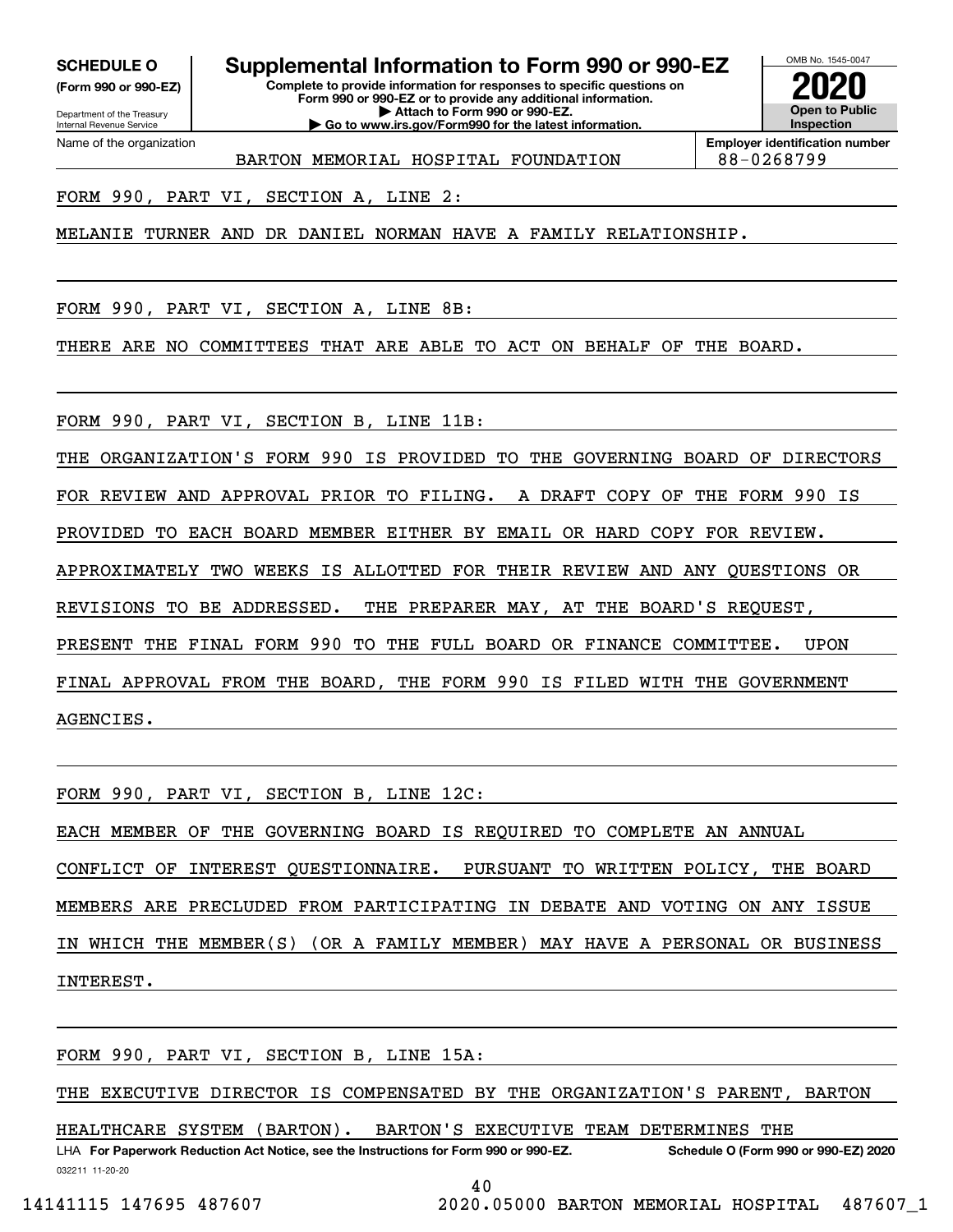## COMPENSATION OF THE ORGANIZATION'S EXECUTIVE DIRECTOR BASED ON SALARY

## SURVEYS AND COMPARABILITY DATA OF OTHER SIMILAR ORGANIZATIONS.

FORM 990, PART VI, SECTION C, LINE 19:

INFORMATION IS LISTED ON THE WEBSITE. ADDITIONALLY, RELEVANT INFORMATION

WILL BE MADE AVAILABLE UPON REQUEST BY INTERESTED PARTIES.

**Schedule O (Form 990 or 990-EZ) 2020**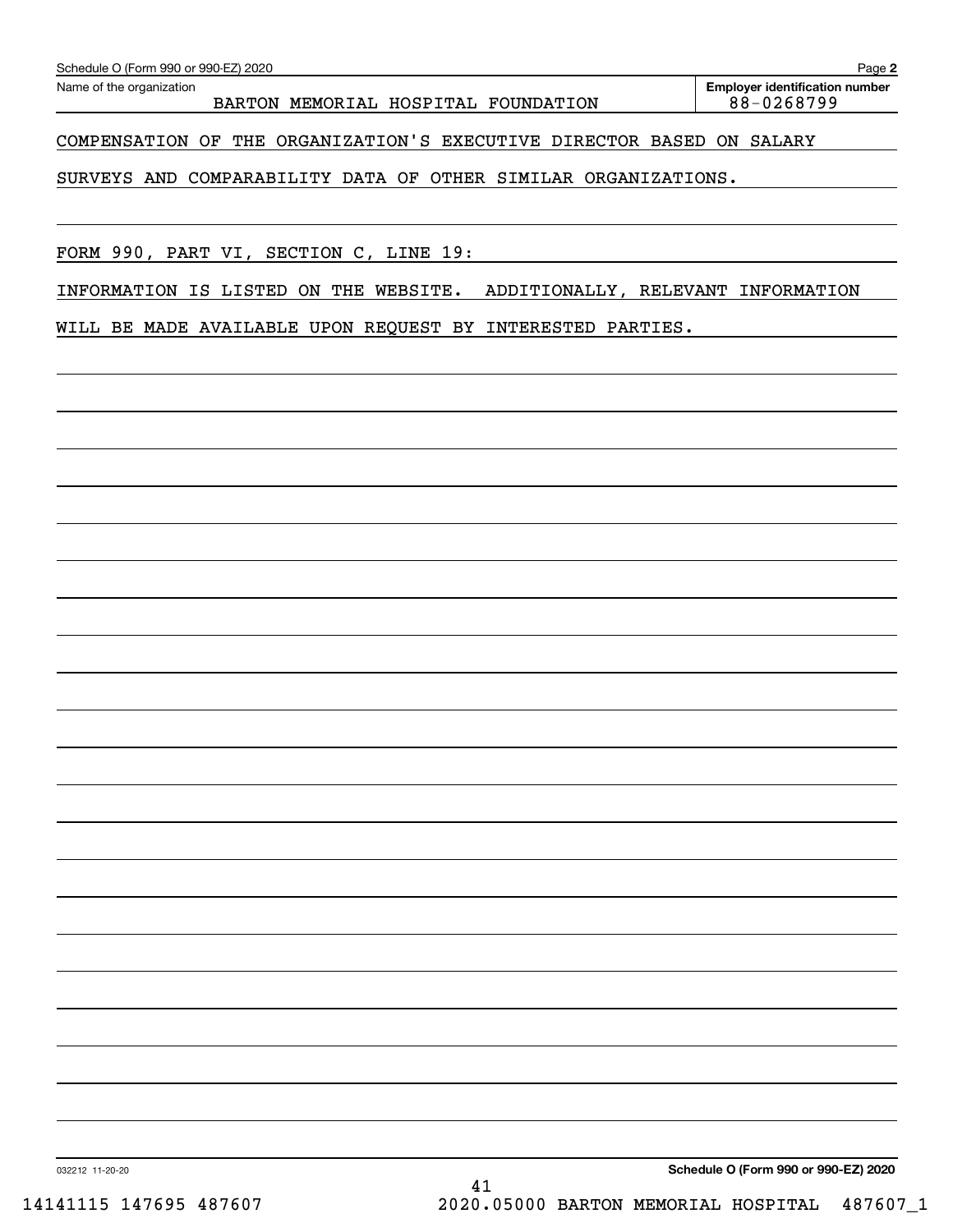| (Form 990) |  |
|------------|--|
|------------|--|

**SCHEDULE R**

## **Related Organizations and Unrelated Partnerships**

**Complete if the organization answered "Yes" on Form 990, Part IV, line 33, 34, 35b, 36, or 37.** |

**Attach to Form 990.**  |

OMB No. 1545-0047

**Open to Public | Go to www.irs.gov/Form990 for instructions and the latest information. Inspection 2020**

**Employer identification number**

88-0268799

Department of the Treasury Internal Revenue Service Name of the organization

## BARTON MEMORIAL HOSPITAL FOUNDATION

**Part I Identification of Disregarded Entities.**  Complete if the organization answered "Yes" on Form 990, Part IV, line 33.

| (a)<br>Name, address, and EIN (if applicable)<br>of disregarded entity | (b)<br>Primary activity | (c)<br>Legal domicile (state or<br>foreign country) | (d)<br>Total income | (e)<br>End-of-year assets | (f)<br>Direct controlling<br>entity |
|------------------------------------------------------------------------|-------------------------|-----------------------------------------------------|---------------------|---------------------------|-------------------------------------|
|                                                                        |                         |                                                     |                     |                           |                                     |
|                                                                        |                         |                                                     |                     |                           |                                     |
|                                                                        |                         |                                                     |                     |                           |                                     |
|                                                                        |                         |                                                     |                     |                           |                                     |

### **Identification of Related Tax-Exempt Organizations.** Complete if the organization answered "Yes" on Form 990, Part IV, line 34, because it had one or more related tax-exempt **Part II** organizations during the tax year.

| (a)<br>Name, address, and EIN<br>of related organization | (b)<br>Primary activity | (c)<br>Legal domicile (state or<br>foreign country) | (d)<br><b>Exempt Code</b><br>section | (e)<br>Public charity<br>status (if section | (f)<br>Direct controlling<br>entity |     | $(g)$<br>Section 512(b)(13)<br>controlled<br>entity? |
|----------------------------------------------------------|-------------------------|-----------------------------------------------------|--------------------------------------|---------------------------------------------|-------------------------------------|-----|------------------------------------------------------|
|                                                          |                         |                                                     |                                      | 501(c)(3))                                  |                                     | Yes | No                                                   |
| BARTON HEALTHCARE SYSTEM - 94-6050274                    |                         |                                                     |                                      |                                             |                                     |     |                                                      |
| PO BOX 9578                                              | HOSPITAL/HEALTHCARE     |                                                     |                                      |                                             |                                     |     |                                                      |
| SOUTH LAKE TAHOE, CA 96158                               | <b>SERVICES</b>         | CALIFORNIA                                          | 501(C)(3)                            | LINE 3                                      | N/A                                 |     | X                                                    |
|                                                          |                         |                                                     |                                      |                                             |                                     |     |                                                      |
|                                                          |                         |                                                     |                                      |                                             |                                     |     |                                                      |
|                                                          |                         |                                                     |                                      |                                             |                                     |     |                                                      |

**For Paperwork Reduction Act Notice, see the Instructions for Form 990. Schedule R (Form 990) 2020**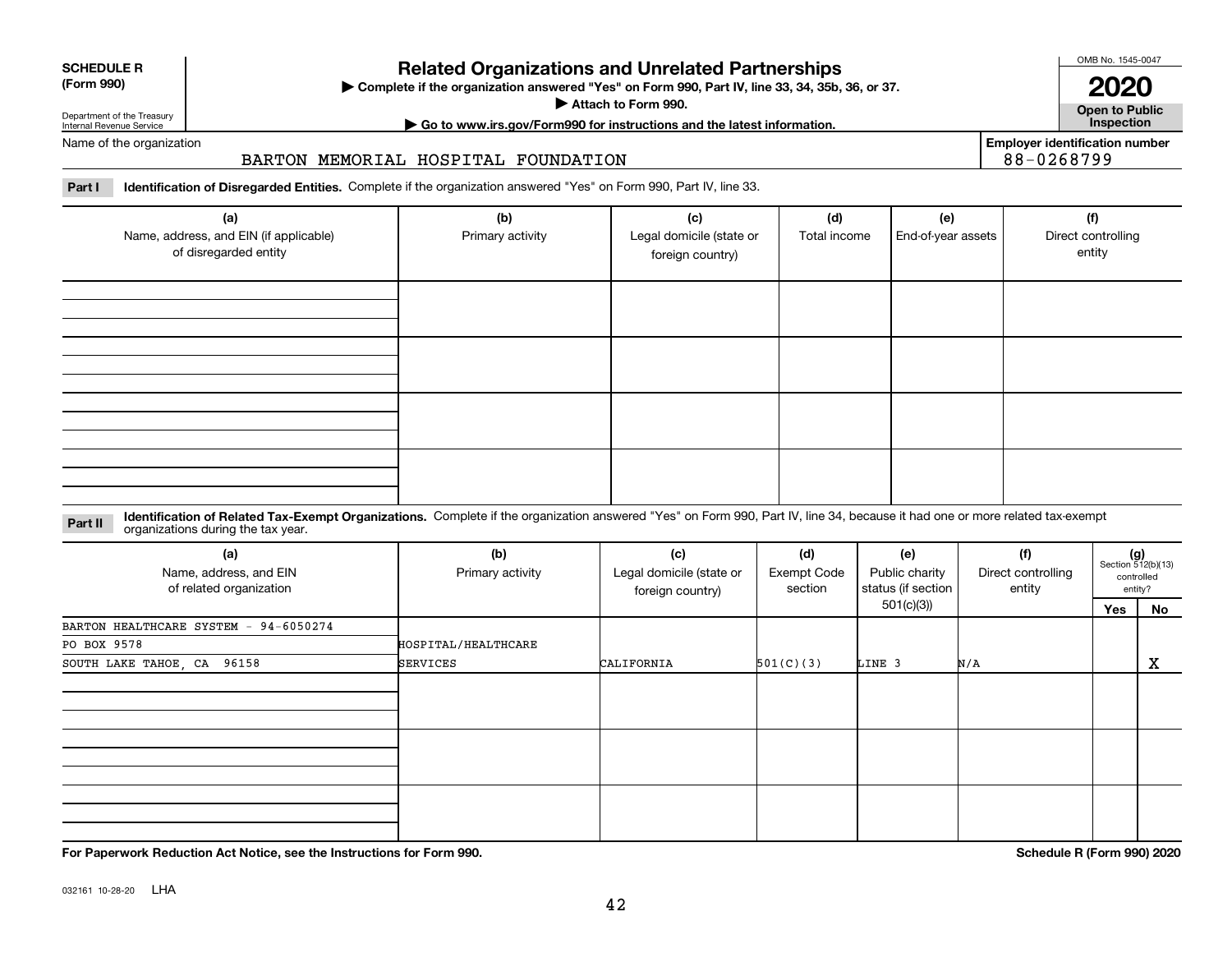### Schedule R (Form 990) 2020 **BARTON MEMORIAL HOSPITAL FOUNDATION** 88-0268799 <sub>Page</sub>

**2**

**Identification of Related Organizations Taxable as a Partnership.** Complete if the organization answered "Yes" on Form 990, Part IV, line 34, because it had one or more related **Part III** organizations treated as a partnership during the tax year.

| (a)                                               | (b)              | (c)                                       | (d)                          | (e)                                                                 | (f)                      | (g)                     |                                  | (h) | (i)                                      | (j) | (k)                                                       |
|---------------------------------------------------|------------------|-------------------------------------------|------------------------------|---------------------------------------------------------------------|--------------------------|-------------------------|----------------------------------|-----|------------------------------------------|-----|-----------------------------------------------------------|
| Name, address, and EIN<br>of related organization | Primary activity | Legal<br>domicile<br>(state or<br>foreign | Direct controlling<br>entity | Predominant income                                                  | Share of total<br>income | Share of<br>end-of-year | Disproportionate<br>allocations? |     | Code V-UBI<br>amount in box              |     | General or Percentage<br>managing<br>partner?<br>partner? |
|                                                   |                  |                                           |                              |                                                                     |                          | assets                  |                                  |     |                                          |     |                                                           |
|                                                   |                  | country)                                  |                              | related, unrelated,<br>excluded from tax under<br>sections 512-514) |                          |                         | Yes $ $                          | No  | 20 of Schedule<br>K-1 (Form 1065) Yes No |     |                                                           |
|                                                   |                  |                                           |                              |                                                                     |                          |                         |                                  |     |                                          |     |                                                           |
|                                                   |                  |                                           |                              |                                                                     |                          |                         |                                  |     |                                          |     |                                                           |
|                                                   |                  |                                           |                              |                                                                     |                          |                         |                                  |     |                                          |     |                                                           |
|                                                   |                  |                                           |                              |                                                                     |                          |                         |                                  |     |                                          |     |                                                           |
|                                                   |                  |                                           |                              |                                                                     |                          |                         |                                  |     |                                          |     |                                                           |
|                                                   |                  |                                           |                              |                                                                     |                          |                         |                                  |     |                                          |     |                                                           |
|                                                   |                  |                                           |                              |                                                                     |                          |                         |                                  |     |                                          |     |                                                           |
|                                                   |                  |                                           |                              |                                                                     |                          |                         |                                  |     |                                          |     |                                                           |
|                                                   |                  |                                           |                              |                                                                     |                          |                         |                                  |     |                                          |     |                                                           |
|                                                   |                  |                                           |                              |                                                                     |                          |                         |                                  |     |                                          |     |                                                           |
|                                                   |                  |                                           |                              |                                                                     |                          |                         |                                  |     |                                          |     |                                                           |
|                                                   |                  |                                           |                              |                                                                     |                          |                         |                                  |     |                                          |     |                                                           |
|                                                   |                  |                                           |                              |                                                                     |                          |                         |                                  |     |                                          |     |                                                           |
|                                                   |                  |                                           |                              |                                                                     |                          |                         |                                  |     |                                          |     |                                                           |
|                                                   |                  |                                           |                              |                                                                     |                          |                         |                                  |     |                                          |     |                                                           |
|                                                   |                  |                                           |                              |                                                                     |                          |                         |                                  |     |                                          |     |                                                           |
|                                                   |                  |                                           |                              |                                                                     |                          |                         |                                  |     |                                          |     |                                                           |

**Identification of Related Organizations Taxable as a Corporation or Trust.** Complete if the organization answered "Yes" on Form 990, Part IV, line 34, because it had one or more related **Part IV** organizations treated as a corporation or trust during the tax year.

| (a)<br>Name, address, and EIN<br>of related organization | (b)<br>Primary activity | (c)<br>Legal domicile<br>(state or<br>foreign | (d)<br>Direct controlling<br>entity | (e)<br>Type of entity<br>(C corp, S corp,<br>or trust) | (f)<br>Share of total<br>income | (g)<br>Share of<br>end-of-year<br>assets | (h)<br>Percentage<br>ownership | $\begin{array}{c} \textbf{(i)}\\ \text{Section}\\ 512 \textbf{(b)} \textbf{(13)}\\ \text{controlled}\end{array}$<br>entity? |
|----------------------------------------------------------|-------------------------|-----------------------------------------------|-------------------------------------|--------------------------------------------------------|---------------------------------|------------------------------------------|--------------------------------|-----------------------------------------------------------------------------------------------------------------------------|
|                                                          |                         | country)                                      |                                     |                                                        |                                 |                                          |                                | Yes   No                                                                                                                    |
|                                                          |                         |                                               |                                     |                                                        |                                 |                                          |                                |                                                                                                                             |
|                                                          |                         |                                               |                                     |                                                        |                                 |                                          |                                |                                                                                                                             |
|                                                          |                         |                                               |                                     |                                                        |                                 |                                          |                                |                                                                                                                             |
|                                                          |                         |                                               |                                     |                                                        |                                 |                                          |                                |                                                                                                                             |
|                                                          |                         |                                               |                                     |                                                        |                                 |                                          |                                |                                                                                                                             |
|                                                          |                         |                                               |                                     |                                                        |                                 |                                          |                                |                                                                                                                             |
|                                                          |                         |                                               |                                     |                                                        |                                 |                                          |                                |                                                                                                                             |
|                                                          |                         |                                               |                                     |                                                        |                                 |                                          |                                |                                                                                                                             |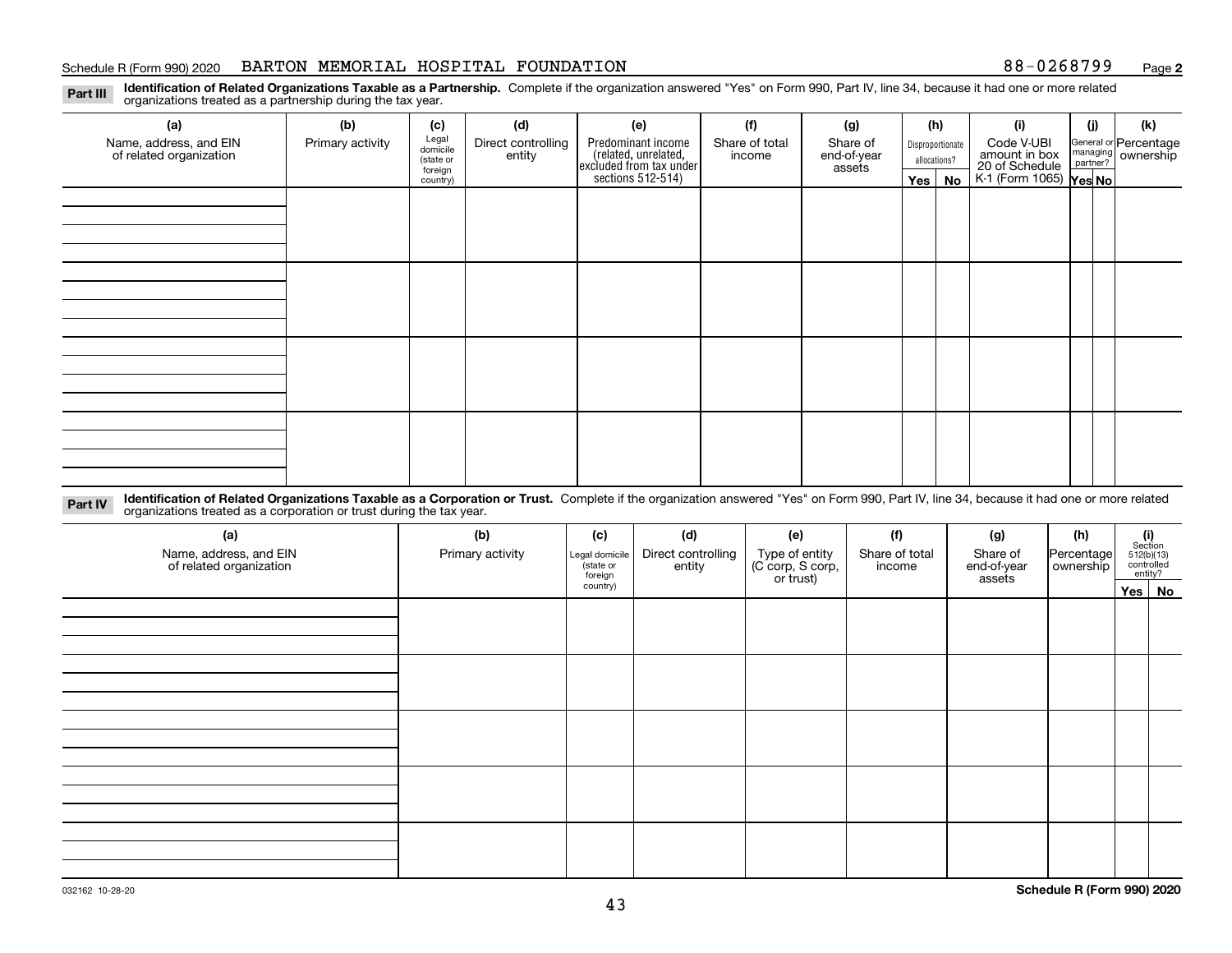## Schedule R (Form 990) 2020 **BARTON MEMORIAL HOSPITAL FOUNDATION** 88-0268799 <sub>Page</sub>

**Part V** T**ransactions With Related Organizations.** Complete if the organization answered "Yes" on Form 990, Part IV, line 34, 35b, or 36.

| Note: Complete line 1 if any entity is listed in Parts II, III, or IV of this schedule. |                                                                                                                                                                                                                                |                |             |              |  |  |  |
|-----------------------------------------------------------------------------------------|--------------------------------------------------------------------------------------------------------------------------------------------------------------------------------------------------------------------------------|----------------|-------------|--------------|--|--|--|
|                                                                                         | During the tax year, did the organization engage in any of the following transactions with one or more related organizations listed in Parts II-IV?                                                                            |                |             |              |  |  |  |
|                                                                                         |                                                                                                                                                                                                                                | 1a             |             | $\mathbf{x}$ |  |  |  |
|                                                                                         | <b>b</b> Gift, grant, or capital contribution to related organization(s)                                                                                                                                                       | 1 <sub>b</sub> | X           |              |  |  |  |
|                                                                                         | c Gift, grant, or capital contribution from related organization(s) mature material contract contribution from related organization(s) matured contents of mature material contribution from related organization(s) material  | 1 <sub>c</sub> | X           |              |  |  |  |
|                                                                                         |                                                                                                                                                                                                                                | 1 <sub>d</sub> |             | х            |  |  |  |
|                                                                                         |                                                                                                                                                                                                                                | 1e             |             | X            |  |  |  |
|                                                                                         |                                                                                                                                                                                                                                |                |             |              |  |  |  |
|                                                                                         | Dividends from related organization(s) manufactured and contract and contract or produced and contract and contract and contract and contract and contract and contract and contract and contract and contract and contract an | 1f             |             | х            |  |  |  |
|                                                                                         | g Sale of assets to related organization(s) www.assettion.com/www.assettion.com/www.assettion.com/www.assettion.com/www.assettion.com/www.assettion.com/www.assettion.com/www.assettion.com/www.assettion.com/www.assettion.co | 1g             |             | X            |  |  |  |
|                                                                                         | h Purchase of assets from related organization(s) manufactured content to content the content of the content of the content of the content of the content of the content of the content of the content of the content of the c | 1h             |             | X            |  |  |  |
|                                                                                         |                                                                                                                                                                                                                                | 1i.            |             | $\mathbf x$  |  |  |  |
|                                                                                         | Lease of facilities, equipment, or other assets to related organization(s) [11] manufactured content and content and content and content and content and content and content and content and content and content and content a | 1i.            |             | X            |  |  |  |
|                                                                                         |                                                                                                                                                                                                                                |                |             |              |  |  |  |
|                                                                                         | k Lease of facilities, equipment, or other assets from related organization(s) manufaction content and the manufacture of facilities, equipment, or other assets from related organization(s) manufaction manufacture manufact | 1k             |             | х            |  |  |  |
|                                                                                         |                                                                                                                                                                                                                                | 11             |             | X            |  |  |  |
|                                                                                         | m Performance of services or membership or fundraising solicitations by related organization(s)                                                                                                                                | 1 <sub>m</sub> |             | $\mathbf x$  |  |  |  |
|                                                                                         |                                                                                                                                                                                                                                | 1n             | $\mathbf X$ |              |  |  |  |
|                                                                                         | <b>o</b> Sharing of paid employees with related organization(s)                                                                                                                                                                | 1o             | x           |              |  |  |  |
|                                                                                         |                                                                                                                                                                                                                                |                |             |              |  |  |  |
|                                                                                         |                                                                                                                                                                                                                                | 1p             | X           |              |  |  |  |
|                                                                                         |                                                                                                                                                                                                                                | 1q             |             | $\mathbf X$  |  |  |  |
|                                                                                         |                                                                                                                                                                                                                                |                |             |              |  |  |  |
|                                                                                         | Other transfer of cash or property to related organization(s)                                                                                                                                                                  | 1r             |             | X            |  |  |  |
|                                                                                         |                                                                                                                                                                                                                                | 1s             |             | $\mathbf{x}$ |  |  |  |
|                                                                                         | 2 If the answer to any of the above is "Yes," see the instructions for information on who must complete this line, including covered relationships and transaction thresholds.                                                 |                |             |              |  |  |  |

| (a)<br>Name of related organization | (b)<br>Transaction<br>type (a-s) | (c)<br>Amount involved | (d)<br>Method of determining amount involved |
|-------------------------------------|----------------------------------|------------------------|----------------------------------------------|
| (1)                                 |                                  |                        |                                              |
| (2)                                 |                                  |                        |                                              |
| (3)                                 |                                  |                        |                                              |
| (4)                                 |                                  |                        |                                              |
| (5)                                 |                                  |                        |                                              |
| (6)                                 |                                  |                        |                                              |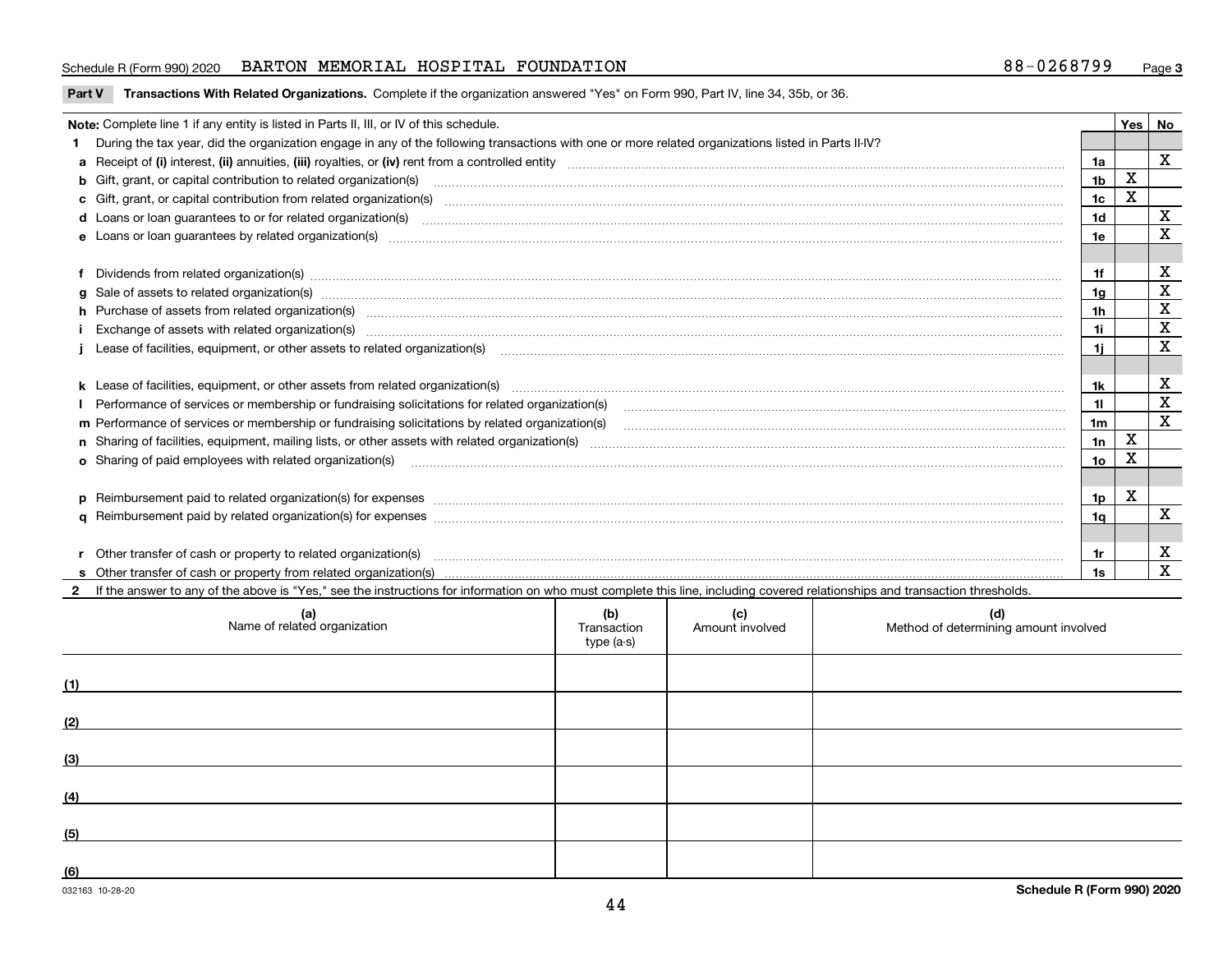### Schedule R (Form 990) 2020 **BARTON MEMORIAL HOSPITAL FOUNDATION** 88-0268799 Page

### **Part VI Unrelated Organizations Taxable as a Partnership. Complete if the organization answered "Yes" on Form 990, Part IV, line 37.**

Provide the following information for each entity taxed as a partnership through which the organization conducted more than five percent of its activities (measured by total assets or gross revenue) that was not a related organization. See instructions regarding exclusion for certain investment partnerships.

| (a)<br>Name, address, and EIN<br>of entity | $\tilde{}$<br>(b)<br>Primary activity | (c)<br>Legal domicile<br>(state or foreign<br>country) | (d)<br>Predominant income<br>(related, unrelated,<br>excluded from tax under<br>sections 512-514) | $(e)$<br>Are all<br>$\begin{array}{c}\n\text{partners} \sec.\n\\ \n501(c)(3)\n\\ \n0rgs.?\n\end{array}$<br>Yes No | (f)<br>Share of<br>total<br>income | (g)<br>Share of<br>end-of-year<br>assets | (h)<br>Dispropor-<br>tionate<br>allocations?<br>Yes No | (i)<br>Code V-UBI<br>amount in box 20 managing<br>of Schedule K-1<br>(Form 1065)<br>$\overline{Yes}$ No | (i)<br>Yes No | (k) |
|--------------------------------------------|---------------------------------------|--------------------------------------------------------|---------------------------------------------------------------------------------------------------|-------------------------------------------------------------------------------------------------------------------|------------------------------------|------------------------------------------|--------------------------------------------------------|---------------------------------------------------------------------------------------------------------|---------------|-----|
|                                            |                                       |                                                        |                                                                                                   |                                                                                                                   |                                    |                                          |                                                        |                                                                                                         |               |     |
|                                            |                                       |                                                        |                                                                                                   |                                                                                                                   |                                    |                                          |                                                        |                                                                                                         |               |     |
|                                            |                                       |                                                        |                                                                                                   |                                                                                                                   |                                    |                                          |                                                        |                                                                                                         |               |     |
|                                            |                                       |                                                        |                                                                                                   |                                                                                                                   |                                    |                                          |                                                        |                                                                                                         |               |     |
|                                            |                                       |                                                        |                                                                                                   |                                                                                                                   |                                    |                                          |                                                        |                                                                                                         |               |     |
|                                            |                                       |                                                        |                                                                                                   |                                                                                                                   |                                    |                                          |                                                        |                                                                                                         |               |     |
|                                            |                                       |                                                        |                                                                                                   |                                                                                                                   |                                    |                                          |                                                        |                                                                                                         |               |     |
|                                            |                                       |                                                        |                                                                                                   |                                                                                                                   |                                    |                                          |                                                        |                                                                                                         |               |     |

**Schedule R (Form 990) 2020**